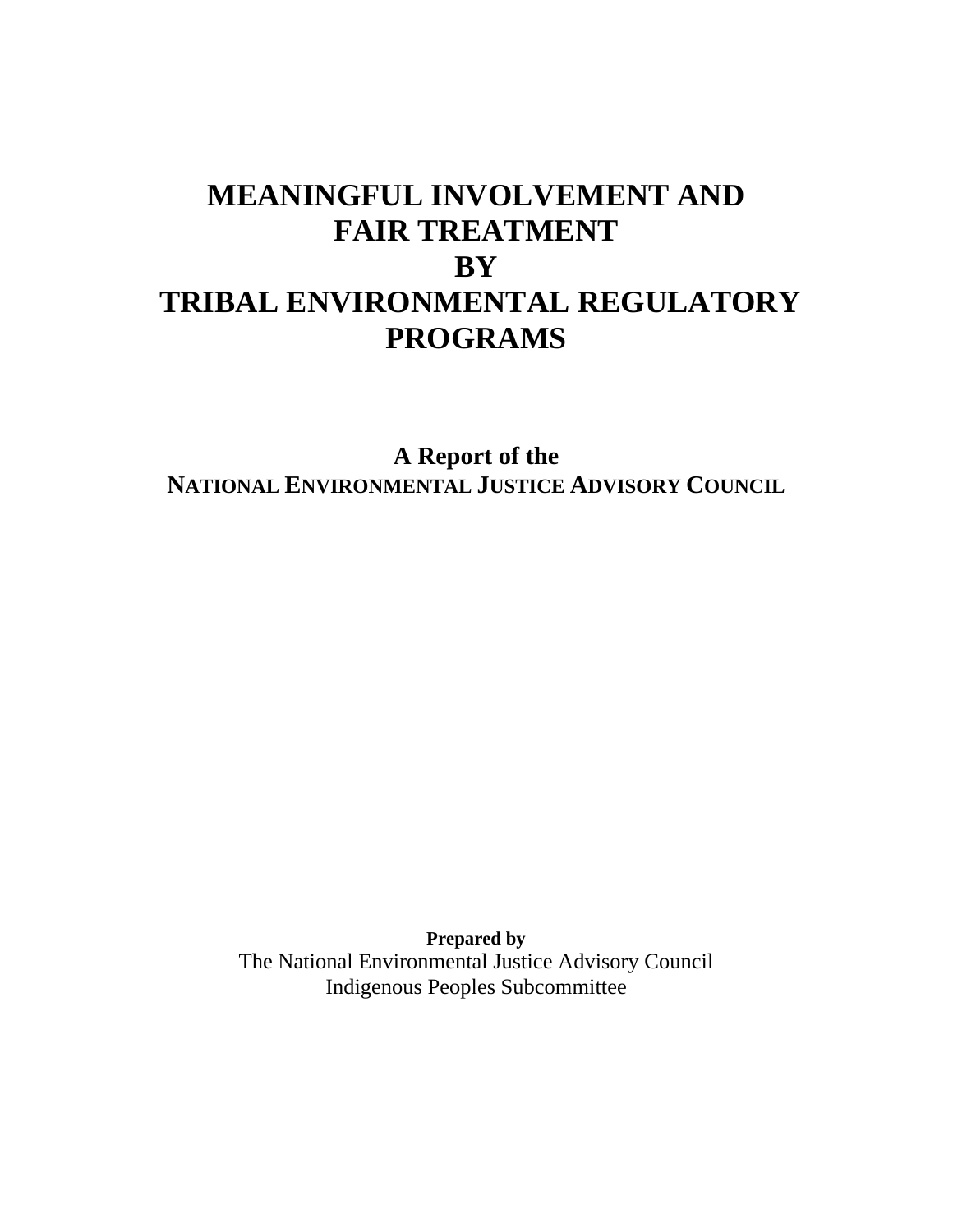# **NATIONAL ENVIRONMENTAL JUSTICE ADVISORY COUNCIL**

#### **Indigenous Peoples Subcommittee (IPS) Members:**

*Terry Williams,* The Tulalip Tribes Fisheries & Natural Resources, Maryville, Washington Chair) *Charon Asetoyer*, Honor the Earth, Lake Andes, South Dakota *Chris Peters*, Seventh Generation Fund, Arcata, California *Coleen Poler,* Sokaogon Defense Committee, Crandon, Wisconsin *Karen Wilde Rogers,* Colorado Commission of Indian Affairs, Denver, Colorado *Calvert Curley,* Navajo Nation Environmental Protection Agency, Window Rock, Arizona *Pemina Yellow Bird,* North Dakota Intertribal Reinterment Committee, Belcourt, North Dakota *Doo Jung Jin*, Northwest College, Kirkland, Washington *John Roanhorse*, Institute for Tribal Environmental Professionals, Tucson, Arizona

#### **Designated Federal Officers\*:**

*Daniel Gogal,* Designated Federal Officer, Office of Environmental Justice, USEPA *Bob Smith,* Alternate Designated Federal Officer, American Indian Environmental Office, USEPA

#### **Technical Advisor and Consultant:**

*Tom Goldtooth,* Technical Advisor, Indigenous Environmental Network, Bemjidi, Minnesota *Jeanette Wolfley, Esq.,* Attorney/Consultant, Pocatello, Idaho

*\* The Designated Federal Officer and Alternate Designated Federal Officer are not members of the Subcommittee, but are responsible for providing assistance to the Subcommittee in their efforts to be responsive to the Agency's request for advice and recommendations. This document was developed in direct response to the EPA's Office of Environmental Justice request for advice and recommendations on meaningful involvement and fair treatment by tribal environmental regulatory programs.* 

**This report and recommendations have been written as part of the activities of the National Environmental Justice Advisory Council (NEJAC), a public federal advisory committee providing independent advice and recommendations on the issue of environmental justice to the Administrator and other officials of the U.S. Environmental Protection Agency (EPA).** 

**This report has not been reviewed or approved by the EPA. Therefore, its contents and recommendations do not represent the views and the policies of EPA or of any other agency of the federal government.**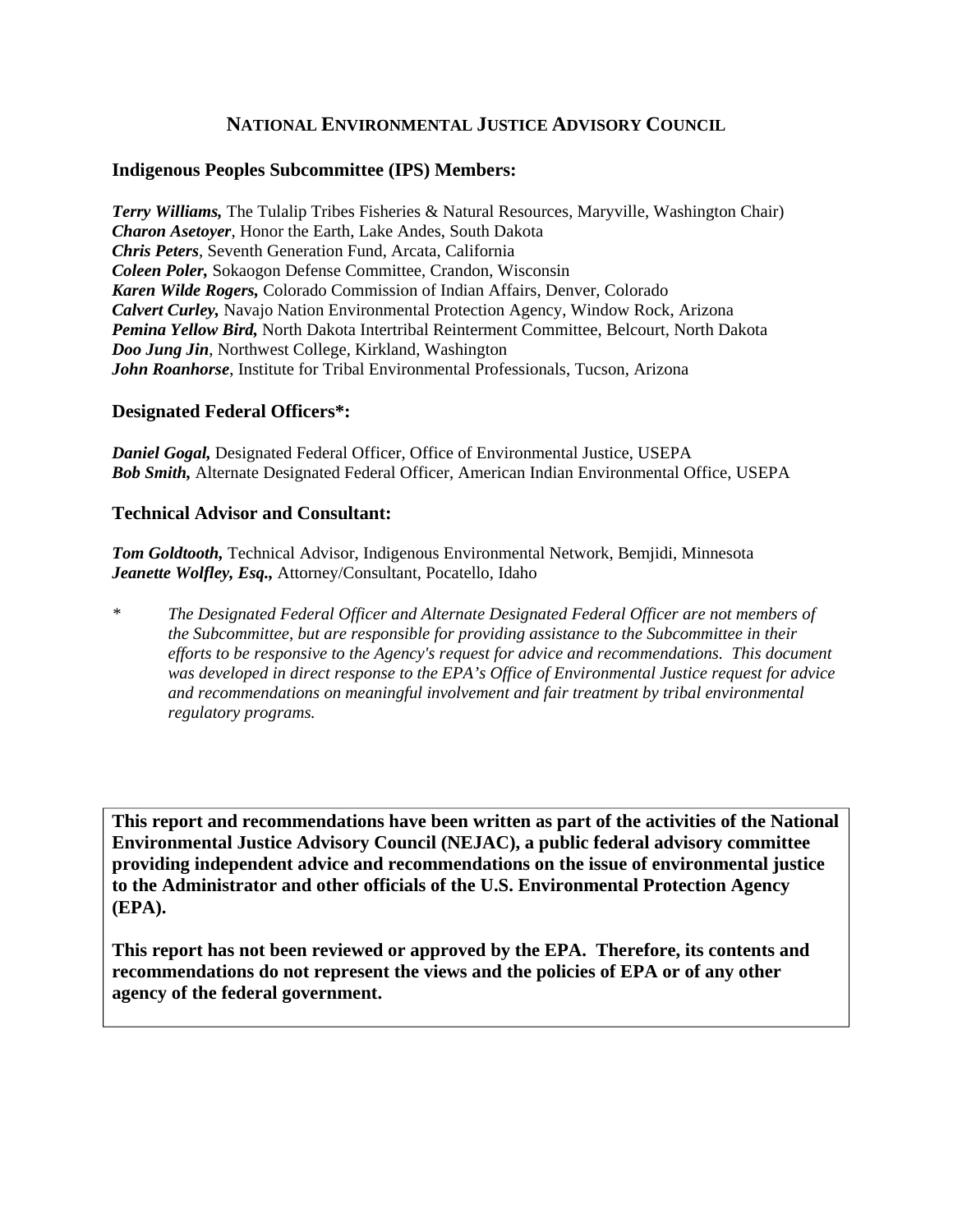#### November 15, 2004

Administrator Michael Leavitt U.S. Environmental Protection Agency 1200 Pennsylvania Avenue, NW Washington, DC 20460

Dear Administrator Leavitt:

We are pleased to provide you a copy of the National Environmental Justice Advisory Council's report entitled **"Meaningful Involvement and Fair Treatment by Tribal Environmental Regulatory Programs,** dated November 2004**"** This document is intended to stimulate thought, discussion, and action to enhance environmental justice for indigenous peoples and others living and working in Indian country and in Alaska Native villages. This report builds on a document created by the NEJAC in November 2000, "**Guide on Consultation and Collaboration with Indian Tribal Governments and the Public Participation of Indigenous Groups and Tribal Members in Environmental Decision Making**," which focuses on how EPA can more effectively consult and collaborate with tribes to address the range of environmental and public health issues in Indian country and of concern to tribes. This recent report discusses EPA's role in helping tribes develop processes for effective public participation and due process, as they develop and implement federally-approved environmental programs. To enhance the effectiveness of the report and recognition of tribal sovereignty, the IPS's "Preliminary Working Draft" of the report was mailed to each tribe in late February for review and comments. Those who commented received a copy of the "Revised Draft" in early August for additional review and comments.

This report proposes several overarching consensus recommendations to the EPA and other federal agencies. The following are the report's seven main recommendations:

- 1. EPA should work with tribes to develop an understanding of tribal traditional principles of equity, fairness, and justice so to better understand the tribes' due process and public participation approaches.
- 2. EPA should develop materials to inform tribal governments about the federal environmental laws and regulations requiring public participation and due process.
- 3. EPA should work collaboratively with tribes to develop training and education for tribes, tribal members, and tribal community-based organizations on meaningful involvement and fair treatment.
- 4. EPA should assist the tribes who are interested in developing administrative procedures (including processes for public participation and due process) so they will be better prepared to develop and implement federally-approved tribal environmental programs.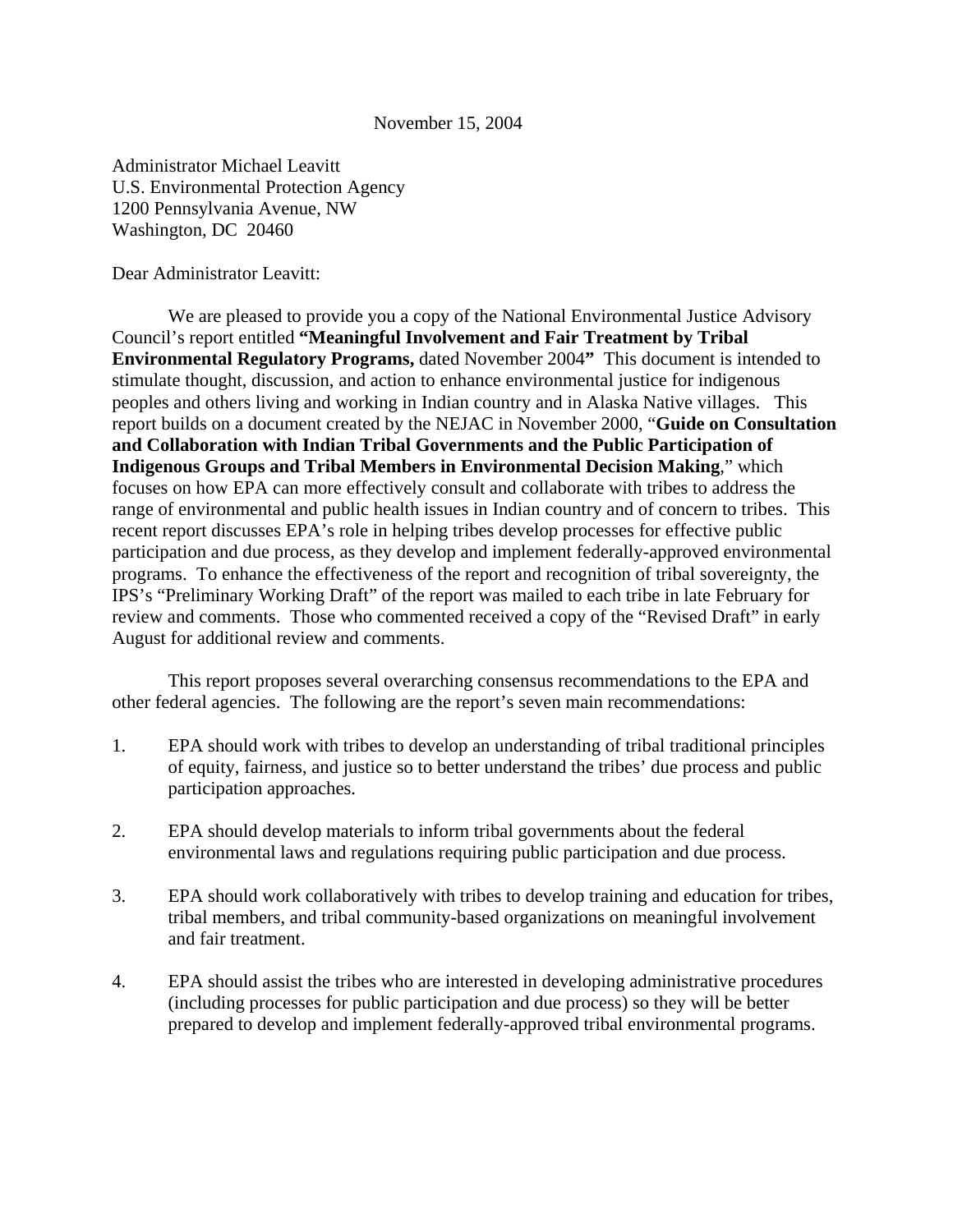*NEJAC Letter Meaningful Involvement and Fair Treatment by Tribal Environmental Regulatory Programs Page 2* 

- 5. EPA should support coordination and collaboration among the tribes that have established meaningful involvement and fair treatment processes with the tribes seeking to develop their own processes.
- 6. EPA should help the tribes interested in fostering a dialogue with business and industry, states, local governments, and non-members on the issues of sovereignty, jurisdiction, and land ownership, which are likely to arise in the development and implementation of meaningful involvement and fair treatment processes.
- 7. EPA should recognize the unique situation of Alaska Natives with respect to the implementation of federal environmental laws in Alaska, and develop a better understanding of how to work with Alaska Native Tribes to address the multiplicity of environmental issues they face, including meaningful involvement and fair treatment in the development and implementation of federal environmental laws by EPA and the State of Alaska, and the State's environmental laws.

I thank you for your consideration of the advice and recommendations presented in this report, and look forward to discussing the important points raised in this document with the appropriate staff at EPA.

Sincerely,

Veronica Eady, Chair Terry Williams, Chair National Environmental Justice Advisory Council Indigenous Peoples Subcommittee

Enclosure

*Veronica Eady* **/s/** *Terry Williams* **/s/**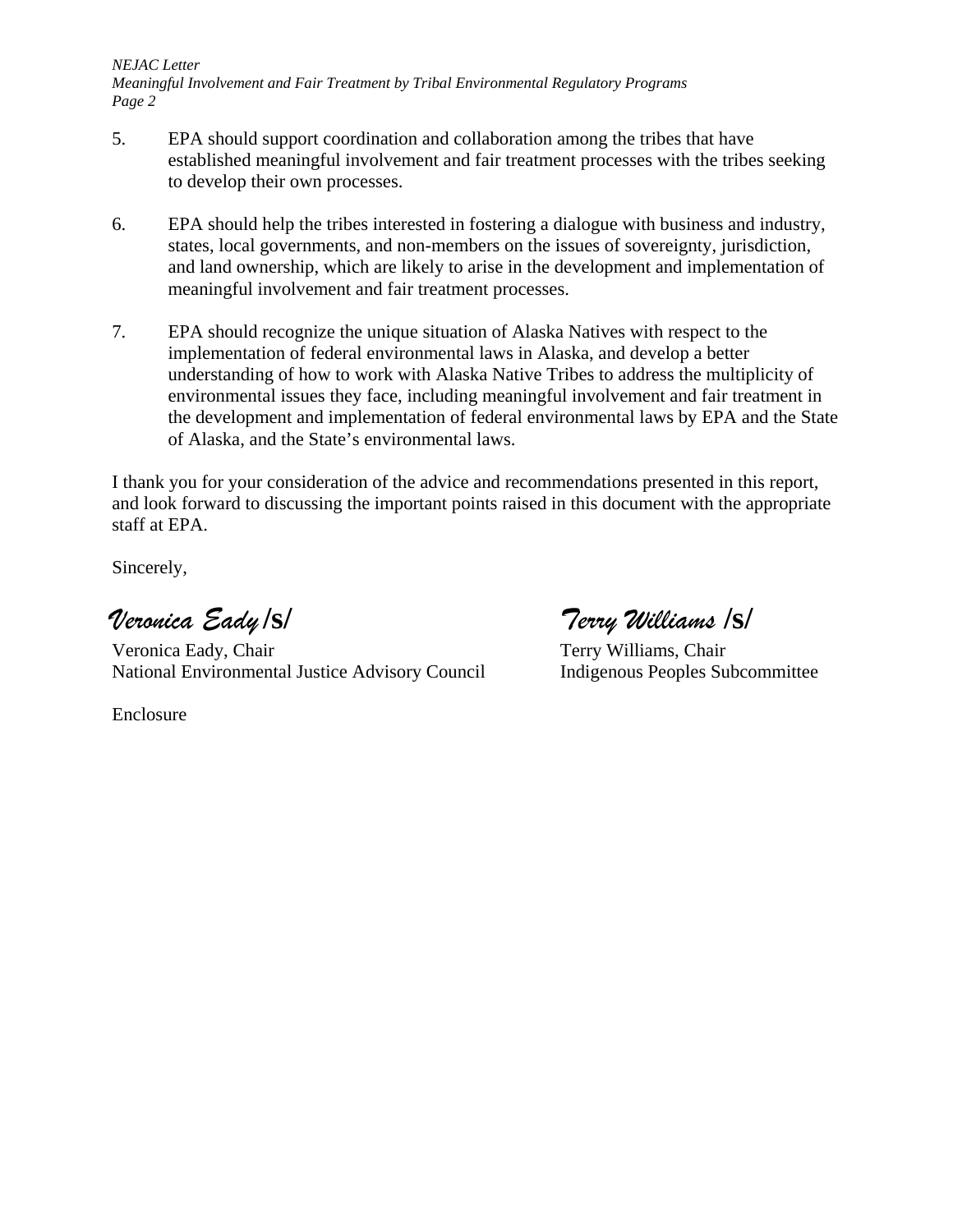| <b>EXECUTIVE SUMMARY</b> |                                                |                                                                                                     | $\mathbf{i}$   |
|--------------------------|------------------------------------------------|-----------------------------------------------------------------------------------------------------|----------------|
|                          | <b>CHAPTER 1</b>                               |                                                                                                     |                |
| I.                       |                                                | Background, Purpose and Summary                                                                     | $\mathbf{1}$   |
|                          |                                                | NEJAC's Advice                                                                                      | $\overline{4}$ |
|                          | <b>CHAPTER 2</b>                               |                                                                                                     |                |
| Π.                       |                                                | Defining "Meaningful Involvement" and "Fair Treatment"                                              | 5              |
|                          | A.                                             | Tribal Definitions of Fairness and/or Due Process                                                   | 6              |
|                          | <b>B.</b>                                      | Other Sources of Definitions of Due Process and Public                                              |                |
|                          |                                                | Participation                                                                                       | 7              |
|                          |                                                | Indian Civil Rights Act<br>1.                                                                       | 8              |
|                          |                                                | 2.<br><b>International Human Rights</b>                                                             | 9              |
|                          |                                                | 3.<br>Federal Laws on Human Rights                                                                  | 10             |
|                          |                                                | $\overline{4}$ .<br><b>Federal Environmental Laws</b>                                               | 11             |
|                          |                                                | Public Participation Under the Clean Water Act,<br>a.<br>the Safe Drinking Water Act, and the Clean |                |
|                          |                                                | Air Act                                                                                             | 11             |
|                          |                                                | The National Environmental Policy Act<br>$\mathbf{b}$ .                                             | 12             |
|                          |                                                | <b>EPA Public Involvement Policy</b><br>5.                                                          | 13             |
|                          |                                                | NEJAC's Advice and Recommendations                                                                  | 15             |
|                          | <b>CHAPTER 3</b>                               |                                                                                                     |                |
| III.                     | Providing Public Participation and Due Process |                                                                                                     | 17             |
|                          | A.                                             | Administrative Law Principles in Environmental Programs                                             | 17             |
|                          |                                                | Public Participation in Rulemaking<br>1.                                                            | 18             |
|                          |                                                | Due Process in Adjudication<br>2.                                                                   | 19             |
|                          | <b>B.</b>                                      | Other Measures to Ensure Meaningful Public Participation                                            | 22             |
|                          | $C_{\cdot}$                                    | Tribal Models Effectively Providing Meaningful Public                                               |                |
|                          |                                                | Participation and Fair Treatment                                                                    | 24             |
|                          | D.                                             | EPA's Role in Meeting the Charge                                                                    | 26             |
|                          |                                                | NEJAC's Advice and Recommendations                                                                  | 28             |
| <b>CONCLUSION</b>        |                                                |                                                                                                     | 31             |
| <b>ENDNOTES</b>          |                                                |                                                                                                     | 33             |
|                          | <b>APPENDICES</b>                              |                                                                                                     |                |
|                          | A.                                             | NEJAC/Indigenous Peoples Subcommittee Tribal Environmental                                          |                |
|                          |                                                | <b>Justice Charge</b>                                                                               | $A-1$          |
|                          | <b>B.</b>                                      | <b>Significant Federal Policies Impacting Tribal Government</b>                                     | $B-1$          |
|                          | C.                                             | Providing for Meaningful Involvement and Fair Treatment                                             | $C-1$          |

# **TABLE OF CONTENTS**

D. Glossary D-1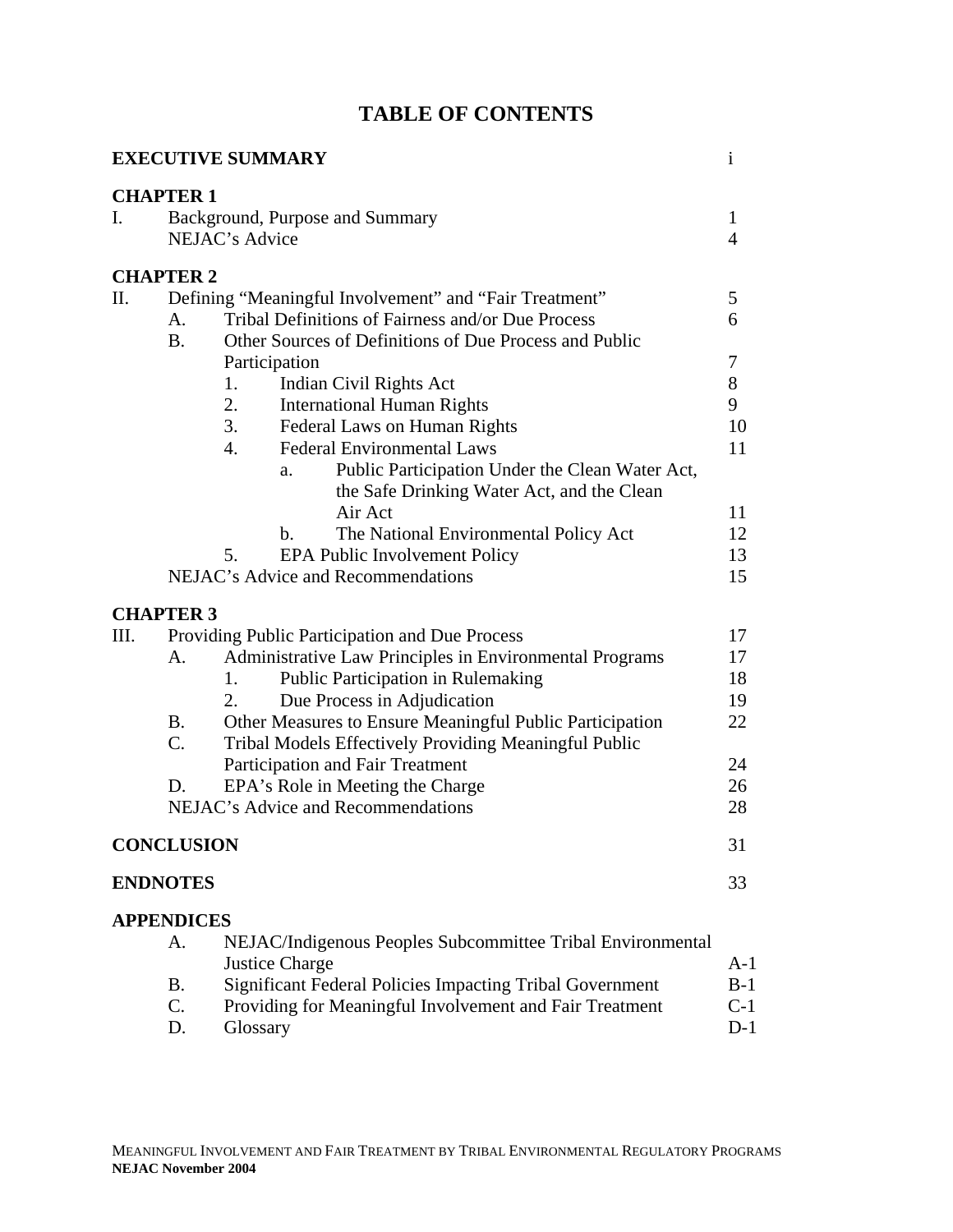[Page Intentionally Blank]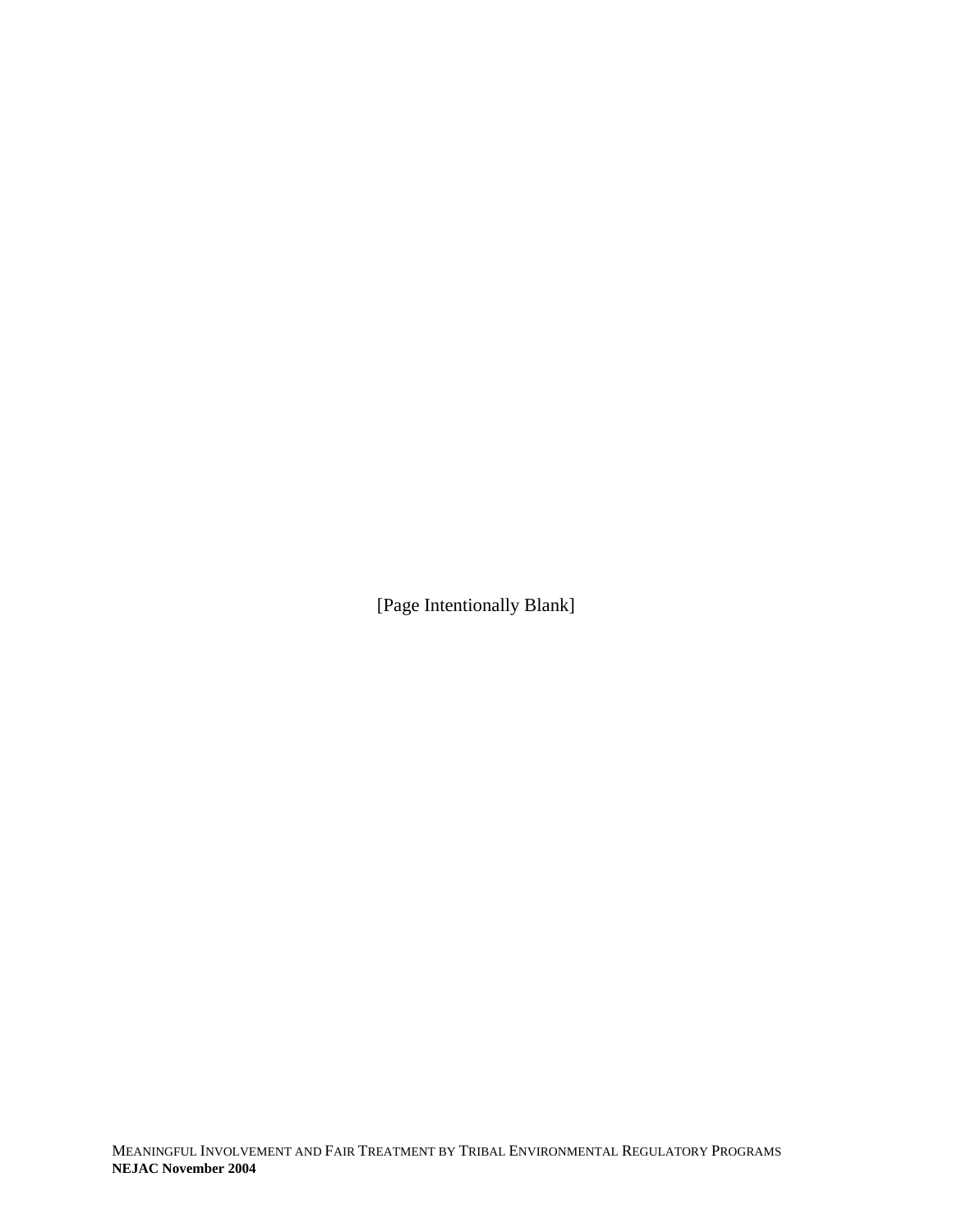# **EXECUTIVE SUMMARY**

The National Environmental Justice Advisory Council (NEJAC) is presenting this report in response to EPA's request for advice and recommendations on meaningful involvement and fair treatment by tribal environmental regulatory programs. The report, prepared by the NEJAC's Indigenous Peoples' Subcommittee (IPS), specifically responds to the EPA's Charge, for advice and recommendations on the following questions:

> *In what ways should EPA assist Tribal governments to provide meaningful public involvement in the development and implementation of federally authorized and/or approved tribal environmental programs?*

*In what ways should EPA assist Tribal governments to provide fair treatment of all stakeholders in the development and implementation of federally authorized and/or approved tribal environmental programs?* 

The NEJAC is the formal federal advisory committee chartered, pursuant to the Federal Advisory Committee Act, to provide advice and recommendations to the Administrator of the U.S. Environmental Protection Agency (EPA) on matters related to environmental justice. The IPS consists of representatives from tribal governments, indigenous grassroots groups, environmental organizations, business and industry, academia, and state government.

The issues of meaningful involvement and due process, as they apply to tribal governments, are inherently complex and may be difficult to resolve. The NEJAC acknowledges that tribes are at different stages in the development of their environmental programs, and are employing different approaches based on their particular culture, history, government structure, and land base. It is important that EPA recognizes, and is sensitive to, American Indian and Alaska Native tribal concerns about sovereignty and tribal decisionmaking processes. In other words, EPA must be mindful of the unique cultures, traditions and government structures of each tribe.

Additionally, the NEJAC stresses that the examination of public participation and due process within the tribal context should not be limited to a comparison with state and federal due process procedures. There must be an understanding of, or reference to, the tribal values of due process and public participation within in the tribal culture and context. To that end, a tribal institution, albeit a tribal court, administrative body, or dispute resolution committee, must be given the opportunity to articulate the tribal cultural and social norms of public participation and fair treatment. It is through this process that tribes can best preserve, strengthen and incorporate native concepts of equity and justice, and build communication and cooperation within the communities they serve.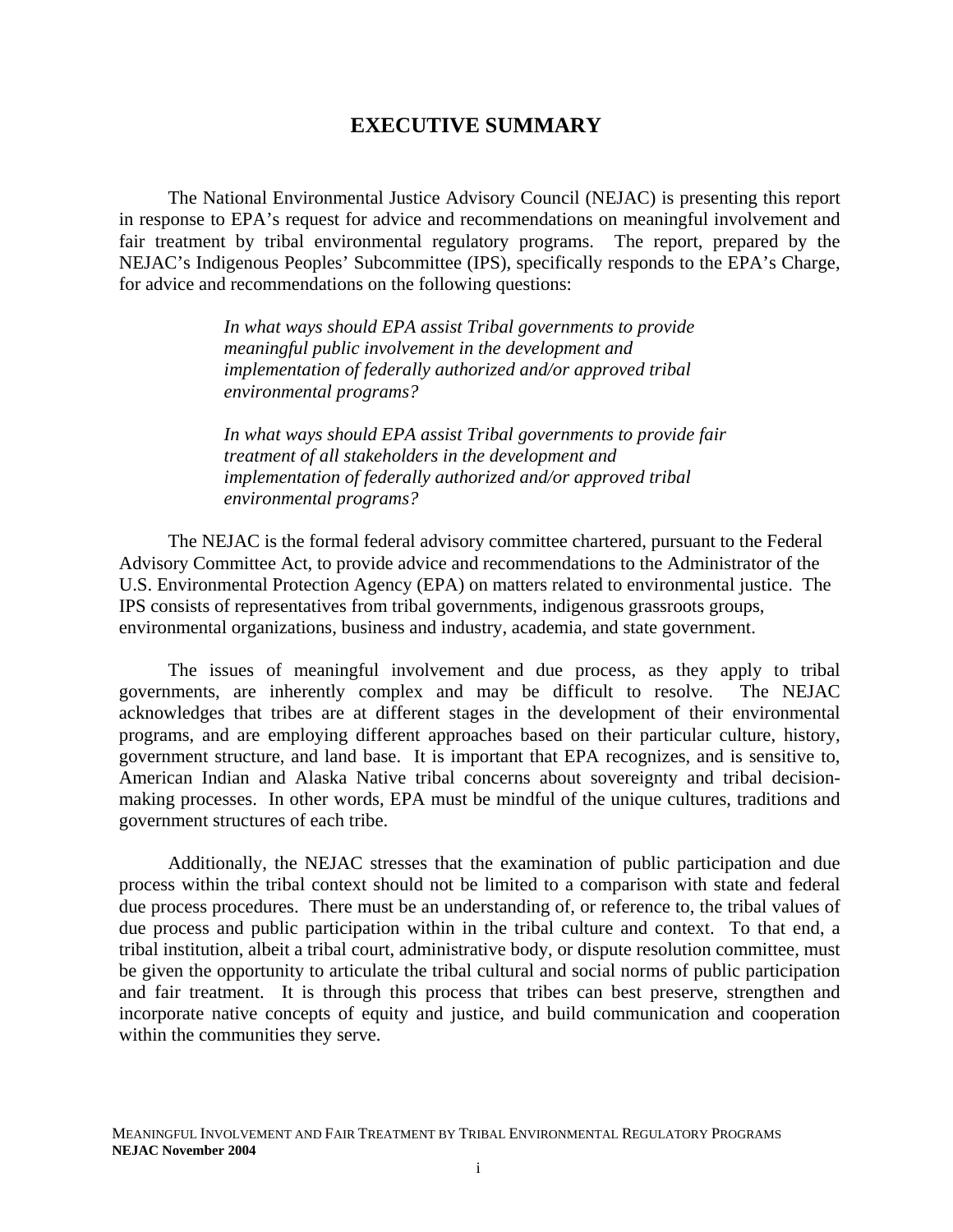The NEJAC has documented numerous examples of tribes that have already defined for themselves "due process" and "public participation". These definitions are articulated in tribal oral traditions, and in written tribal constitutions, bill of rights laws, tribal civil rights acts, tribal court decisions and policies. In addition to tribal definitions, there are other sources of law that define due process and meaningful involvement including the American Indian Civil Rights Act of 1968, the International Human Rights covenants, the federal laws on human rights such as the Indian Religious Freedom Act and Native American Graves Protection and Repatriation Act, the various federal environmental laws and EPA's public involvement policy. Tribes may choose to use these other sources in their public participation and meaningful involvement efforts.

The NEJAC further provides some examples of processes and procedures tribes have established and are utilizing to ensure meaningful involvement and due process are afforded to tribal members and non-members. Several tribes have chosen to incorporate their decisionmaking processes and actions into their administrative procedures, in accordance with administrative law. Administrative law procedures are accepted and established processes that provide fundamental fairness, meaningful public participation, and greater certainty and predictability for implementation of tribal environmental laws. Additionally, there are other tribes who have developed processes, oral and written, for addressing fair treatment and public participation. Three examples are provided from Alaska, Washington and Idaho.

The NEJAC believes that any EPA proposal that truly values the extension, or enhancement, of meaningful involvement and fair treatment in Indian country and in Alaska Native villages must recognize the need for financial resources to support tribal environmental programs, and training and education for tribes on meaningful involvement and fair treatment. The NEJAC has provided several recommendations regarding training, education and funding.

The NEJAC has proposed 7 specific points of advice and 14 recommendations in this report. These are both general and specific in nature, some interrelated, and are provided in the spirit of seeking to identify all possible issues, alternatives and approaches to the issues presented in the Charge. The advice and recommendations follow each chapter. Finally, there are two main appendices (B and C) that are important background documents for readers to consider in conjunction with the main report.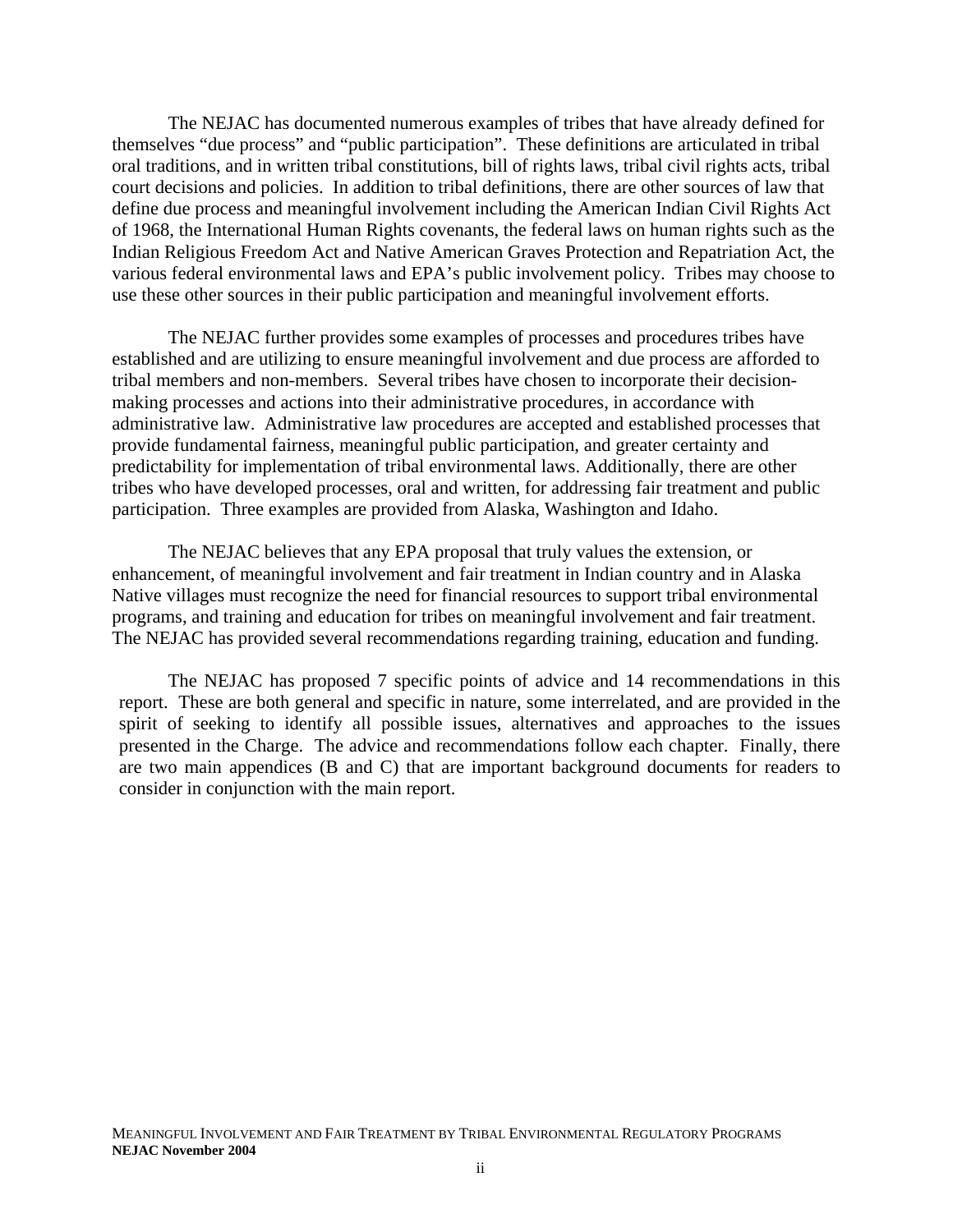# **MEANINGFUL INVOLVEMENT AND FAIR TREATMENT BY TRIBAL ENVIRONMENTAL REGULATORY PROGRAMS**

# **CHAPTER 1**

#### **I. Background, Purpose and Summary**

The National Environmental Justice Advisory Council (NEJAC) is the formal federal advisory committee chartered, pursuant to the Federal Advisory Committee Act, to provide advice and recommendations to the Administrator of the U.S. Environmental Protection Agency (EPA) on matters related to environmental justice. The NEJAC is presenting this report in response to EPA's request for advice and recommendations on meaningful involvement and fair treatment by tribal environmental regulatory programs. The report, prepared by the NEJAC's Indigenous Peoples' Subcommittee (IPS) and reviewed and approved, with changes, by the NEJAC Executive Council, specifically responds to the EPA's Charge, for advice and recommendations on the following questions:

> *In what ways should EPA assist Tribal governments to provide meaningful public involvement in the development and implementation of federally authorized and/or approved tribal environmental programs?*

*In what ways should EPA assist Tribal governments to provide fair treatment of all stakeholders in the development and implementation of federally authorized and/or approved tribal environmental programs?* 

# **A. Background**

The Indigenous Peoples Subcommittee (IPS) is one of seven subcommittees of the National Environmental Justice Advisory Council (NEJAC). The IPS assists the NEJAC in providing advice and recommendations on how the Agency can most effectively address environmental justice issues/concerns facing federally-recognized tribes and other indigenous peoples. The IPS has eight members with diverse backgrounds who represent tribal governments, indigenous grassroots groups, environmental organizations, business and industry, academia and state government.

Over the past 20 years, tribes throughout the United States have begun to develop and implement tribal environmental programs, pursuant to amendments in federal statutes and regulations, which provide that tribes can assume roles similar to states. In order to protect human health and environmental and cultural integrity on their reservations, many tribes are in the process of defining their tribal authority. Tribes have begun planning and developing the basic frameworks and institutions for protecting air quality, preserving water quality, and managing contamination and pollution caused by solid and hazardous wastes. Under the various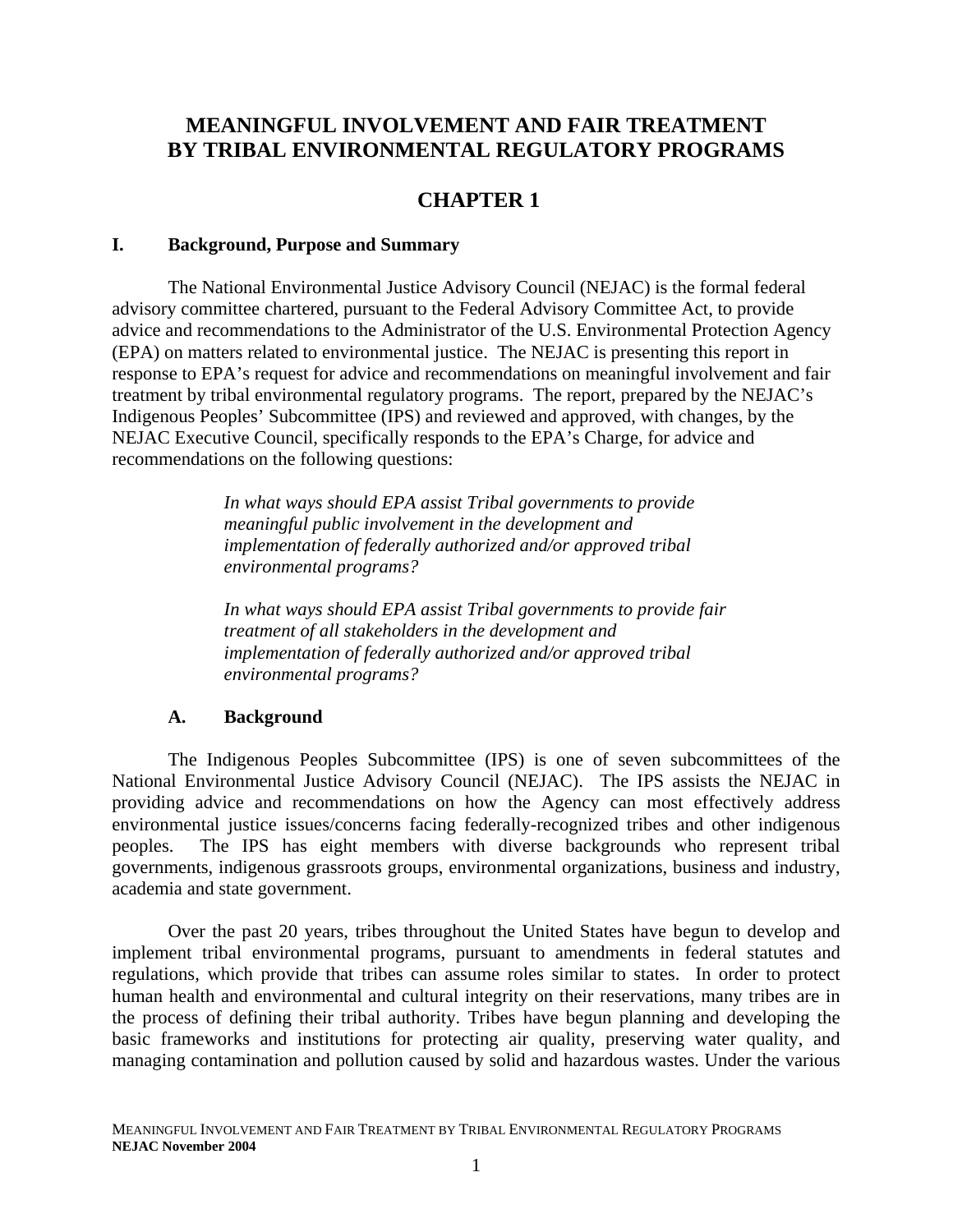federal environmental laws, the EPA approves, and tribes receive, federal authority to regulate and set standards on reservations to protect human health and the environment.

 Tribal regulatory authority, in the environmental arena, has been challenged by nonmember and non-Indian residents of the tribal community or reservation. The challengers maintain that the tribal governments do not possess civil jurisdiction to regulate their activities on the reservation, and argue that tribes do not provide public participation avenues and due process. Thus far, tribal governments have successfully overcome the challenges to their regulatory authority. These challenges, however, raise a host of ongoing legal, social, community and political issues. Indeed, the Congress has held oversight hearings on the civil jurisdiction of tribal governments and tribal sovereignty.

# **B. Purpose**

In the context of these experiences and in the EPA approval process of tribal environmental programs, the EPA, through its Office of Environmental Justice, issued a Charge to the NEJAC to provide advice and recommendations on the issues of public participation and due process as these principles relate to federally-authorized tribal environmental regulatory programs.<sup>1</sup> The NEJAC tasked its Indigenous People's Subcommittee (Appendix A) to prepare this report, which was reviewed and approved, with changes, by the NEJAC Executive Council which respectfully submits it in response to the EPA's Charge. The NEJAC emphasizes that the Charge, and the discussion in this document, applies only to federally-funded or EPA-approved tribal environmental programs. However, some tribes who rely solely upon their inherent sovereign powers for environmental management may find the advice, recommendations, and tribal examples in this report useful for their consideration.

# **C. Summary**

This report seeks to address the EPA's questions in the Charge and is intended to encourage a candid discussion, as well as to stimulate thought and action about the issue of meaningful involvement and fair treatment by tribal governments. Tribes are at different stages in the development of their environmental programs, and are employing different approaches to environmental management based on their culture, history, government structure, and land base. As discussed in this report, some tribes currently employ the principles of public involvement and fair treatment for tribal and non-member residents of the tribal community. The application of such basic human principles promises to strengthen and better articulate tribal sovereignty.

The NEJAC stresses that the discussion of public participation and application of due process principles to tribal governments, however, must be cognizant of the unique culture, traditions and government structure of each tribe. There are over 560 tribes in the United States, and they are different from one another. The ability to realize due process principles requires more than tribes simply adopting European-style procedures. In other words, the examination of due process and public participation within the tribal context should not be limited to a comparison with state and federal due process procedures. There must be an understanding of, or reference to, the tribal values of due process within the tribal culture and context. A tribal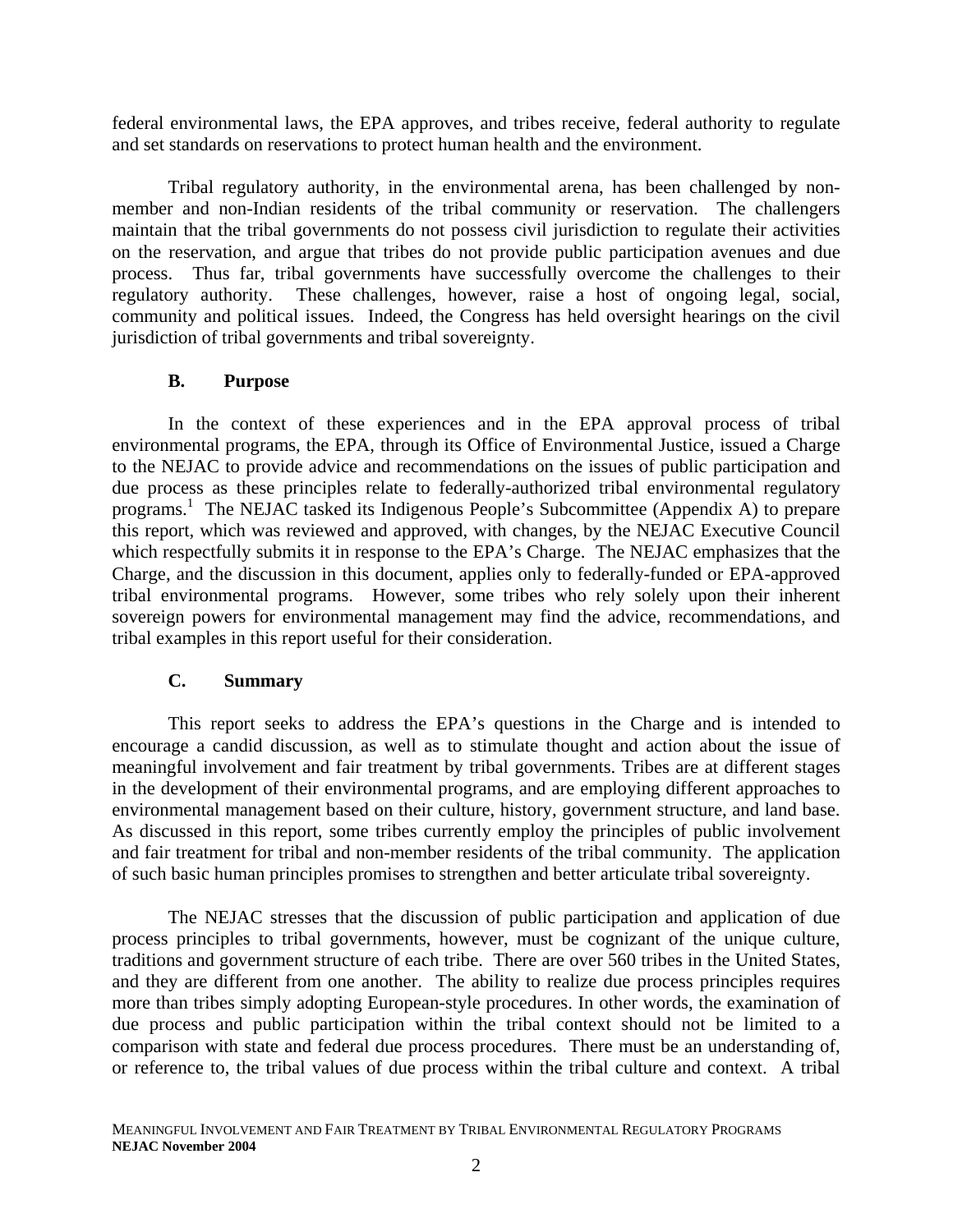institution- through a rulemaking or review by a tribal administrative agency, dispute resolution board, or tribal court- must be given the opportunity to articulate the cultural and social norms of due process. It is through the tribal process that tribes can best preserve, strengthen and incorporate native concepts of equity and justice, and build communication, cooperation and support within the tribal community. This represents tribal sovereignty in action.

Additionally, the NEJAC acknowledges that, for some tribes, there must be a tribal political commitment to build institutional capability. This is necessary to make meaningful public participation and fair treatment possible and can be accomplished with funding assistance and technical advice from the EPA. Simply stated, developing meaningful involvement and fair treatment processes within a tribal setting cannot be an end in itself. Tribes can and should consider approaches to improve the process, which can help enhance community respect for tribal procedures. It is through institution-building and community support that tribes can provide for effective public participation and fair treatment.

In the view of the NEJAC, it is critical to provide adequate financial resources to support the tribes' environmental programs, as well as the development and implementation of public participation and fair treatment processes. Moreover, any EPA proposal, which truly values the extension of due process to tribal members and the public, must recognize the need for tribes to receive training and education in the areas of public participation and due process. Training can serve as a two-way exchange; tribes can learn about the principles of non-tribal public participation and due process while EPA, as well as the non-member residents and other interested parties, can learn about tribal processes of participation and equity. In the absence of such financial and technical resources/training, meaningful public participation and fair treatment may not be realized.

The NEJAC recognizes that any discussion regarding public participation and due process by tribal environmental regulatory programs is complex and may be difficult to resolve. From the outset, it is important that EPA recognizes and is sensitive to tribal government concerns about encroachment upon their tribal decision-making and sovereignty in developing environmental programs based upon their traditions and governmental structure. Indeed, some tribes may believe that EPA has singled out tribes on the issues addressed in this document.

Finally, the NEJAC observes that tribal members, as well as reservation and Alaska Native lands, have suffered disproportionate environmental impacts. They are often overburdened, underserved, underfunded, and suffer high risks from environmental impacts which affect public health. It is important that EPA acknowledge that some tribal governments are focused on the basic governmental services of education, affordable housing, food and nutrition, clean water, and reducing exposure to contaminants. These basic services are critical priorities to many American Indian and Alaska Native communities and often overshadow the public participation ideals and values articulated by EPA in its Charge. The NEJAC notes the existence of these fundamental and ever-pressing issues and recognizes that they may limit tribal attention to public involvement issues. Accordingly, EPA should proceed with great sensitivity in dealing with tribal governments on the issues of due process and public participation.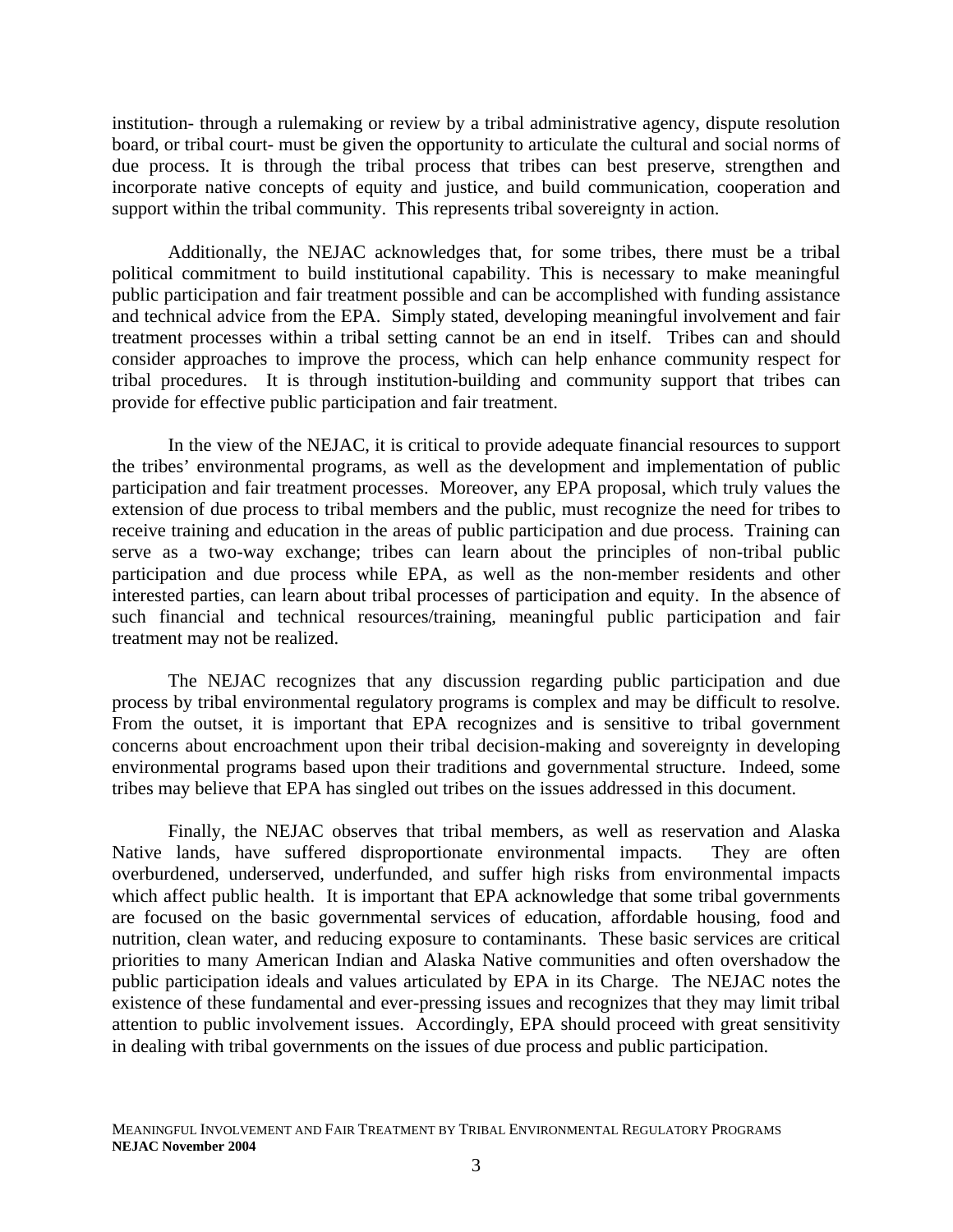This report begins in Chapter 2 with a presentation of established tribal definitions of due process, and other sources for defining due process under the Indian Civil Rights Act, international human rights law, and federal environmental laws. Chapter 3 discusses current tribal procedures or processes to ensure public participation and due process.

At the end of each chapter, the NEJAC presents advice and recommendations on ways in which the EPA can assist tribes in addressing, developing and implementing meaningful involvement and fair treatment processes. Chapter 3 includes advice and recommendations compiled from Appendices B and C. The advice and recommendations are both general and specific, and are provided in the spirit of seeking to identify possible approaches to addressing the issues raised in the Charge.

#### **D. Appendices**

The report contains a set of three appendices that include: (1) the NEJAC Charge (Appendix A); (2) a discussion of the significant federal policies impacting tribal governments and the authority or sovereignty of tribes to protect and regulate activities affecting natural resources and the environment of reservations (Appendix B); and (3) the terms of "meaningful public involvement" and "due process", and why these principles are important for tribes and governments in general to consider (Appendix C).

#### **NEJAC's Advice and Recommendation**

#### **Advice**

- 1.1 EPA should recognize that requirements for public participation and due process in federally-approved tribal environmental programs may have implications for tribal decision making, values, sovereignty, and tribal efforts to exert jurisdictional authority. EPA should be sensitive to these concerns and to the challenges these bring to tribes.
- 1.2 EPA should continue to enhance its government-to-government consultation and collaboration with tribes, as tribes exercise their sovereignty, exert jurisdiction over environmental and public health issues, and develop and implement tribal environmental programs.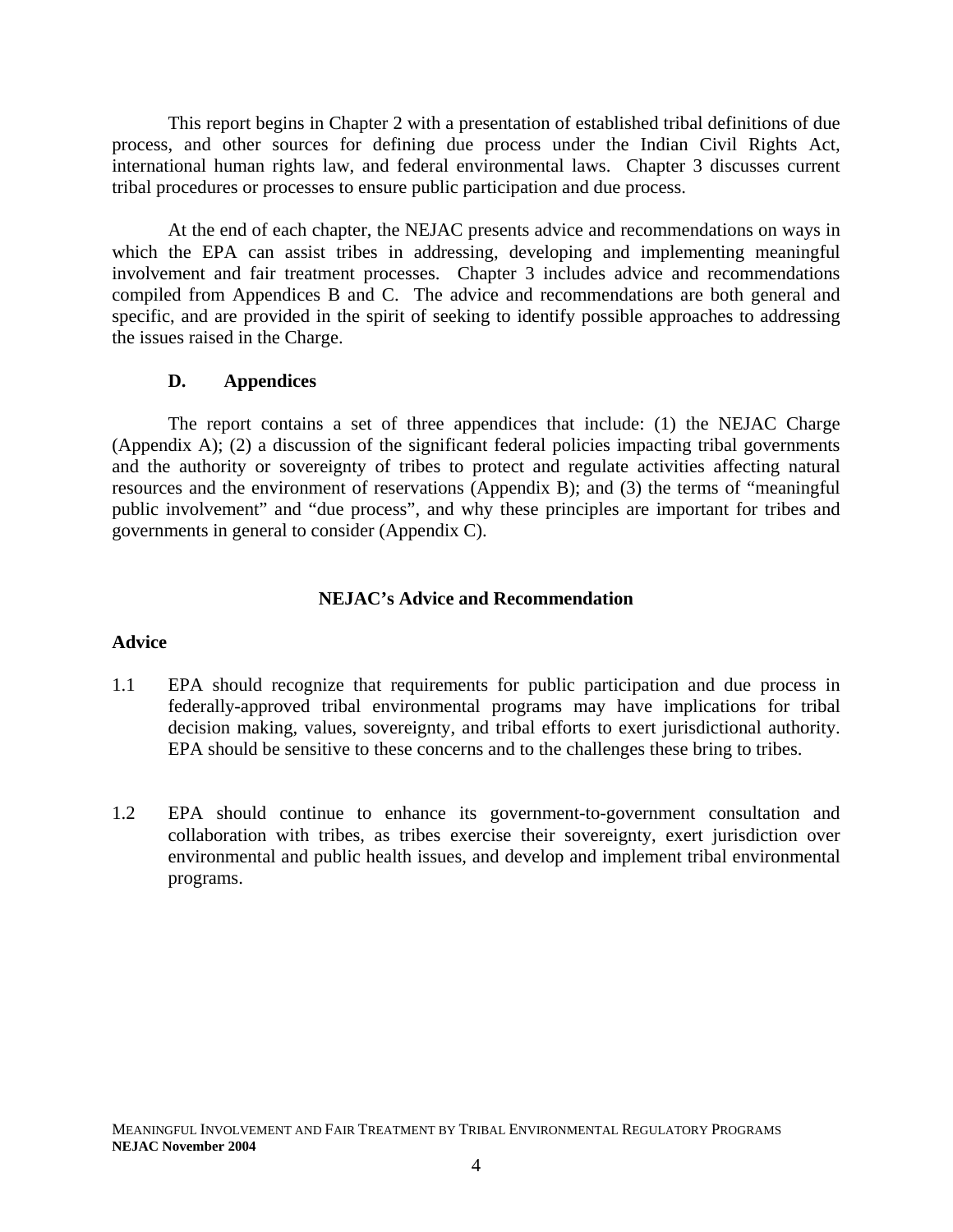# **CHAPTER 2**

#### **II. Defining "Meaningful Involvement" and "Fair Treatment"2**

In defining these terms for tribes, some may be naturally inclined to borrow familiar principles from the areas of federal constitutional, statutory law or policies. For example, the EPA has defined these phrases in their Environmental Justice Policy. In 1992, EPA created the Office of Environmental Justice to integrate environmental justice into the Agency's policies, programs, and activities. EPA defines "environmental justice" as the "fair treatment and meaningful involvement of all people regardless of race, color, national origin, or income with respect to the development, implementation, and enforcement of environmental laws, regulations, and policies."<sup>3</sup> EPA further defines the terms "meaningful involvement" and "fair treatment" as follows:

> **Meaningful involvement** means that: (1) potentially affected community residents have an appropriate opportunity to participate in decisions about a proposed activity that will affect their environment and/or health; (2) the public contribution can influence the regulatory agency's decision; (3) the concerns of all participants involved will be considered in the decision making process; and (4) the decision makers seek out and facilitate the involvement of those potentially affected.<sup>4</sup>

> **Fair treatment** means that no group of people, including racial, ethnic, or socioeconomic group should bear a disproportionate share of the negative environmental consequences resulting from industrial, municipal, and commercial operations or the execution of federal, state, local and tribal programs or policies.

The NEJAC notes that direct application of due process principles developed by federal or state courts may be inappropriate for tribal communities because such standards or principles are designed to protect the interests of individuals in the majority society and often do not reflect the unique communal interests of tribes. Identifying the best interests of tribal nations and their people presents a weighty challenge for tribal governments. Ultimately, each tribe must define for itself the process best suited for their needs. It is quite probable that tribes may exhibit a combination of borrowed principles and traditional tribal principles. The various forms of public participation that may be adopted or created by tribal governments are virtually endless.

The NEJAC has identified numerous instances where tribes have defined "due process" and "meaningful involvement" within their communities based upon traditional tribal principles. These are illustrated in tribal court decisions, constitutions, codes, and policies. Other sources, such as the Indian Civil Rights Act and judicial interpretations, International Human Rights documents, federal human rights legislation, and federal environmental laws and regulations are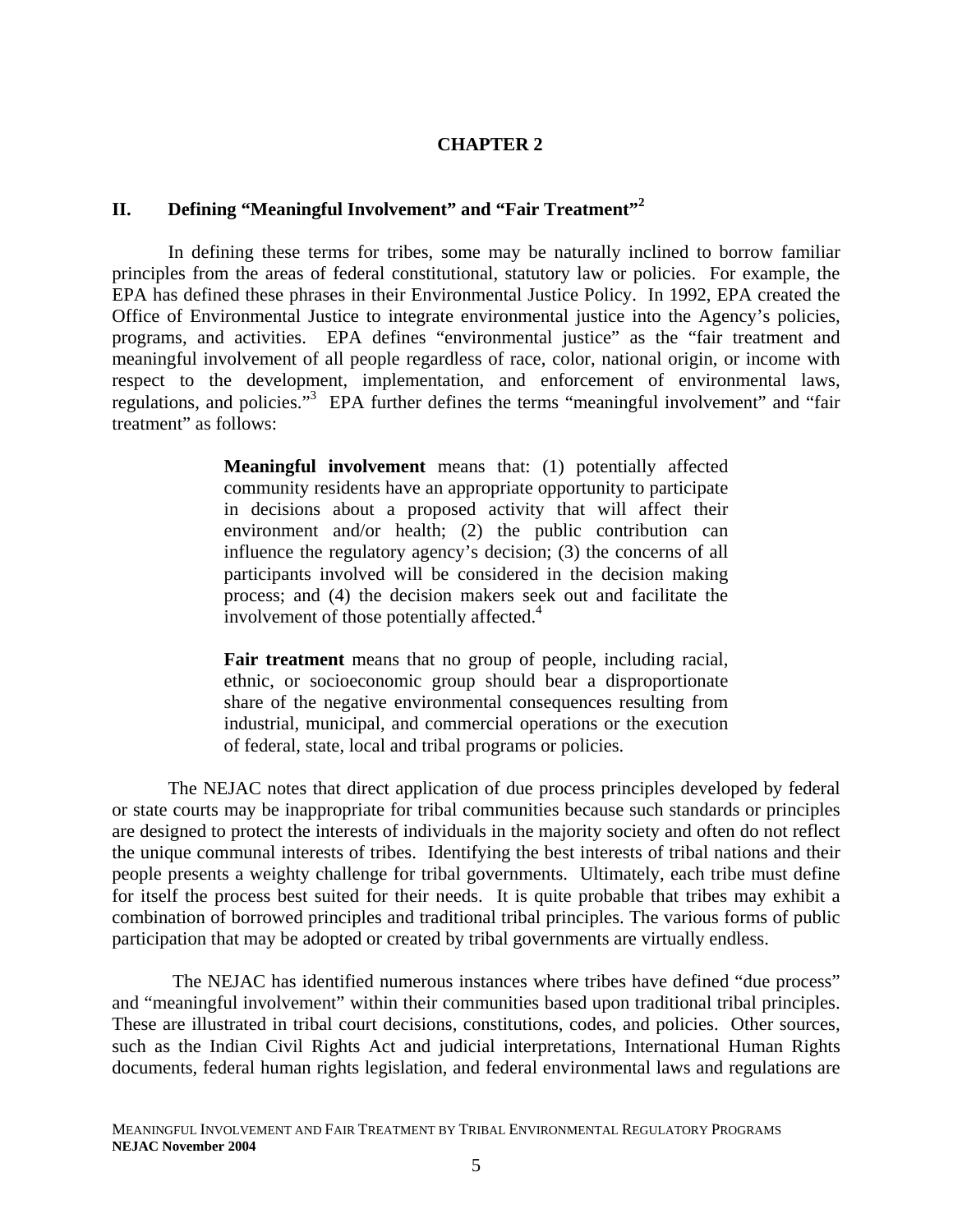presented as well. These additional sources may provide insight and be of use to EPA as the Agency works with tribes to provide for meaningful involvement and due process in tribal environmental regulatory programs.

### **A. Tribal Definitions of Fairness and/or Due Process**

Fairness, or due process, is not new to tribal governments. Indeed, Chief Justice Sherman, Rosebud Sioux Tribal Court, stated in Bloomberg v. Dreamer (1991):

> It should not be for the Congress of the United States or the Federal Court of Appeals to tell us when to give due process. Due process is a concept that has always been with us. Although it is a legal phrase and has legal meaning, due process means nothing more than being fair and honest in our dealings with each other. We are allowed to disagree…What must be remembered is that we must allow the other side the opportunity to be heard.<sup>5</sup>

Similarly, the Navajo Supreme Court has noted that Navajo customary due process predates the Indian Civil Rights Act and the Navajo Bill of Rights. The Court described Navajo due process as a form of dispute resolution, where all interested parties get a chance to speak before a collective decision is made.<sup>6</sup> Tribal common law, as developed by the tribal judiciary, is a good source for defining due process. Furthermore, tribal judges are tribal leaders who must make day-to-day decisions for the good of the whole community, while simultaneously maintaining the integrity of the case for those individuals before him or her. Restorative justice, practiced by the Navajo Peacemaker Court and other similar tribal forums, advocates balance and harmony between the parties and for the overall good of the tribal community.

Many tribal constitutions include measures to provide for a good quality of life for the people and to protect the health, security and general welfare of the tribes through mechanisms of fairness and due process. For example, the Constitution of the Spokane Tribe of Indians provides:

> … [t]his Constitution and the Tribal Government it establishes shall not encroach upon or limit any person's right to enjoy freedom of worship, conscience, speech, press, assembly and association, and other rights established by federal law.<sup>7</sup>

Similarly, Article X of the Rosebud Sioux Tribe Constitution establishes a Bill of Rights:

No person shall be…deprived of life, liberty, or property, without due process of law; not be denied equal protection of law.<sup>8</sup>

Some tribes have enacted civil rights ordinances, which similarly provide mandatory due process. The Confederated Tribes of the Colville Reservation have adopted such an ordinance. Chapter 1-5-2(h) Colville Tribal Civil Rights Act states that the Tribal government: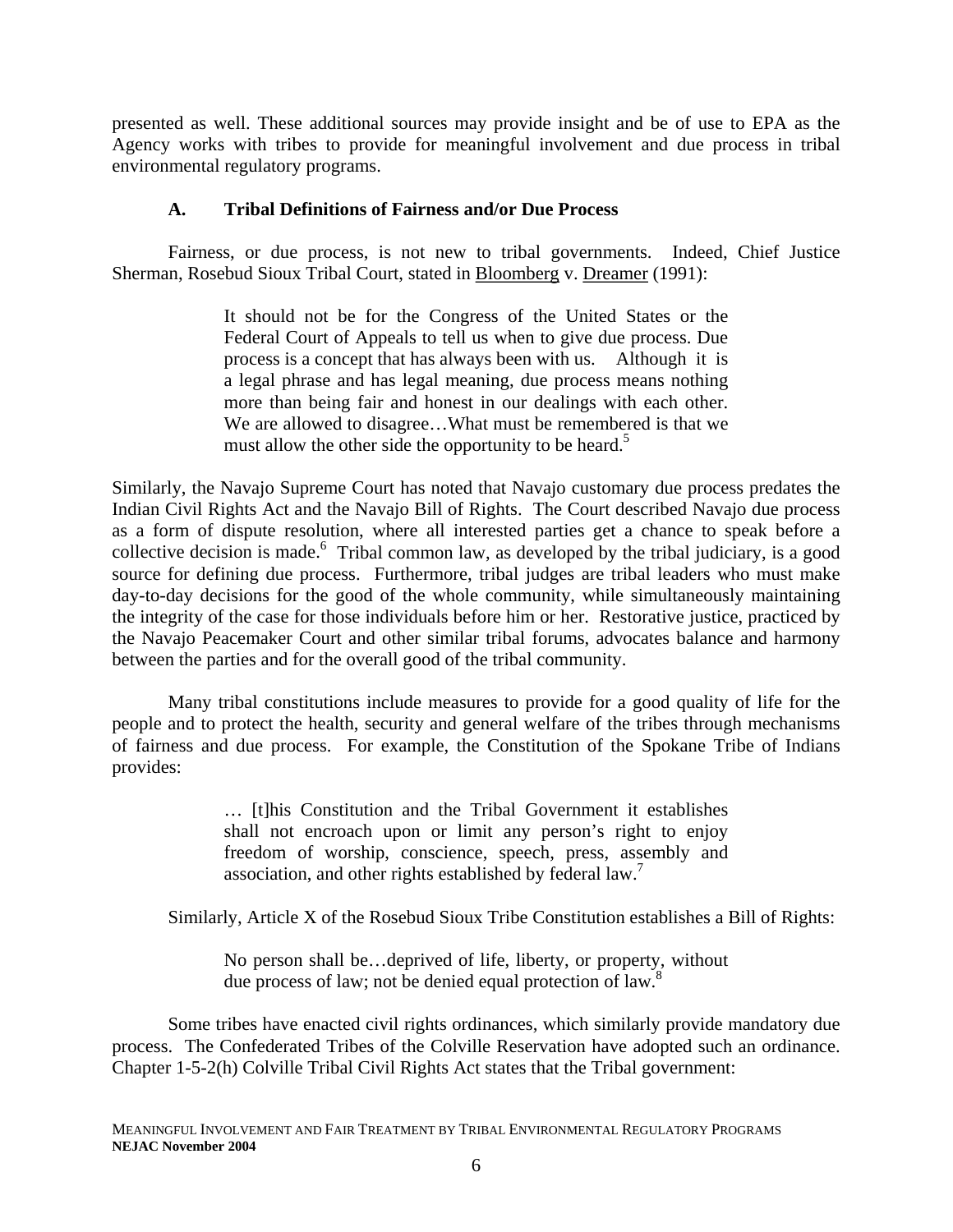"…shall not deny to any person within its jurisdiction the equal protection of its laws or deprive any person of liberty or property without due process of law."<sup>9</sup>

Other tribes have administrative procedure acts to establish notice, comment procedures and due process.<sup>10</sup>

Fair dealings, honesty, integrity, and the opportunity to be heard or speak before a collective decision is made, are all worthy and tribally-recognized components of due process. These universal understandings of fairness, through tribal customs and traditions, have been handed down by word of mouth or by example from one generation to another without any written instruction or mandate. These long established practices are considered unwritten law and reflect a tribal community's practices that regulate social life.

Today, many tribal constitutions and law and order codes provide for due process and public participation, as the examples above demonstrate. These provisions mandate that custom and tradition be utilized by tribal courts and other dispute resolution processes. Many tribal institutions apply and draw upon customary law to some extent. Applying customary law is not always simple because the customs are often contained in the oral traditions of tribes.<sup>11</sup> They are not written down or codified like state or federal standards. Instead, the sources of common law are the members of the tribe who retain the traditions of the tribe. However, this does not mean that tribal standards of due process should be disregarded simply because they are not written. Tribal definitions of due process can be adopted by tribal environmental programs and incorporated into their procedures by working with individual community representatives who can assist in the articulation of the due process within the local tribal context.

In recent years, tribes have begun to reexamine their current tribal justice practices and standards of justice, and are revitalizing and re-traditionalizing their justice systems. They are exploring the old unwritten law of the past as a means to restore their tribal culture and health of the tribal community. The area of customary law, including methods of traditional dispute resolution, is receiving attention from legal experts and researchers. Customary law and the articulation of tribal standards, definitions and principles relating to fairness, thoughtful deliberation, honesty, the opportunity to speak before a collective decision is made, respect for each other, and harmony and balance with the community should be recognized and given due consideration by tribal environmental programs when they begin to consider and articulate public participation and fair treatment policies.

#### **B. Other Sources of Definitions of Due Process and Public Participation**

In addition to tribal legal definitions, there are other sources of law defining due process and public involvement.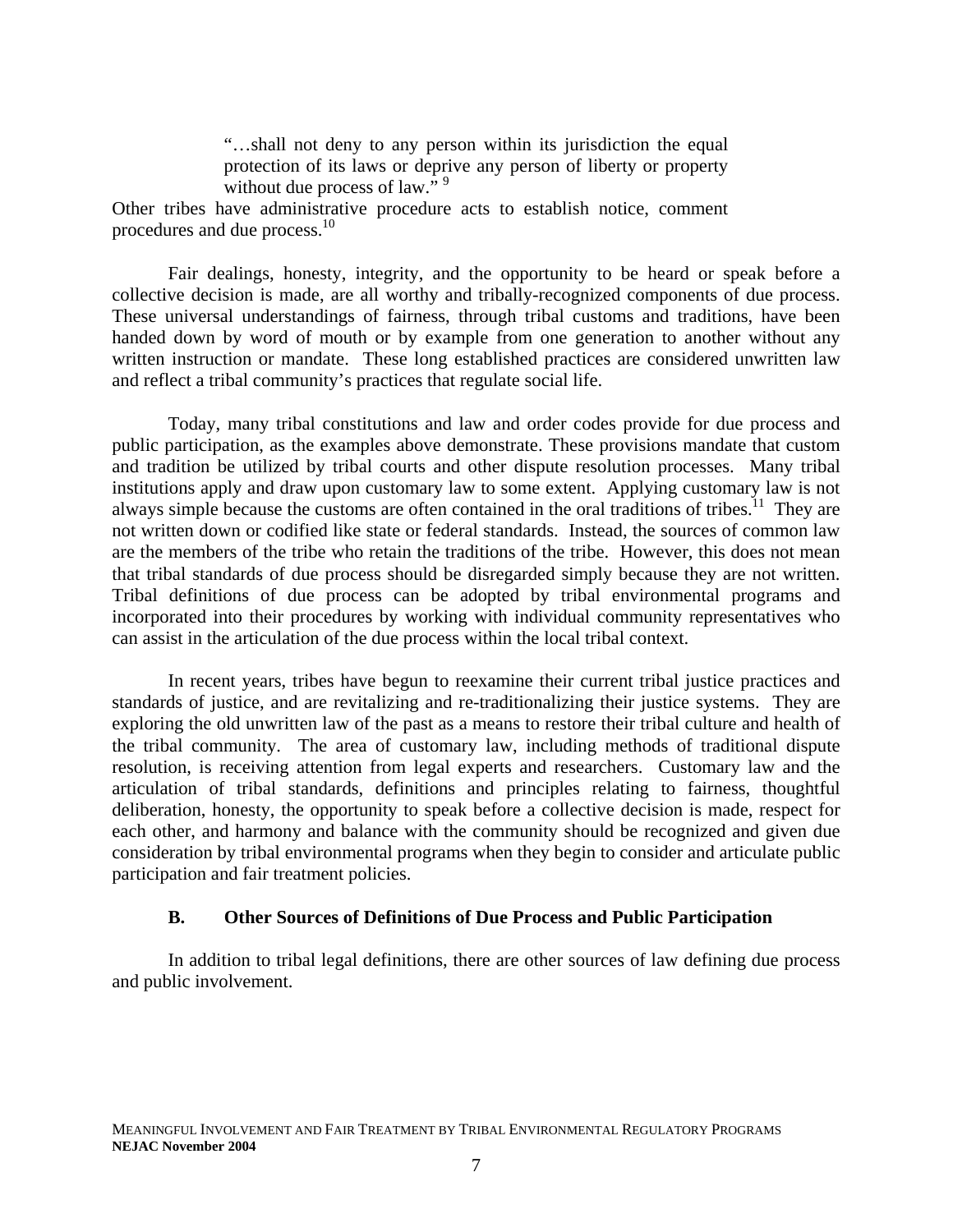#### **1. Indian Civil Rights Act**

In 1968, Congress enacted the Indian Civil Rights Act of 1968 (ICRA).<sup>12</sup> Widely called the "Indian Bill of Rights," this document was used by Congress to impose certain limitations on tribes, closely resembling provisions of the U.S. Constitution's First, Fourth, Fifth, Sixth, and Eighth Amendments and the equal protection and due process provisions of the Fourteenth Amendment. Section 1302(8) of the ICRA provides that: "No tribe in exercising powers of selfgovernment shall . . . deny to any person within its jurisdiction the equal protection of its laws or deprive any person of liberty or property without due process of law." The act applies to tribal action against all individuals, both tribal members and non-members.<sup>13</sup>

Some tribes have incorporated the ICRA into their constitutions or tribal codes, while others include the Bill of Rights provisions in their constitutions. For example, the Jamestown S'Klallam Tribe of Indians in Washington, adopted ICRA provisions verbatim into their Tribal Constitution.14 Another Washington tribe, the Skokomish Indian Tribe, has paraphrased the ICRA provisions in their Constitution and added that the Tribe:

> "…shall provide to all persons within its jurisdiction the rights guaranteed by the Indian Civil Rights Act of 1968."15

Under the ICRA, tribal courts or forums review and interpret tribal law and actions to determine if there is a violation of certain individual rights, such as due process. In 1978, in the landmark case of *Santa Clara Pueblo v. Martinez*, the Supreme Court held that Section 1303 of the ICRA is the exclusive federal remedy (*habeas corpus*) under the statute. This means that virtually all ICRA litigation proceeds through the tribal judicial systems, and federal courts rarely hear Indian civil rights cases.<sup>16</sup>

Accordingly, tribal courts have had the opportunity to define due process under the ICRA involving a variety of issues. Tribal courts have looked to federal precedent and tribal traditions to discern the essential fairness implied by the requirement of due process. Many tribal courts have held that tribes have greater flexibility in applying principles of due process as found in the ICRA, than state and federal courts have in applying principles of due process under their respective constitutions. 17 Moreover, the tribal courts routinely rule that the meaning and application of the ICRA is not determined by European-style constitutional interpretations.<sup>18</sup> Importantly, the rights of individuals often are balanced against the communal good of the tribe.

Some federal courts, which faced claims of due process violations by tribes, have found that a ten-day notice and opportunity to speak before a tribal council met the requirements of due process.<sup>19</sup> In addition, the courts have found that the failure of a tribal chairman to present his side of the case in the traditional tribal forum – a tribal council – did not constitute a violation of due process.<sup>20</sup> However, a federal court found a violation of due process when a tribal member was not given a meaningful opportunity to be heard,<sup>21</sup> and when a tribe imposed permanent orders of banishment without a hearing or prior notice.<sup>22</sup>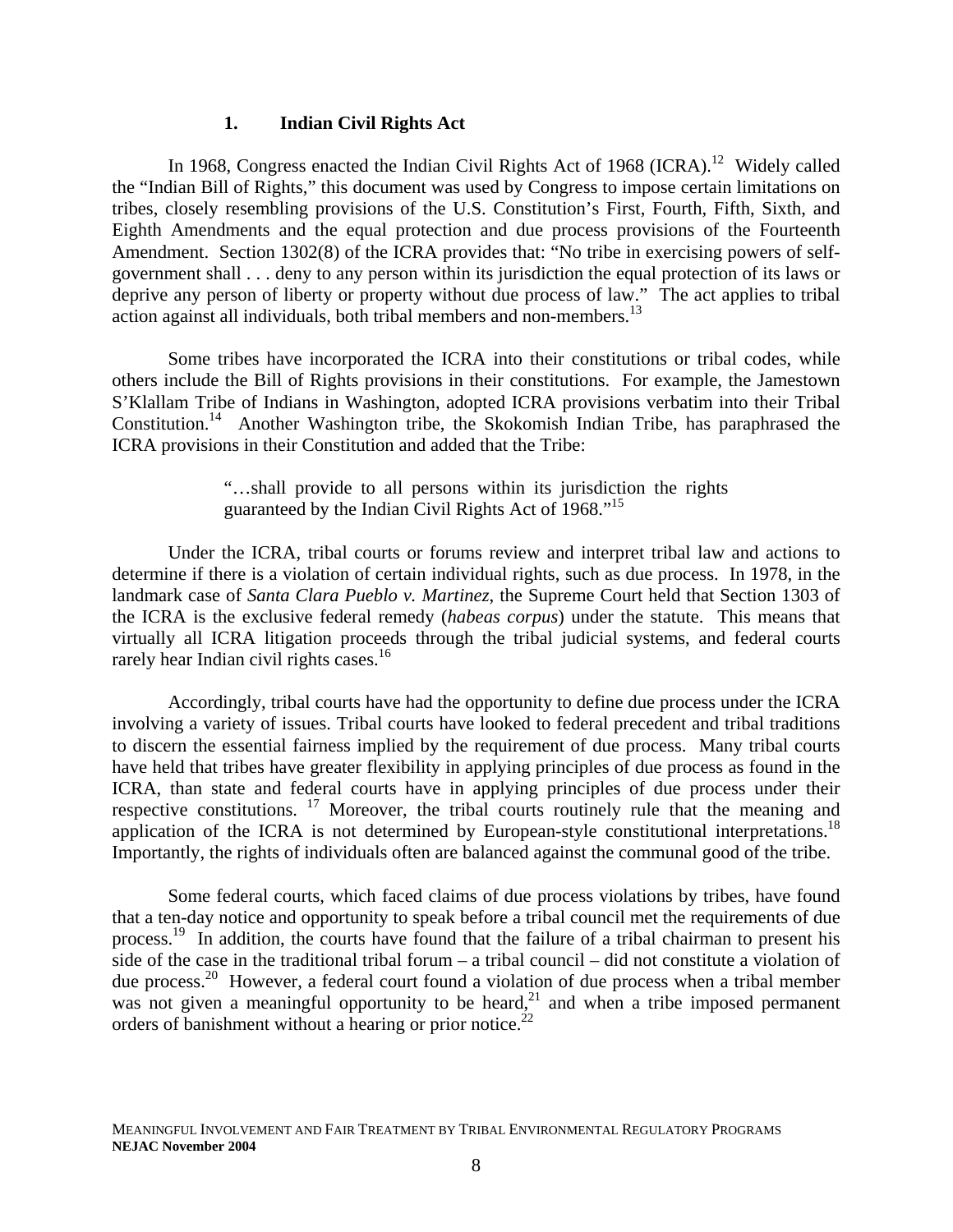It is clear from a review of the case law that tribal courts are making a good faith interpretation of the ICRA. The substantive holdings of the cases protect individual rights and contemplate unique tribal customs and traditions. Promoting tribal sovereignty begins with tribal courts applying tribal law to settle tribal member and tribal government disputes. Recognition of these principles of due process under the ICRA provides a foundation for such application in the environmental regulatory setting, and should be used as a guide for implementing tribal environmental acts and regulations. Common due process principles, such as a notice of a hearing, a forum or body to hear complaints or permits, the opportunity to be heard, and the right to an appeal of a decision have been upheld by the tribal courts and federal courts in interpreting the ICRA. These basic principles should also apply to tribal environmental programs when they implement their rules and regulations.

# **2. International Human Rights**

The International Covenant on Civil and Political Rights; $^{23}$  the International Covenant on Economic, Social and Cultural Rights and the Draft American Declaration on the Rights of Indigenous Peoples are important international sources of human rights law for American Indians, Alaska Natives, Native Hawaiians, and tribal governments. The first two documents transform the value embodied in the Universal Declaration of Human Rights<sup>24</sup> into binding legal norms or standards. Together these instruments form the basis of contemporary human rights law. The first article of the two earliest covenants secures the right to self-determination for all peoples, indicating the primary importance of this right in international law:

> "All peoples have the right to self-determination. By virtue of that right they freely determine their political status and freely pursue their economic, social and cultural development."

Importantly, these international documents recognize the basic roots of sovereignty, that is, governments derive:

> "…their just powers from the consent of the governed," and the "collective rights of indigenous peoples" to possess and exercise rights. $^{25}$

Three articles (14, 25, and 26) of the Covenant on Civil and Political Rights are relevant to the issue of due process and the provision of basic human rights to all people within the jurisdiction of a tribe. Article 14 proclaims that "[a]ll persons shall be equal before the courts and tribunals" and that any person's rights and obligations are to be determined in a "suit of law… shall be entitled to a fair and public hearing by an independent and impartial tribunal established by law." Article 25 provides that "[e]very citizen shall have the right and the opportunity … without unreasonable restrictions to take part in the conduct of public affairs, directly or through freely chosen representatives." Certainly, non-members are not "citizens" of the tribe, but this provision aptly applies to tribal members who believe that their rights have been restricted or access not readily available to participate in tribal government hearings and meetings. Finally, Article 26, like the ICRA, provides: "All persons [tribal members or non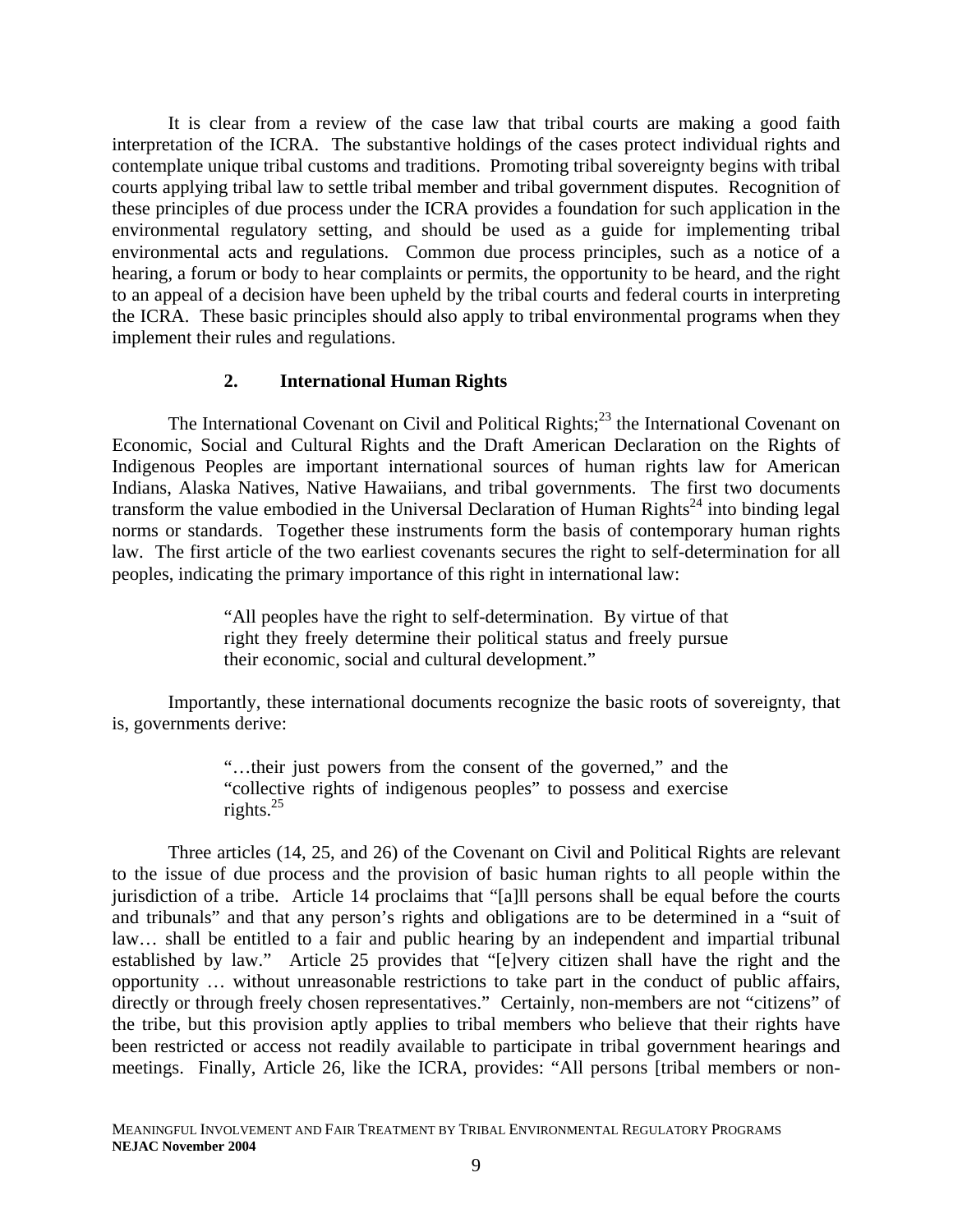members] are equal before the law and are entitled without any discrimination to the equal protection of the law."

The most recent relevant international document is the Draft American Declaration on the Rights of Indigenous Peoples,<sup>26</sup> prepared by the Inter-American Commission on Human Rights in 1997. The Draft American Declaration contains important provisions for recognizing the collective rights of indigenous peoples and tribes, including right to lands and cultural rights. Importantly, the draft provides that indigenous peoples of the Americas have the "right to the full and effective enjoyment of the human rights and fundamental freedoms."<sup>27</sup> Article 13 of the draft establishes rights to environmental protection including:

> The right to a safe and healthy environment, which is an essential condition for the enjoyment of the right to life and collective wellbeing, to be informed of measures which will affect their environment, including information that ensures their effective participation in action and policies that may affect it, and to participate fully in formulating, planning, managing and applying governmental programmes of conservation of their lands, territories and resources.28

And, Article 18 recognizes the rights of landowners to their property and ownership rights with respect to their lands:

> The right to protection of their rights with respect to the natural resources on their lands, including the ability to use, manage, and conserve such resources; and with respect to traditional uses of their lands, interests in lands, and resources, such as subsistence."29

Significantly, the article provides that the

"governments must establish or maintain procedures for the participation of the peoples concerned in determining whether the interests of these people would be adversely affected and to what extent, before undertaking or authorizing any program for planning, prospecting, or exploiting existing resources on their lands." $30$ 

# **3. Federal Laws on Human Rights**

As noted above, indigenous groups from the Americas, Australia, Africa and other parts of the World have joined in efforts to forge the protection of their rights on the basis of international law. Some of these international principles with regard to basic human rights, cultural freedoms and collective rights, may prove useful for tribal consideration when deliberating the concepts of meaningful public participation and fair treatment for their communities.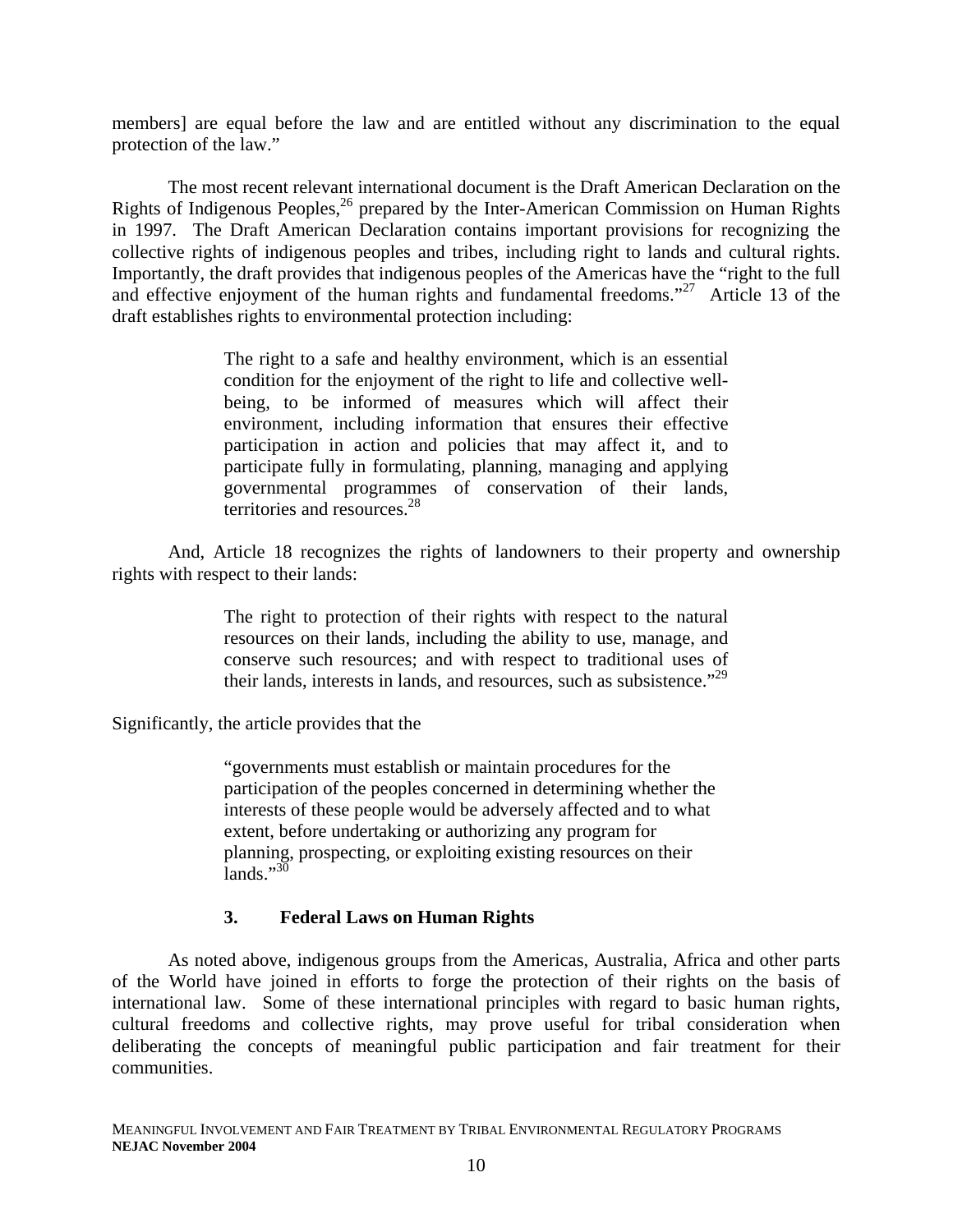In the United States, the Congress has recognized the unique cultural need of tribes and enacted several pieces of legislation for the protection of tribal cultural properties and religious rights including the American Indian Religious Freedom Act<sup>31</sup>, and the Native American Graves Protection and Repatriation Act.<sup>32</sup> Although these federal laws apply to federal land managers, tribes may wish to consider the values and principles articulated in these laws as they may apply to tribal government initiatives. These laws are based in part on basic human rights principles that seek to protect and preserve the cultural properties and religious beliefs of tribes. They formally acknowledge that the cultures of tribes are a vital part of the ongoing lifeways of the United States, and as such must be respected and are vital to the future of such peoples. Additionally, the legislation recognizes the cultural ties that tribes continue to have to the Earth and natural resources.

#### **4. Federal Environmental Laws**

#### **a. Public Participation Under the Clean Water Act, the Safe Drinking Water Act, and the Clean Air Act**

Tribes who have received federal authority, under "treatment as a state" provisions of the various federal environmental acts, should be keenly aware of the federal requirements for public participation set forth in the federal regulations. Part 25 of Title 40 of the Code of Federal Regulations governs public participation in programs under three of the primary laws administered by EPA: the Clean Water Act, the Safe Drinking Water Act and the Resource Conservation and Recovery Act.<sup>33</sup> Although Part 25 does not expressly apply to tribes, other EPA regulations make Part 25 applicable to tribes. For example, regulations under the Clean Water Act for water quality standards state that Part 25 regulations are applicable to states, and then to tribes when they seek treatment as a state and seek to adopt and review water quality standards.<sup>34</sup> The Clean Water Act authorizes EPA to treat tribes as states for a number of purposes under the federal statute, including section 303 for water quality standards, section 319 to control non-point sources of water pollution, section 401 for certification of compliance with water quality standards, section 402 for NPDES permits, and section 404 for dredging or filling wetlands. This means that tribal environmental programs must comply with these federal public participation regulations for rulemaking.

Part 25 regulations establish a host of requirements for sharing information, public notices and consultation.<sup>35</sup> Some of these requirements are:

> (1) A proactive program to provide information to the public, including making documents and summaries of complex documents available, establishing central and convenient collections points for documents, and maintaining an interested persons list for any activity covered by Part 25; (2) providing ample notice to all interested persons and affected parties, and making reports, documents and data available at least 30 days before a hearing; (3) the establishment of advisory groups, task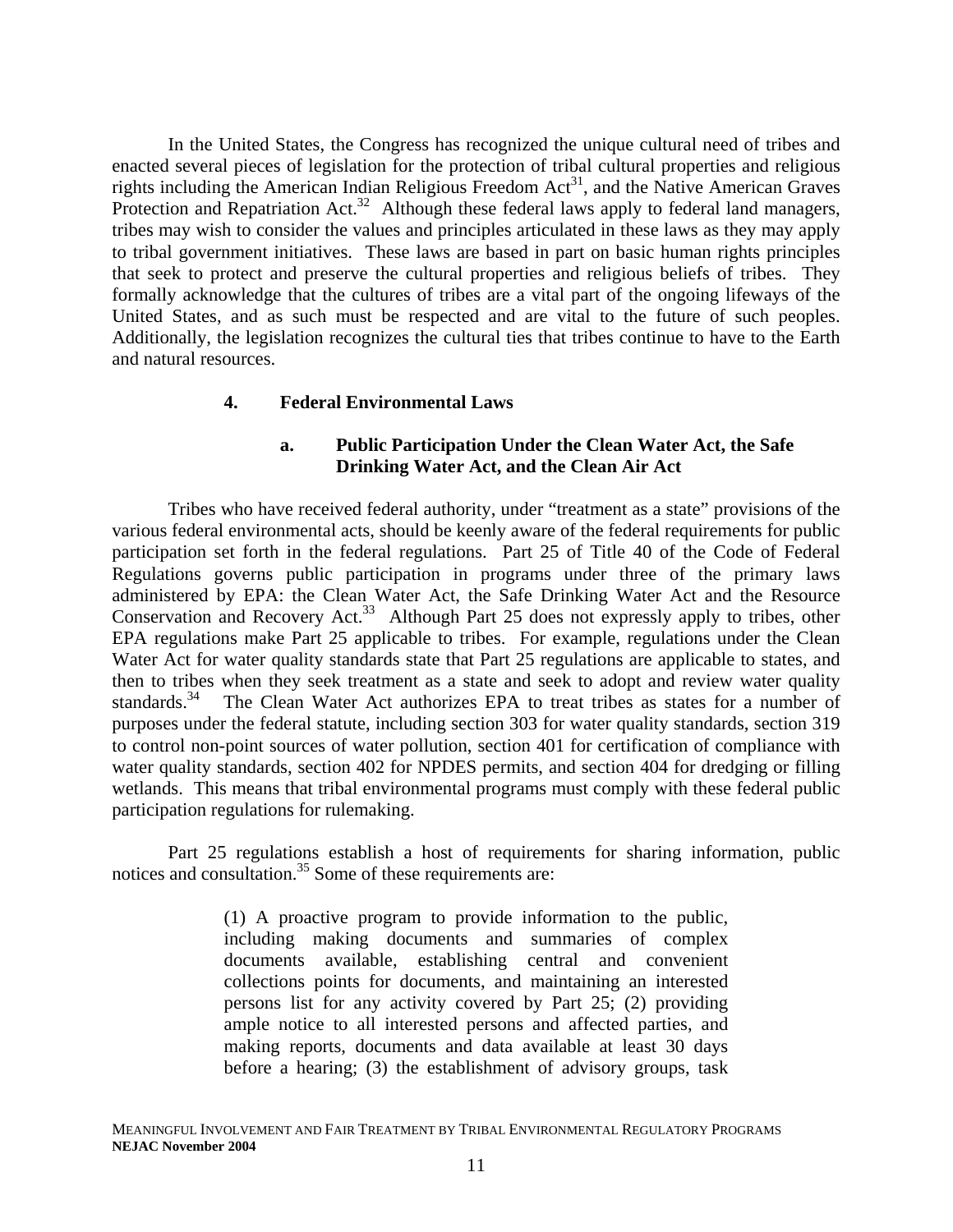forces, and informal communication; and (4) preparation of responsiveness summaries by agencies to public comments.

If a tribe has enacted an administrative procedure act, the requirements of the tribal law should prevail if they conflict with the Part 25 requirements.

A second section of the Code of Federal Regulations that applies to tribes is Part 124. The procedures in Part 124 address permits issued by tribes who choose to be treated like states, under RCRA Subtitle C, the Safe Drinking Water Act underground injection control program, the Clean Air Act prevention of significant deterioration program and the NPDES program.<sup>36</sup> Part 124 set forth program requirements for draft permits, public notices, requests for hearings, final decisions and administrative appeals from decisions or orders, and judicial review of agency actions.<sup>37</sup>

In addition**,** under the Clean Air Act, Tribal Implementation Program (TIP) guideline, there are requirements that are consistent with 40 CFR Part 51.102(d), that cover notice to be given to the public for the proposed plan, time, date and place of the hearings, and making the proposed plan available for public inspection on and off the reservation and to ensure advertisement in a general circulation newspaper. Tribes have complied with this section in informing the public on their TIPs. The St. Regis Mohawk Tribe in New York published the notice in their local Tribal newspaper and circulated the information widely in the area. The Gila River Indian Community in Arizona published in a Phoenix newspaper and on the Reservation.

#### **b. The National Environmental Policy Act**

A significant federal law that establishes a comprehensive environment review of federal actions is the National Environmental Policy Act (NEPA).<sup>38</sup> Under NEPA, a federal agency may be required to prepare an environmental assessment or environmental impact statement prior to taking any "major federal action significantly affecting the quality of the human environment."<sup>39</sup> NEPA requires federal agencies to prepare documents analyzing the impacts and giving the public the right to participate in the process. In short, NEPA makes the federal decision making process a transparent one. Within the past 10 years, several tribes have initiated the adoption of NEPA-like review processes to consider the impacts of projects on public heath and safety, natural and cultural resources, socioeconomic conditions and the environment.<sup>40</sup> Some tribes have established laws in order to have a uniform permitting mechanism for on-reservation activities. These laws are referred to as "TEPAs" or Tribal Environmental Policy Acts.

As part of the review process, the TEPA provides for the reservation population, Indian and non-Indian to participate in the tribal decision making. There are established procedures that permit public participation and due process as the tribal government moves through its decision making process to consider a development project by the tribe itself or a private entity. For example, a tribe may establish a TEPA that has a permitting process that gives individuals the opportunity to express their concerns to the permitting agency on a housing or commercial development, and the applicant the opportunity to respond. Commonly, a TEPA has a process for administrative appeals and judicial review similar to the procedures discussed in Chapter 3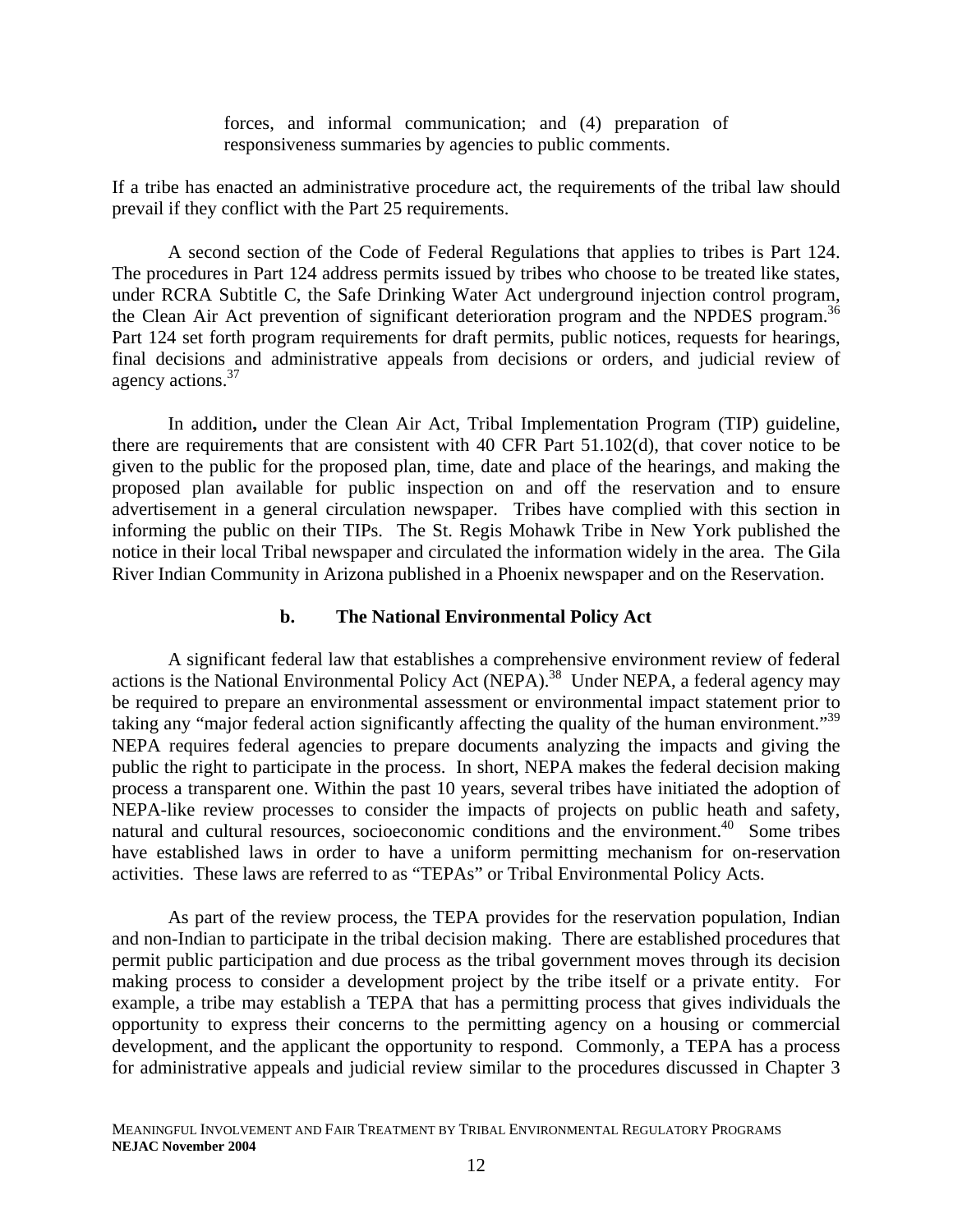under the administrative law procedures section. In addition, a tribe may craft a TEPA to include rulemaking under its coverage to enable the public to comment on and participate in the drafting of rules or regulations relating to the tribal clean air, water quality or solid waste laws.

Another important aspect of NEPA is the role and responsibilities of tribes and its members in the overall federal decision making process. Under the CEQ regulations, federal agencies are responsible for seeking the cooperation of state and Indian tribes if the proposed action may affect an Indian reservation, or impacts outside the reservation may affect cultural resources or off-reservation treaty rights.<sup>41</sup> A tribe may become a cooperating agency, by agreement, which gives a tribe direct involvement in the key decisions and an opportunity to educate the agency about the tribal needs and concerns. If a tribe has a TEPA, the CEQ encourages the preparation of joint review documents and assessments, and to satisfy both the NEPA and TEPA requirements.

#### **5. EPA Public Involvement Policy**

In May 2003, the EPA released its Public Involvement Policy to "provide for meaningful public involvement in all its programs, and consistently look for new ways to enhance public input."<sup>42</sup> The term "public involvement" is used in the Policy to "encompass the full range of actions and processes that EPA uses to engage the public in the Agency's work, and means that the Agency considers public concerns, values, and preferences when making decisions."43 The Policy's purposes are to:

> Improve the acceptability, efficiency, feasibility and durability of the Agency's decisions; reaffirm EPA's commitment to early and meaningful public involvement; ensure that EPA makes its decisions considering the interests and concerns of affected people and entities; promote the use of a wide variety of techniques to create early and, when appropriate, continuing opportunities for public involvement in Agency decisions; and establish clear and effective guidance for conducting public involvement activities. <sup>44</sup>

EPA identified seven basic steps to ensure that it conducts effective meaningful public involvement:

- (1) plan and budget for public involvement activities;
- (2) identify the interested and affected public;
- (3) consider providing technical or financial assistance to the public to facilitate involvement;
- (4) provide information and outreach to the public;
- (5) conduct public consultation and involvement activities;
- (6) review and use input and provide feedback to the public; and
- (7) evaluate public involvement activities. $45$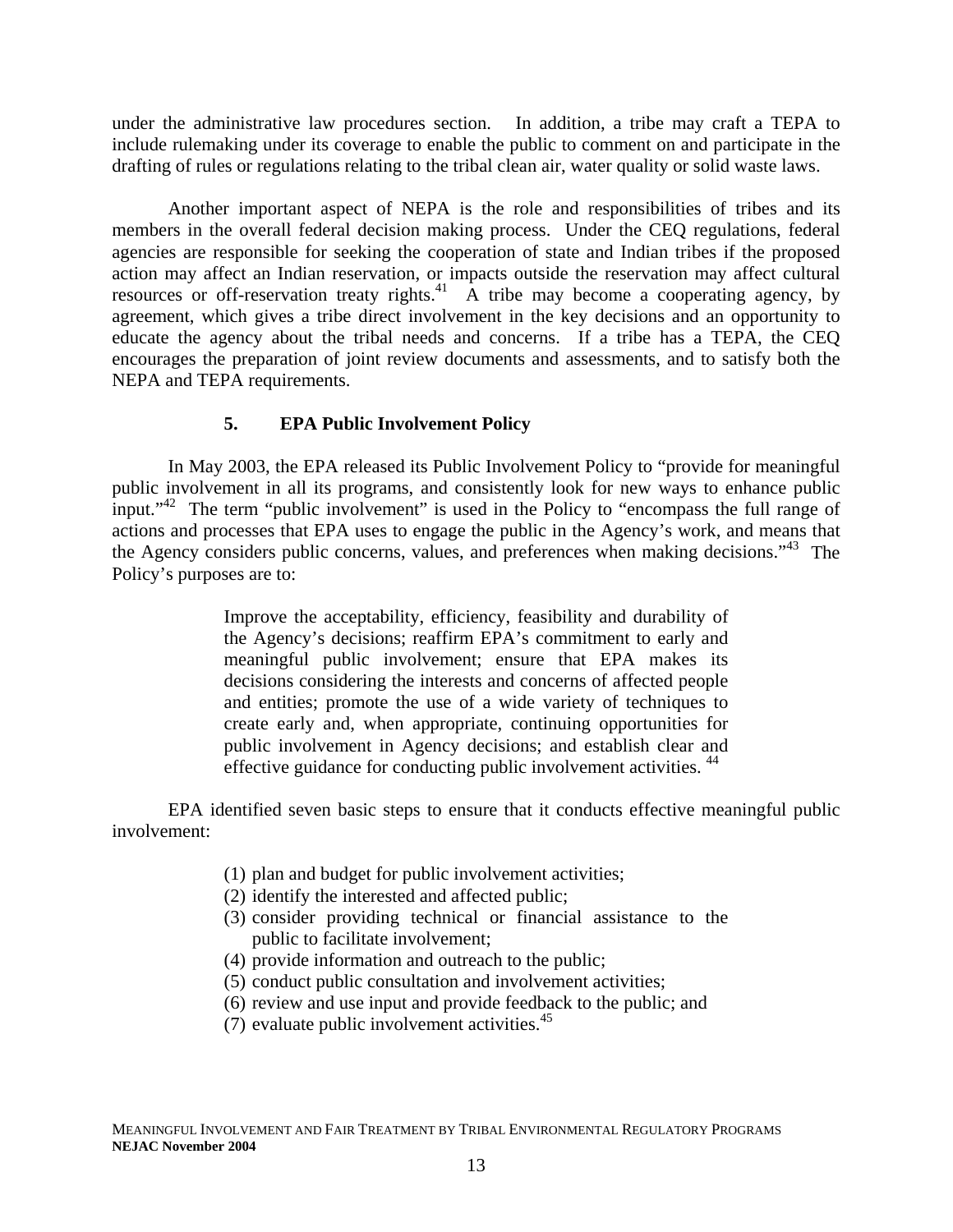The Policy includes a comprehensive guidance to help EPA staff and managers in implementing the seven steps.<sup>46</sup>

The Public Involvement Policy offers comprehensive creative methods, outreach efforts and alternative courses of action that can be utilized to inform the public about a wide variety of Agency proposed actions. The NEJAC recommends that EPA should encourage tribal environmental managers to review the Policy in order to gain insight and ideas that may be useful in their public participation efforts. Additionally, such measures enhance the deliberative process and promote a careful, critical examination of government decision-making.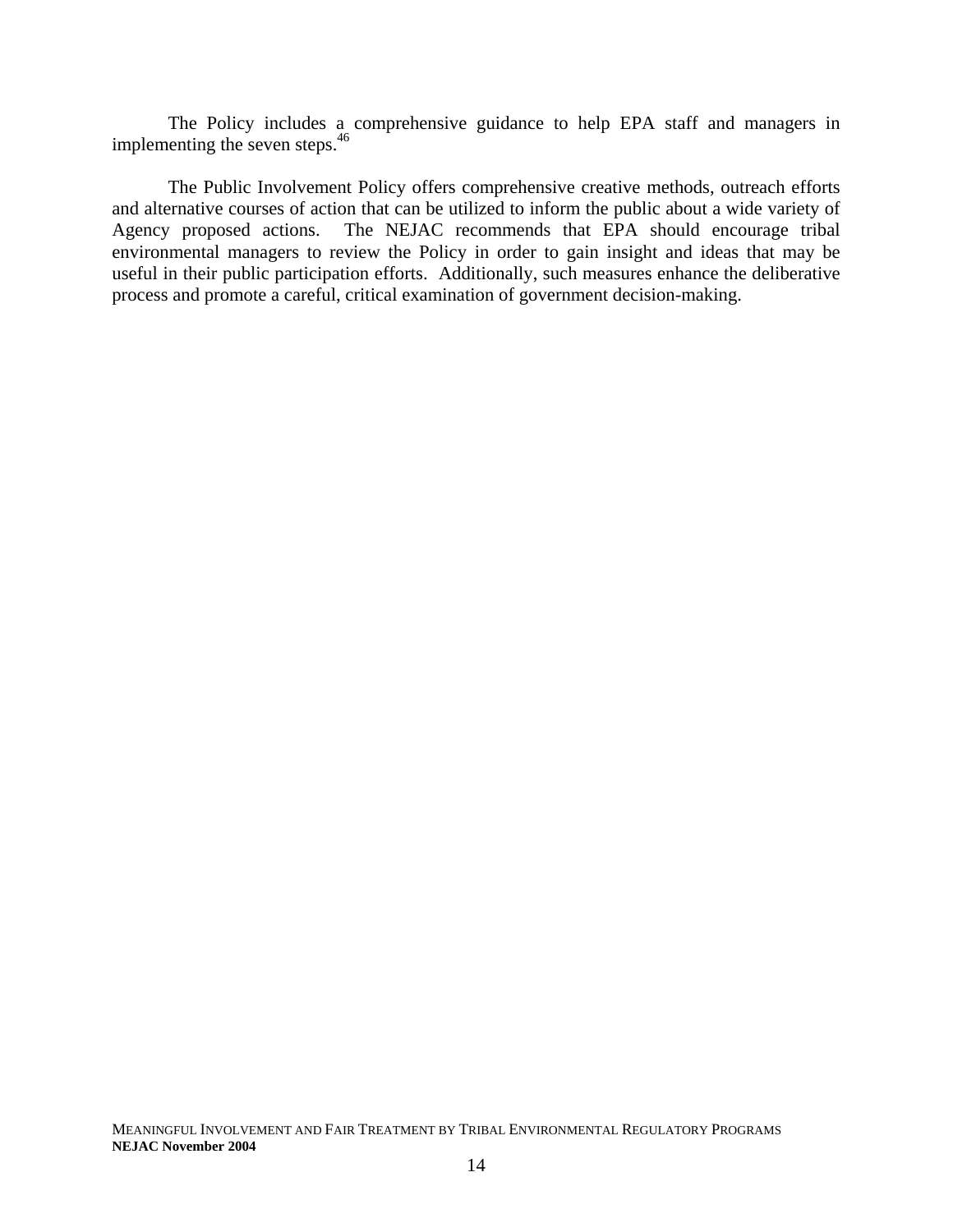### **NEJAC's Advice and Recommendations**

### **Advice**

2.1 EPA should recognize that tribes may use their oral traditions and customs to provide written standards of due process and meaningful involvement.

### **Recommendations**

- 2.2 EPA should work with tribes to develop an understanding of tribal traditional principles of equity, fairness, and justice so to better understand the tribes' due process and public participation approaches.
- 2.3 EPA should work with tribes to inventory the definitions developed, and procedures used, by tribal courts and other tribal institutions for public participation and due process based upon tribal customary laws.
- 2.4 EPA should encourage federal agencies to collaborate with tribes, support tribal cooperating agency status in implementing the National Environmental Policy Act (NEPA) when actions may affect cultural resources and off-reservation treaty rights (on aboriginal, ceded, usual and accustomed lands), and build capacity for effective decision making, including meaningful involvement and fair treatment processes for NEPA implementation.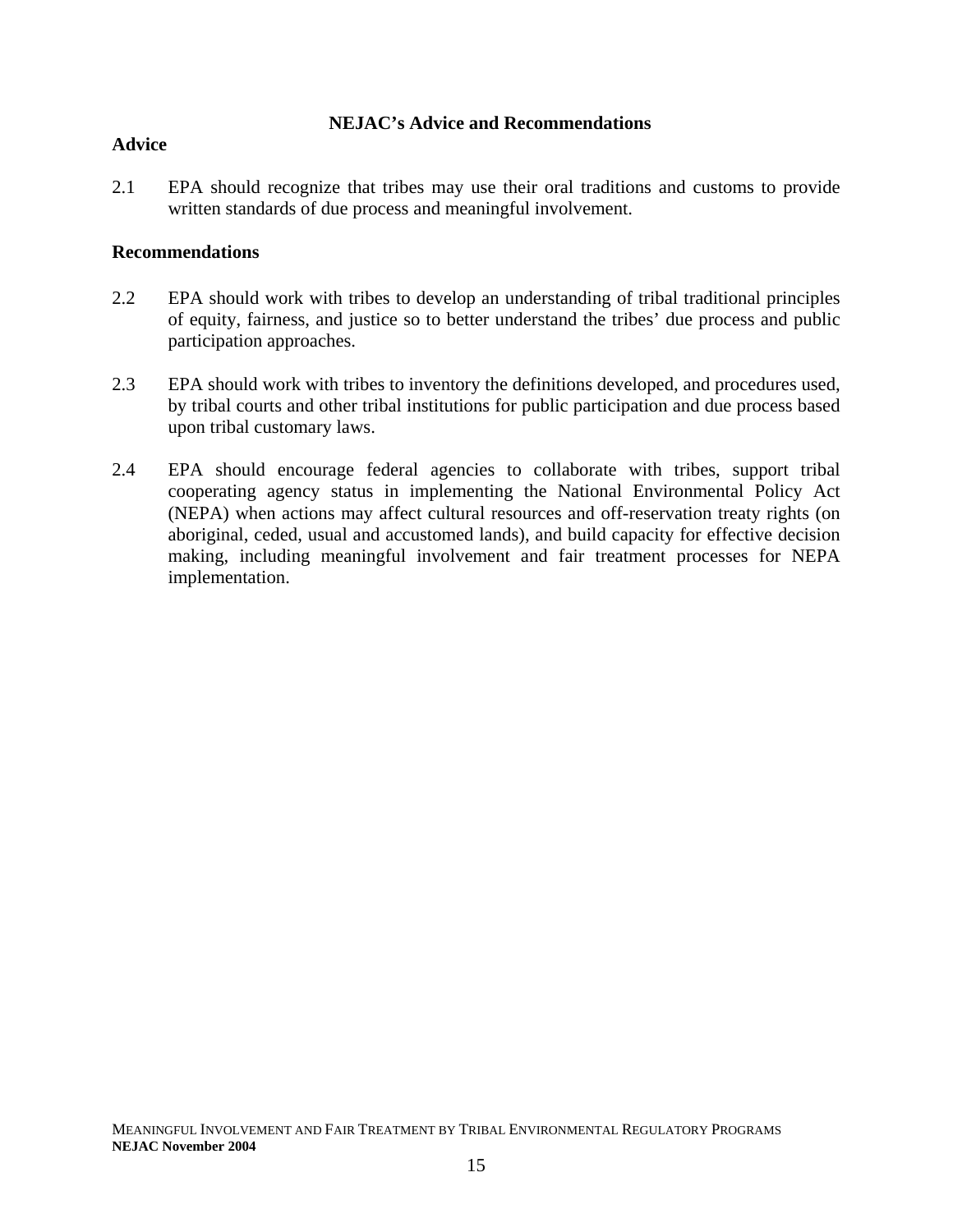[Page Intentionally Blank]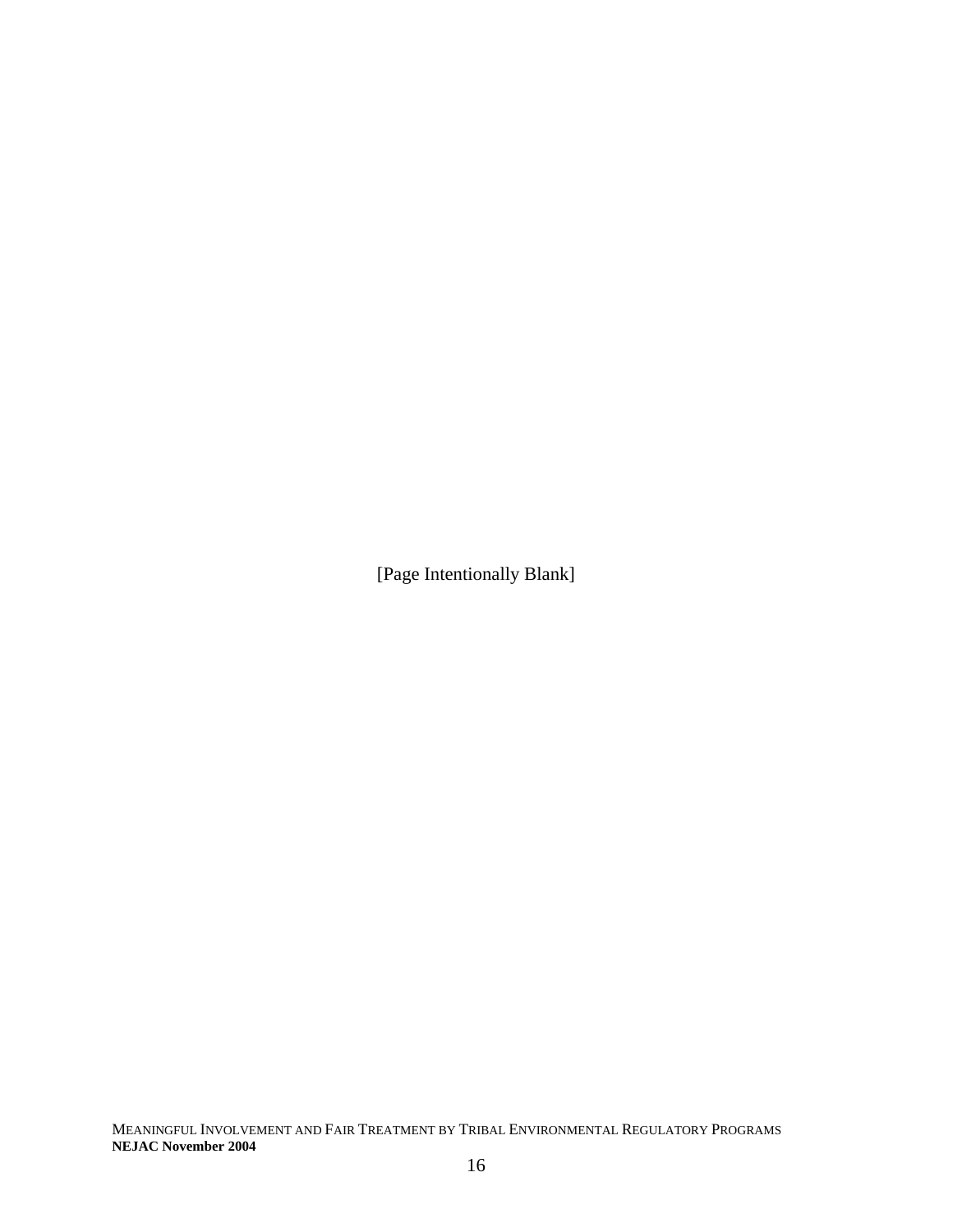# **CHAPTER 3**

#### **III. Providing Public Participation and Due Process**

In the preceding Chapter, this document discussed various definitions of due process and meaningful involvement, and provided examples of tribes who have defined the phrases within the tribal context. This Chapter further illustrates various processes, procedures and principles that tribes have established and are utilizing to ensure that meaningful public participation and due process are afforded to tribal members and other community members.

The NEJAC believes this information can assist tribes in their efforts to develop or enhance their own processes, since tribes can benefit from the successes of existing tribal programs. Section A explores the use of administrative law principles for addressing due process and meaningful involvement by tribal environmental programs. Section B discusses other measures for ensuring public participation. Section C includes additional examples of how tribes are providing for meaningful public involvement and fair treatment in the area of environmental protection. In Section D, the NEJAC discusses educational programs, and financial and technical support to aid tribes in developing and/or implementing meaningful public involvement and due process approaches in tribal environmental programs. The Chapter concludes with the NEJAC' Advice and Recommendations pertaining to this Chapter as well as those relevant to the information provided in the attached appendices.

# **A. Administrative Law Principles in Environmental Programs**

To address the myriad of environmental issues and implementation of complex and highly specialized laws, tribal governments have established boards, departments, commissions and other administrative entities to oversee these programs. Some tribal environmental programs, as departments or agencies of a tribe, have chosen to incorporate their decisionmaking processes and actions into their administrative procedures, in accordance with administrative law.<sup>47</sup> Certainly, each tribe, in exercising their sovereignty, will determine what public participation processes and notions of due process are applicable to its community. Tribal administrative procedure laws, however, provide a guide for tribal administrative agencies to address permitting, enforcement and general rulemaking, which affect development and regulation of natural resources on Indian reservations. Administrative procedures are an accepted and established process that provides fundamental fairness, meaningful public participation, and greater certainty and predictability for the implementation of tribal environmental laws and regulatory programs.<sup>48</sup>

Administrative law is described as follows:

Administrative law is the branch of the law that controls the administrative operations of government. Its primary purpose is to keep governmental powers within their legal bounds and to protect individuals against the abuse of such power. It sets forth the powers that may be exercised by administrative agencies, lays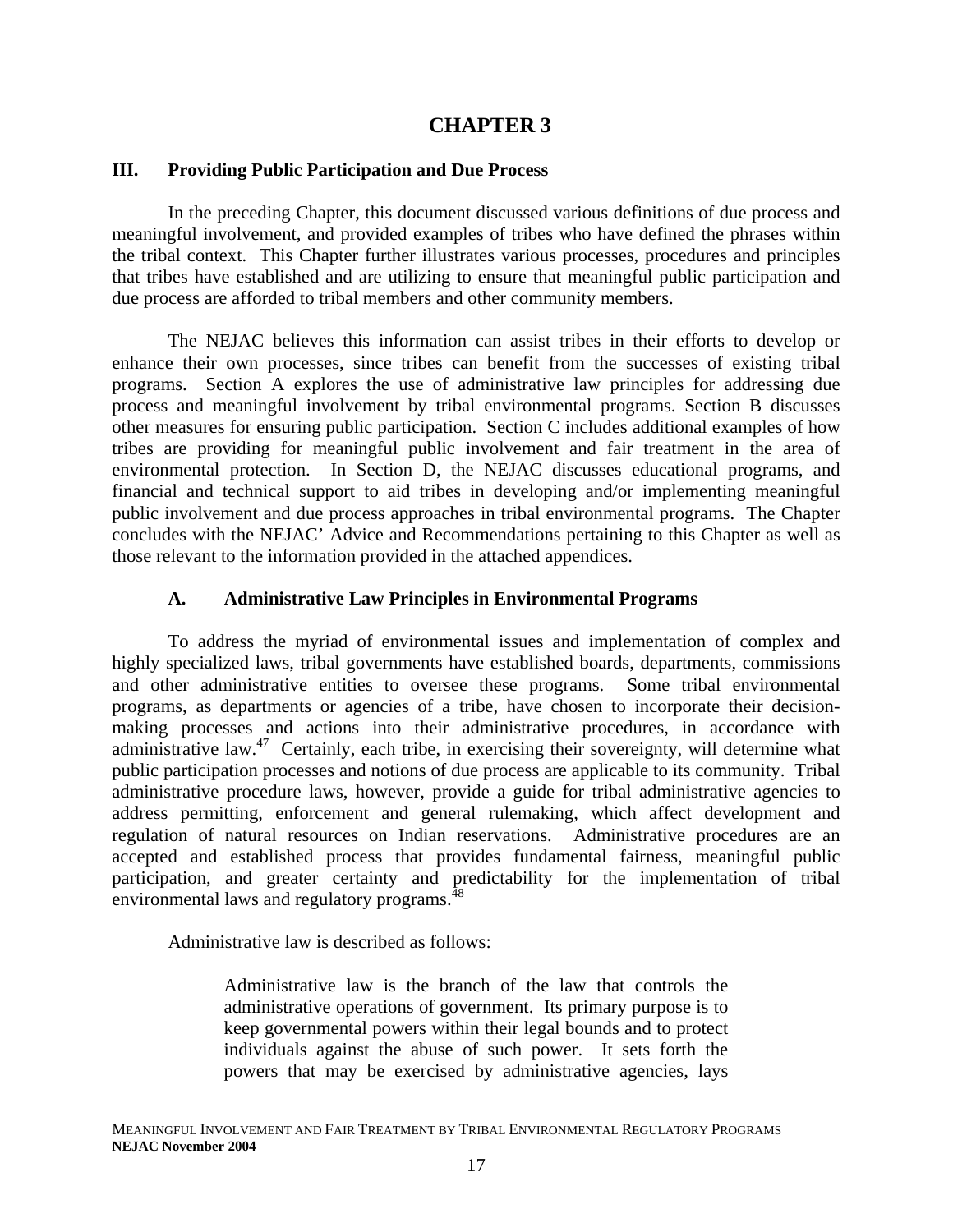down the principles governing the exercise of those powers, and provides legal remedies to those aggrieved by administrative  $\arctan^{49}$ 

Broadly speaking, administrative law covers three sets of issues: (1) delegation of powers by the legislative body to an administrative agency; (2) procedural and substantive limitations on the execution of the powers; and (3) procedural requirements and standards for administrative appeals and judicial review of administrative action. For purposes of this document, the two primary types of processes, "rulemaking" and "adjudication," may impact the interests and concerns of individuals, tribal members or non-members. These two processes have been adopted in administrative procedure acts by some tribal governments and are explored as approaches to ensure public participation and due process.

#### **1. Public Participation in Rulemaking**

Rulemaking by a tribe is a legislative process that clarifies ambiguities or fills in gaps in the environmental ordinance or law that was passed by the tribal governing body. Usually, the governing body (typically the tribal council) has delegated the authority to draft and promulgate rules or regulations to the environmental program, and then the program undertakes this task to provide more details and specifics in the rules. For example, a tribal council may enact an air quality protection act and delegate authority to its air program to draft specific standards. The act itself is usually broader or more general in nature. For this reason, the air program staff will undertake rulemaking by drafting detailed rules or regulations defining air emission rates and setting emission limits, emission inventories, control measures and technologies for various sources, and compliance schedules, as well as others.

Generally, an environmental program or agency is accountable to the legislative body or tribal council, but not directly to the community or public. In order to provide public participation and allow federal agencies to be more accountable to the public, Congress has enacted the Administrative Procedures Act (APA).<sup>50</sup> Likewise, some tribes have enacted APAs to govern rulemaking for the tribal departments in general<sup>51</sup> and specifically to environmental programs. The tribal APAs establish procedural and substantive limitations on the exercise of tribal administrative authority, and typically establish notice, publication, and public comment procedures in connection with the adoption of rules or regulations (rulemaking). The acts also provide for public inspection of department decisions, orders, and opinions. For example, the Puyallup Tribal Administrative Procedure Act, Section 1.4, states:

> Prior to proposing that the Tribal Council adopt, amend or repeal any rule, the sponsoring Department proposing that the Tribal Council take such action shall:

> Afford all interested persons reasonable opportunity to submit data, views, or arguments in writing. Opportunity for public hearing may be granted if requested in a timely manner and determined by the sponsoring department to be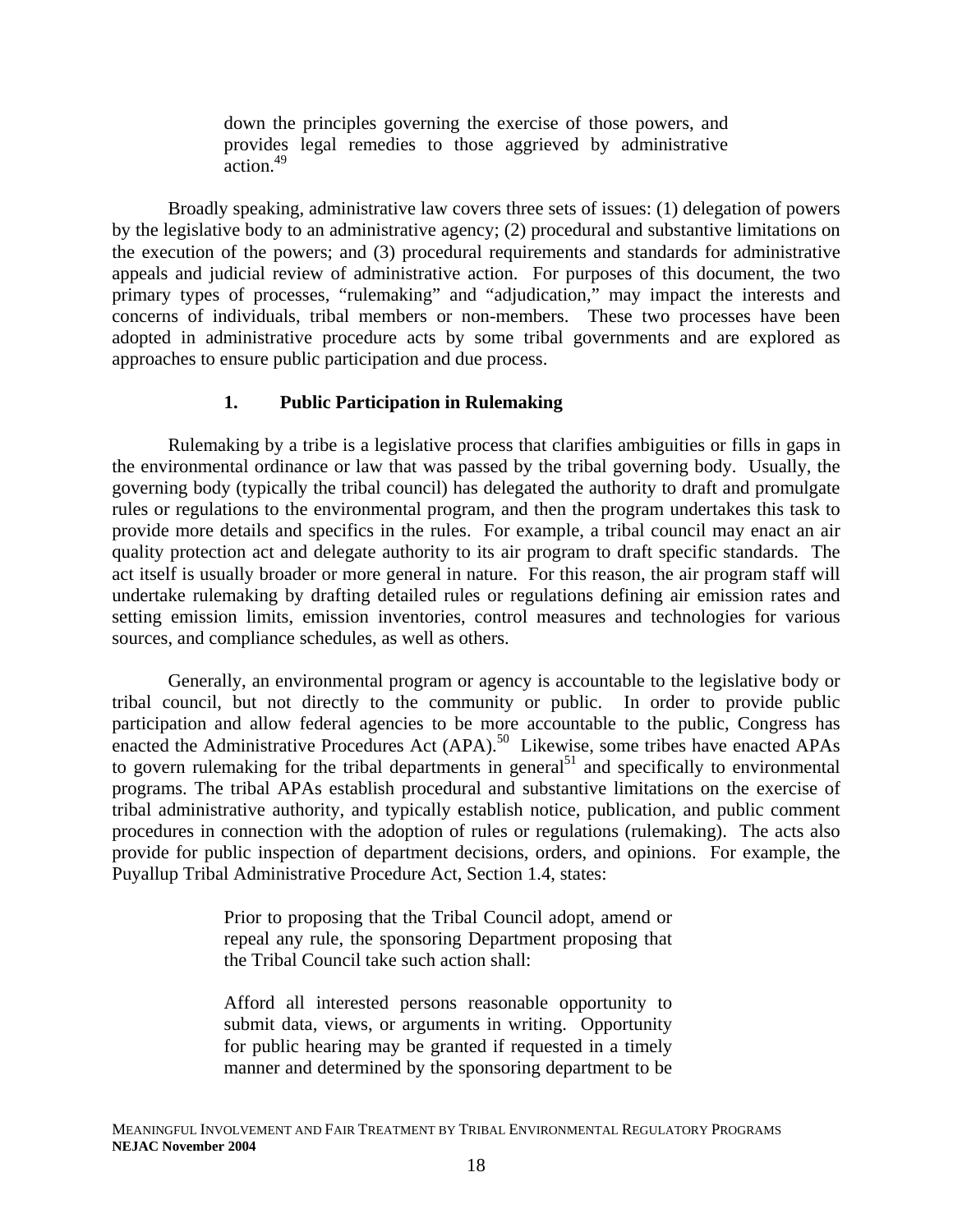in the public interest. It is the intent of this Act that reasonable and timely requests for public hearings be favorably acted upon by the sponsoring department. Following the close of the public comment period, and prior to making its final recommendation to the Tribal Council, the department shall fully consider all oral comments and written submissions respecting the proposed action.<sup>52</sup>

 Public participation is recognized and accommodated by many tribes, as demonstrated under the Puyallup APA, and other similarly enacted tribal administrative procedure acts. The key procedures provide for notice of the rulemaking, an opportunity for community members to participate by submitting comments, views, or arguments in writing or at a public hearing, and to have their oral or written comments considered by the tribal agency. These tribal procedures for public participation are similar to the federal APA. Adherence to good rulemaking is important for tribes and affected industry. Such procedures will likely result in a more carefully considered rule, but also may increase confidence of the regulated community by assuring more opportunity for formal participation in the development of the rules and regulations by which they will be governed.

The use of regulatory boards of experts to adopt regulations and overhear disputes is well established at the state and federal level. Tribes might well profit from the adoption of such a framework, and from the board members possessing a wide range of expertise and perspective. Inclusion of non-tribal representatives on tribal boards, and perhaps including representatives from the regulated community may prove to be useful. Industry representatives have significant expertise to lend to such boards. Also, different perspectives help governing bodies make informed decisions. A tribe that is secure in its authority to regulate environmental matters need not confirm that authority by staffing its regulatory boards exclusively with tribal members; significant gain in expertise and perspective may result from a more diverse composition of the regulatory board.

For example, in 1995, the Shoshone-Bannock Tribes and the FMC Corporation in Idaho entered into an agreement on the regulatory authority of the Tribes over the industry, including permitting, regulations, and fees. As part of this agreement, the parties agreed to an administrative committee to facilitate and implement the agreement for rulemaking, nonattainment matters, permitting, as well as to address other matters. The seven-member committee was comprised of two tribal representatives, two from FMC, one EPA representative, one State of Idaho representative, and one at-large member selected by the other six representatives. Any disputes under the agreement were handled by a special panel of the Tribal Court consisting of three attorney members–one selected by the Tribes, one selected by FMC and one selected by the two panel members.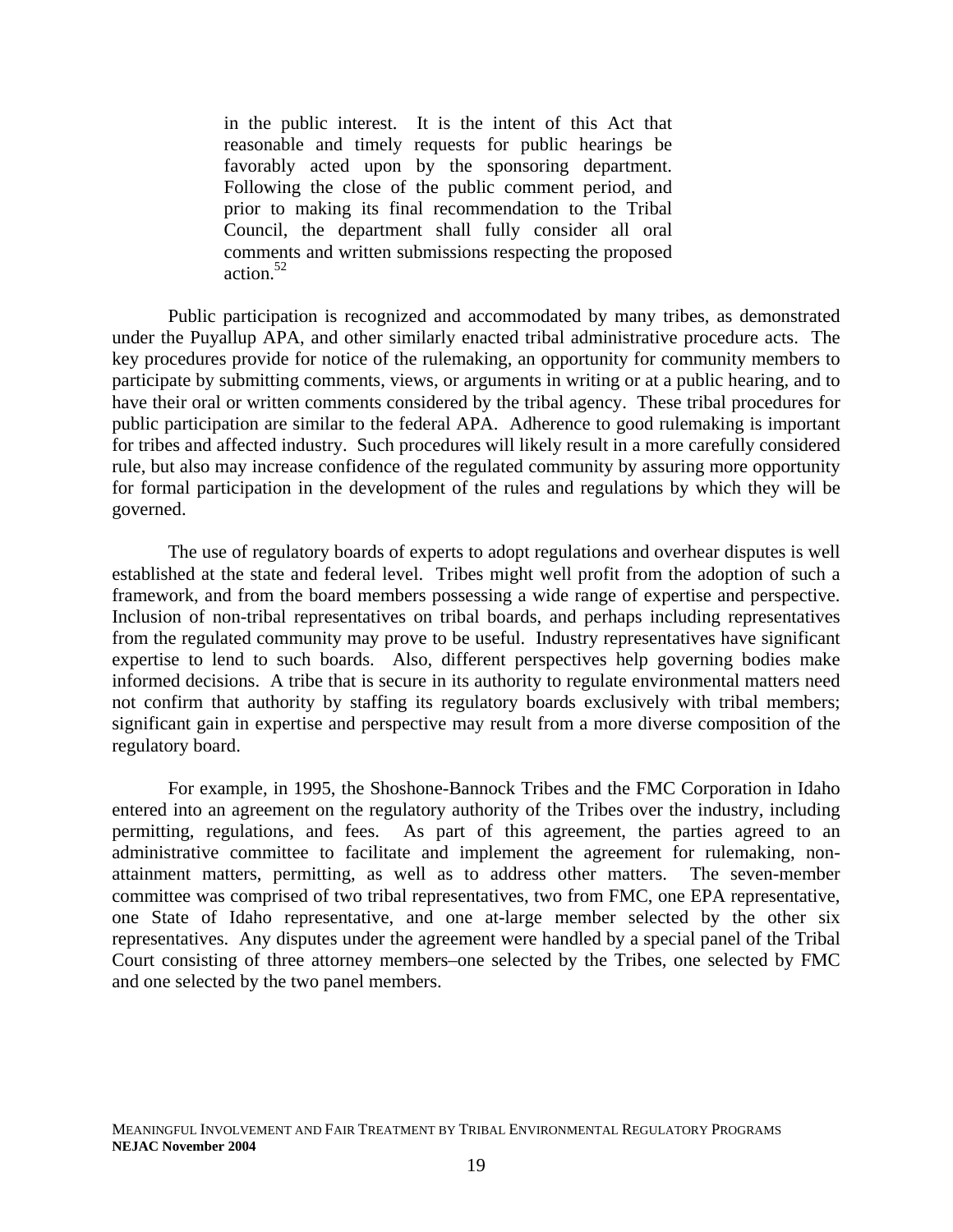#### **2. Due Process in Adjudication**

Adjudication occurs when an agency or department of the tribe makes a decision, such as acting on a permit application, enforcement action, a contested action or violation by a permittee, or issuance of a major decision affecting the rights of individuals or companies. Simply stated, if an agency makes a decision that affects an individual on grounds that are particularized to the individual, then the agency has engaged in adjudication.

When an adjudication occurs, the fundamental requirements of due process apply and provide that a person whose property interests may be adversely affected by a proposed governmental action be given notice, an opportunity to be heard, a fair hearing, and a decision based upon the relevant facts and applicable legal standards. The precise procedural safeguards applicable to a given case depend on consideration of the following factors:

> First, the private interest that will be affected by the official action; second, the risk of erroneous deprivation of such interest through the procedures used, and probable value, if any, of additional or substitute procedural safeguards; and finally, the government's interest, including function involved and the fiscal and administrative burdens that the additional or substitute procedural requirements would entail.<sup>53</sup>

As discussed in Chapter 2, tribal constitutions and other laws may establish due process and equal protection procedures as matters of tribal law. Also, the Indian Civil Rights Act incorporates due process, equal protection and other limitations on the exercise of governmental power as such limitations apply to tribal administrative agencies. Tribal APAs supplement the minimum requirements of the due process by establishing criteria for tribal agency decisionmaking, establishing rules and evidentiary requirements for contested cases, and setting procedures and standards for administrative appeals and judicial review of administrative actions. These administrative procedures provide greater certainty and predictability and greater openness and accountability than is required by the due process clause itself.

 Tribal administrative laws establish procedural requirements for administrative appeals and judicial review of administrative actions. For instance, the requirements for timeliness of a notice of appeal to a commission or petition for judicial review are covered in tribal APAs. Tribal laws also set notice requirements for contested cases (i.e. statement of time, place, and notice of hearing, statement of authority and jurisdiction of authority, and issue and matters to be decided).<sup>54</sup> Many tribal administrative laws establish substantive standards for administrative appeals, such as the appeal to be made on the record developed before the administrative appeals board or commission.<sup>55</sup> This means that the briefs, pleadings, evidence, decisions and orders received and issued by a tribal commission or board will be considered by the reviewing tribal court upon appeal.

For instance, in Montana, the Confederated Salish and Kootenai Tribal Administrative Procedure Ordinance provides that: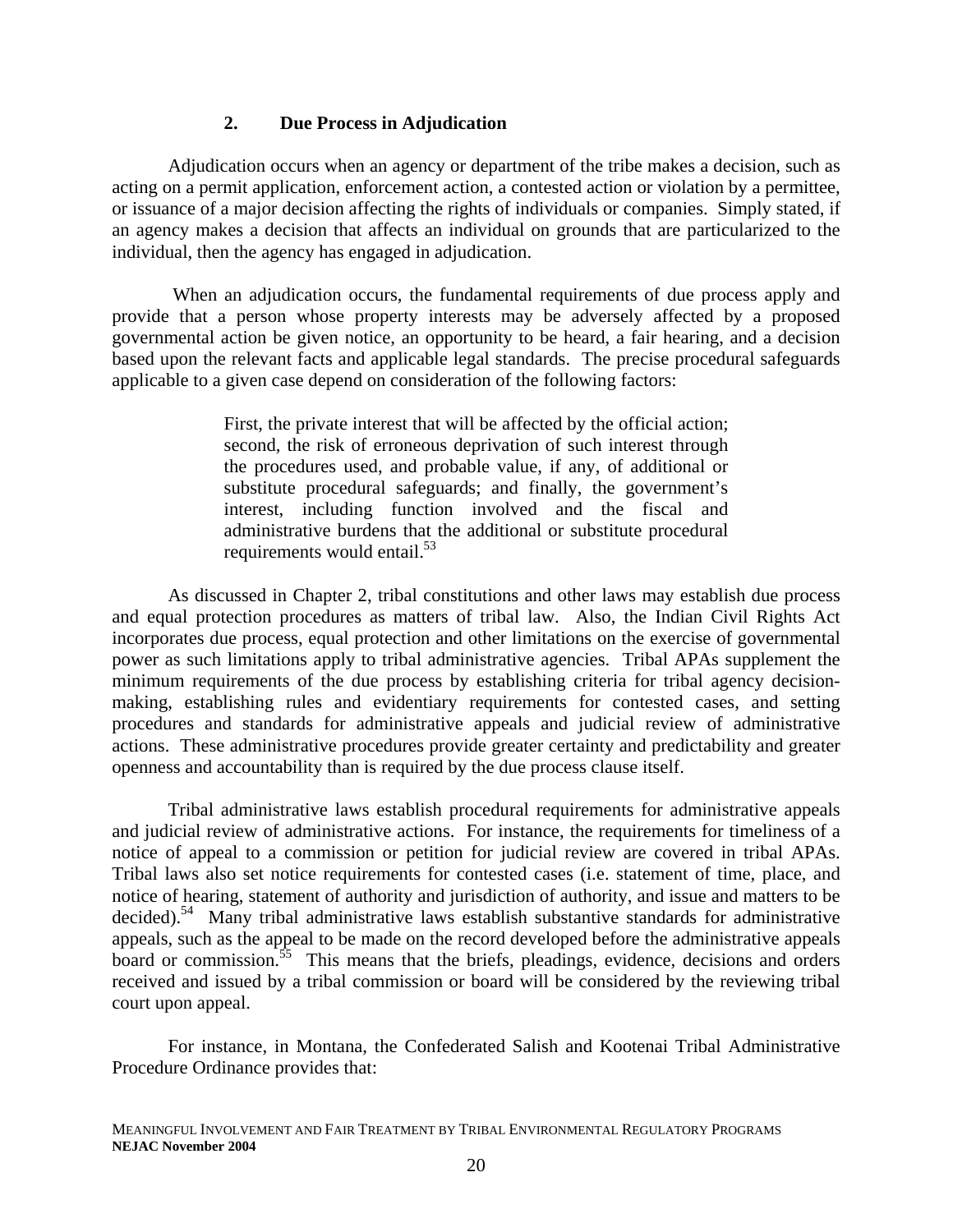If a timely petition for review of a commission decision is filed for judicial review, the tribal administrative laws provide that the court may affirm the final decision of the agency or uphold the promulgation of the rule, it may remand the case for further proceedings, or it may reverse the final decision or the rule, in whole or part, if the substantial rights of the petitioners have been prejudiced because the administrative findings, inferences, conclusions, or decisions are in violation of constitutional provisions, in excess of lawful authority or jurisdiction, clearly erroneous or arbitrary or capricious.<sup>56</sup>

Such provisions are very similar to the federal and state APAs.

Tribal administrative procedures acts/ordinances provide a guide for tribal environmental programs to address issues associated with implementation of the tribal laws and the regulation of activities affecting natural resources in tribal communities. The tribal administrative procedure acts seek to ensure that their administrative bodies carry out their programs consistent with the notions of common sense, justice and fairness. They institutionalize public participation by establishing a process that:

- (1) Requires public participation through oral and written comment;
- (2) Promotes honesty and integrity in the process;
- (3) Offers a means for public hearings;
- (4) Fosters predictability and greater certainty to the community; and
- (5) Ensures that the comments, questions and concerns of the community will be recorded and considered by the tribal agencies.

The Tribal administrative procedures laws provide for limited waivers of tribal sovereign immunity. Typically, the relief provided under the laws, do not include monetary judgments against the tribal sovereign. In Washington, under the Puyallup Tribes and Confederated Colville Tribes APAs the Tribal Courts can affirm or remand the Tribal administrative agency's actions on a permit, license or administrative order, but the Tribal Court is not authorized to enter a monetary judgment against the Tribe.<sup>57</sup>

Additionally, tribal APAs create supplemental due process requirements to those found in the tribal constitution, tribal civil rights acts and/or ICRA. The APAs ensure that when a tribal action or proposed action may affect an individual's property:

> That individual is to be given notice, an opportunity to be heard by the administrative body, receive a fair hearing and a decision upon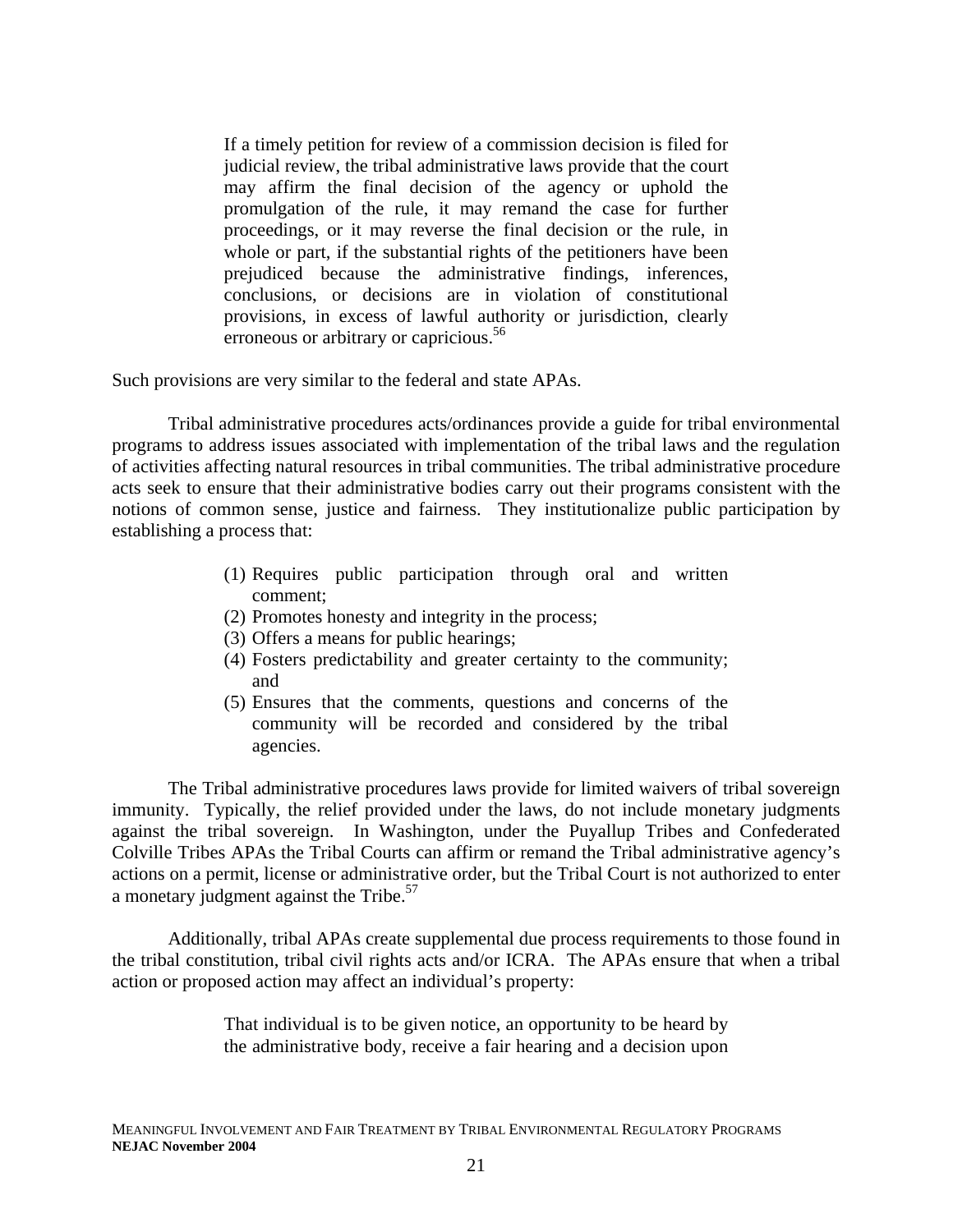the relevant facts, and be able to seek judicial review of the administrative decision.

These basic requirements certainly meet the fundamental requirements of due process. A tribal APA can be a mechanism for achieving goals of certainty, fairness, timeliness, and technical expertise. The simple existence of the mechanism can provide the regulated industry with some degree of confidence, and tribes with greater credibility as industry is accustomed to operating by established administrative procedures in other jurisdictions. An APA is not the only means of constructing a framework for environmental regulation; specific environmental laws and regulations may describe the administrative process for certain specific regulations.

# **B. Other Measures to Ensure Meaningful Public Participation**

In 2000, the Indigenous Peoples Subcommittee published a "Guide on Consultation and Collaboration with Indian Tribal Governments and the Public Participation of Indigenous Groups and Tribal Members in Environmental Decision Making." The Guide, an impetus for this document, includes a plan setting forth certain guiding principles and critical elements tribal governments should consider for effective public participation.<sup>58</sup> Two key guiding principles are:

- (1) Encourage public participation by having interactions that encourage active community participation, institutionalize public participation, recognize knowledge and utilize crosscultural formats and exchanges; and
- (2) Maintain honesty and integrity by establishing the goals, expectations and limitations early in the process.

The critical elements include a means for meeting preparation, meeting participation, logistics, agenda setting, information-sharing, and seeking and gaining valuable community input. These are good starting points, but more is needed in terms of practical approaches and processes for tribal governments.

Certainly, the approaches to accomplishing these critical elements will vary according to the tribal community and culture, tribal commitment, the particular issue and decision, and resources the tribal government may have to seek public participation. Tribes have an opportunity to develop innovative measures outside of the administrative law context to effectively provide meaningful public participation for their communities. Continuing education of the community, two-way communication, responsiveness, and information sharing are vital components to effectively gain community support and input.

Establishing a community advisory board or committee for the environmental program, as discussed earlier, may prove helpful in gaining a community and cultural perspective that may be different than the governmental decision-making body. An advisory board used in the initial stages of a rulemaking can help: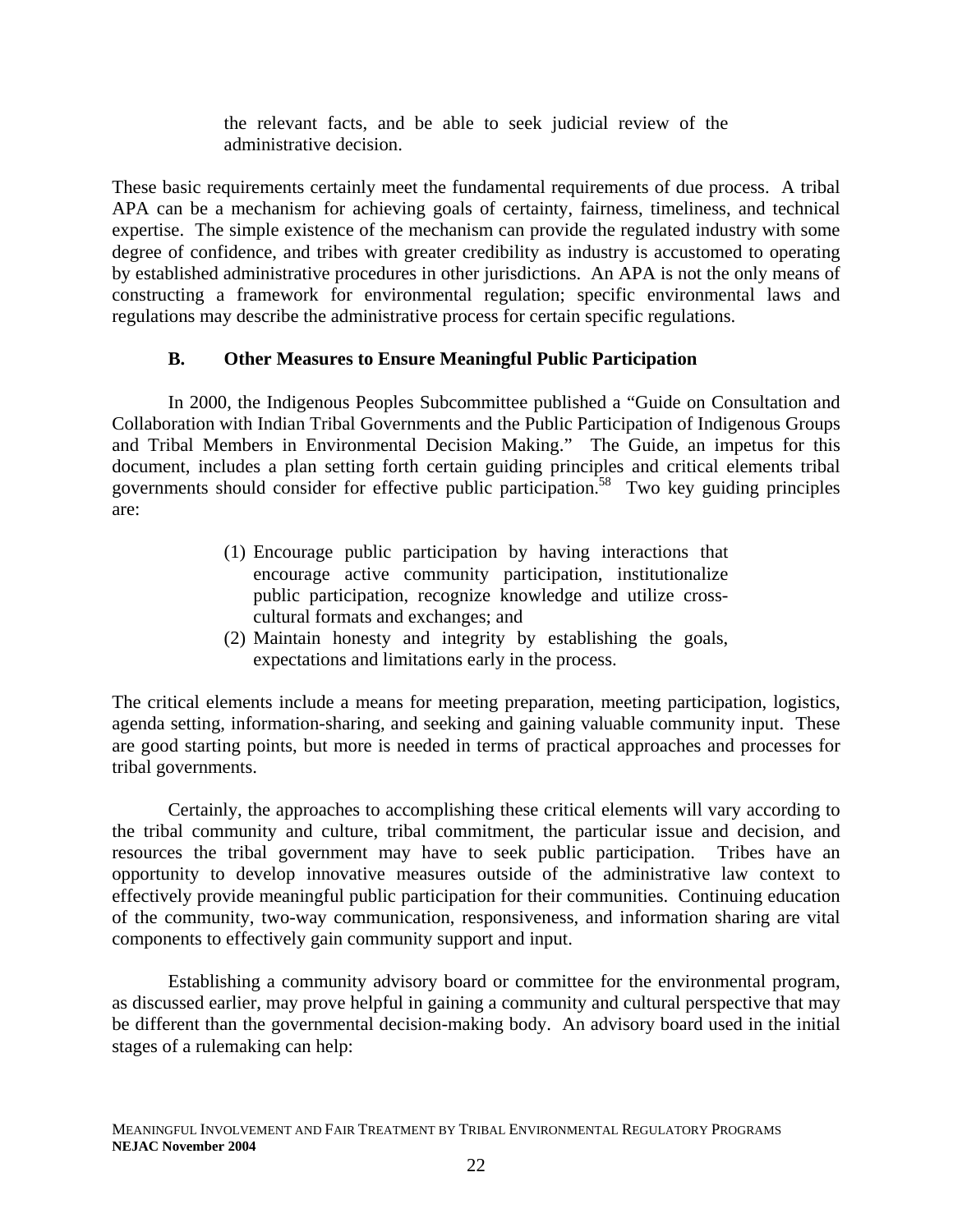Generate questions, identify public concerns, make recommendations, provide independent views on issues, formulate meeting formats, and give insight on locations for meetings, stakeholders or segments of the community whose comments should be sought out.

The advisory board could meet on a monthly or quarterly basis depending on the environmental program activities. In addition, a community working group comprised of a variety of tribal, non-tribal and industry representatives may assist in draft rulemaking and review, prior to public comments being solicited.

Some tribes have explored the issue of providing non-members with meaningful opportunities to be involved and treated fairly by developing innovative approaches from a tribal perspective. This is a timely issue as tribal environmental laws are increasingly regulating nonmember activities and industry continues to bring economic development to reservations. The Tulalip Tribes of Washington, for example, has enacted a Planning Enabling Act<sup>59</sup> that provides non-members a fair voice in tribal land use planning. Like many checker-boarded reservations, the Tulalip Reservation is held in both trust and fee simple ownership after the sale of Indian allotments made during the early  $20<sup>th</sup>$  Century. Reflecting the Tribes' desire for good governance in tribal land use decision-making, the Act requires that:

> "At least two members of the Tulalip Planning Commission be non-Indian persons residing, occupying or owning land located within the exterior boundaries of the Tulalip Indian Reservation."

These types of advisory boards of tribal members and/or non-tribal members can prove helpful in establishing trust in a community and bringing together a cross-section of the tribal community.

Oftentimes, going out to the community to seek tribal member input rather than requesting them to come to the government office is productive. Holding small group meetings at tribal district or chapter halls will gain more public participation than at a large community hearing. Tribal members are more likely to ask questions and give their opinion in a smaller community setting. Tribal environmental programs may schedule open houses to encourage tribal members to attend without the pressure of being recorded or feeling as though they have to offer a comment. This atmosphere allows individuals to review the project and talk one-on-one with the program staff. A short survey wherein the responder can remain anonymous can also prove valuable if information or comments are sought on a specific issue. Of course, the survey has to be carefully drafted to clearly and concisely gain a response without any built in biases, and the staff must be willing to undertake interviews using the survey instrument. It may also prove helpful to involve representatives from various stakeholders in developing the survey, if one is to be used.

In 1999, the Gila River Indian Community in Arizona established an Environmental Quality Compliance and Enforcement Policy, which includes an outreach program to assist the regulated facilities in voluntarily complying with the Tribe's environmental laws.<sup>60</sup> This Policy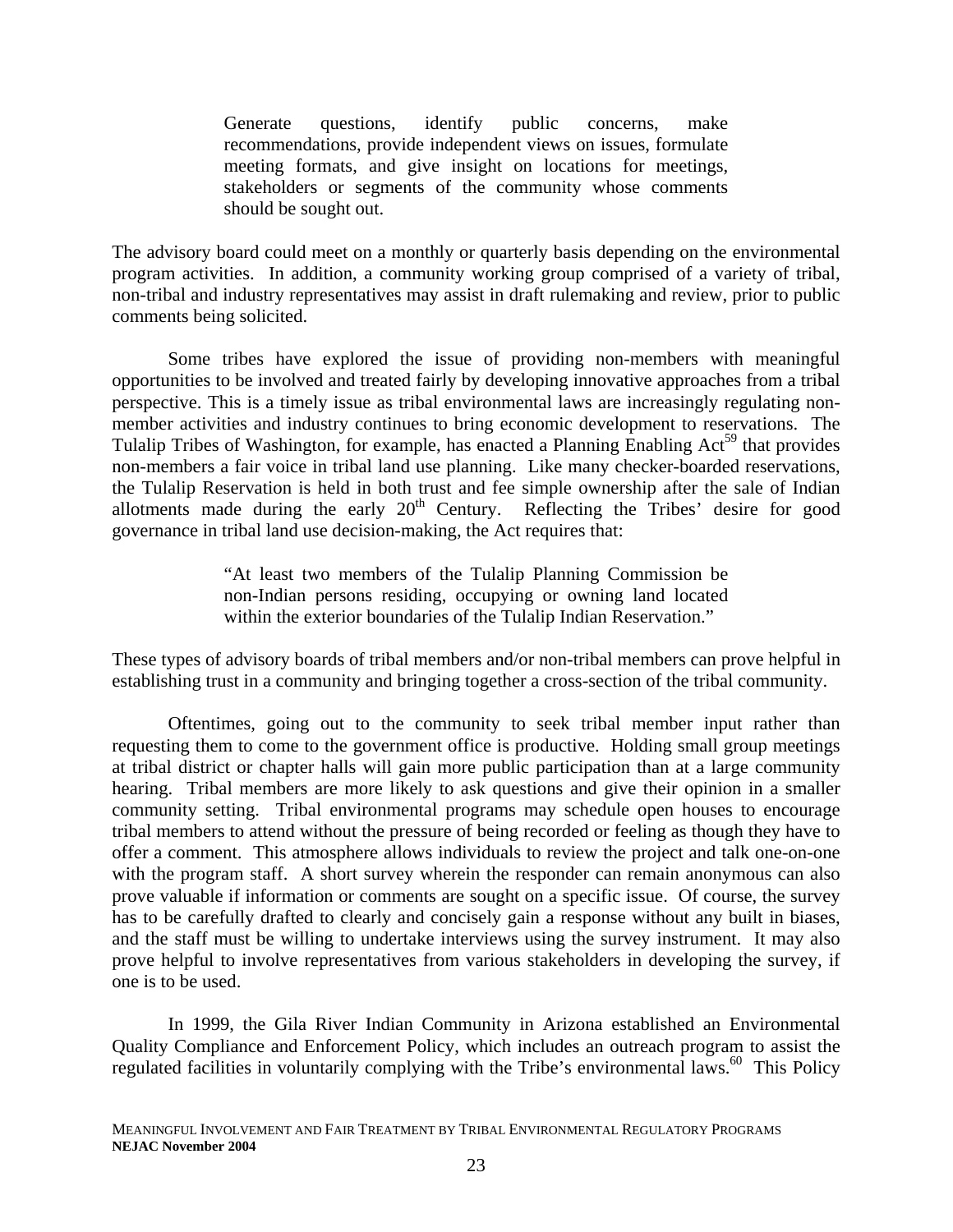advocates education and technical assistance, and requires the Department of Environmental Quality to:

> "(1) Provide technical assistance to regulated community, as resources permit; (2) provide current rules, policies and guidelines to affected and interested parties; and (3) provide compliance education opportunities for the regulated community."61

This Policy encourages the environmental programs to seek public participation, to inform through education and information dissemination, and draft clear and consistent rules and regulations. Although the Gila River Tribal Policy does not specifically state "public participation," "meaningful involvement" or "fair treatment," the Policy addresses and implements these fundamental principles.

All of these measures require a commitment on the part of the tribal environmental programs to be more proactive and to solicit input from the community rather than meeting the bare minimum standards of public participation. These measures are intended to foster public awareness and make the government decision-making processes more open to the public. It is through these measures that tribal governments can begin to gain input from its tribal community and build support for its decision-making.

# **C. Tribal Examples Effectively Providing Meaningful Public Participation and Fair Treatment**

In addition to some tribes adopting administrative procedures laws, policies and guidelines and advisory boards to ensure fair treatment and meaningful public participation, there are tribes who have developed other fair treatment and meaningful involvement measures for reservation residents. Some specific examples are presented below: (1) the Alaska Native villages process of meaningful involvement; (2) Confederated Tribes of the Colville Reservation Holistic Approach to Resources Management; and (3) Shoshone-Bannock Tribes Minority Communications Board.

The work of the Maniilaq Association in Kotzebue (northwest Alaska)<sup>62</sup> highlights the continuing importance and use of oral traditions in Alaska Native villages. Many of the Alaska Native villages are still very rural and isolated with no road system into or out of the villages while access is generally by airplane or boat. In these communities, interaction and communication is by word of mouth. Direct, one-to-one communication with the local official and decision-maker on environmental issues is the standard, and the best means of providing input. Certainly, this process is ideal for small communities where everyone knows one another, families go back many generations, and there is established trust and goodwill. Traditional observations and knowledge are also important and play a central role in decision-making.

The public process of gathering comments and input on land management and environmental issues often begins with the posting of notices at the community post office and stores, announcements on the public radio stations, communication via citizen band radios, and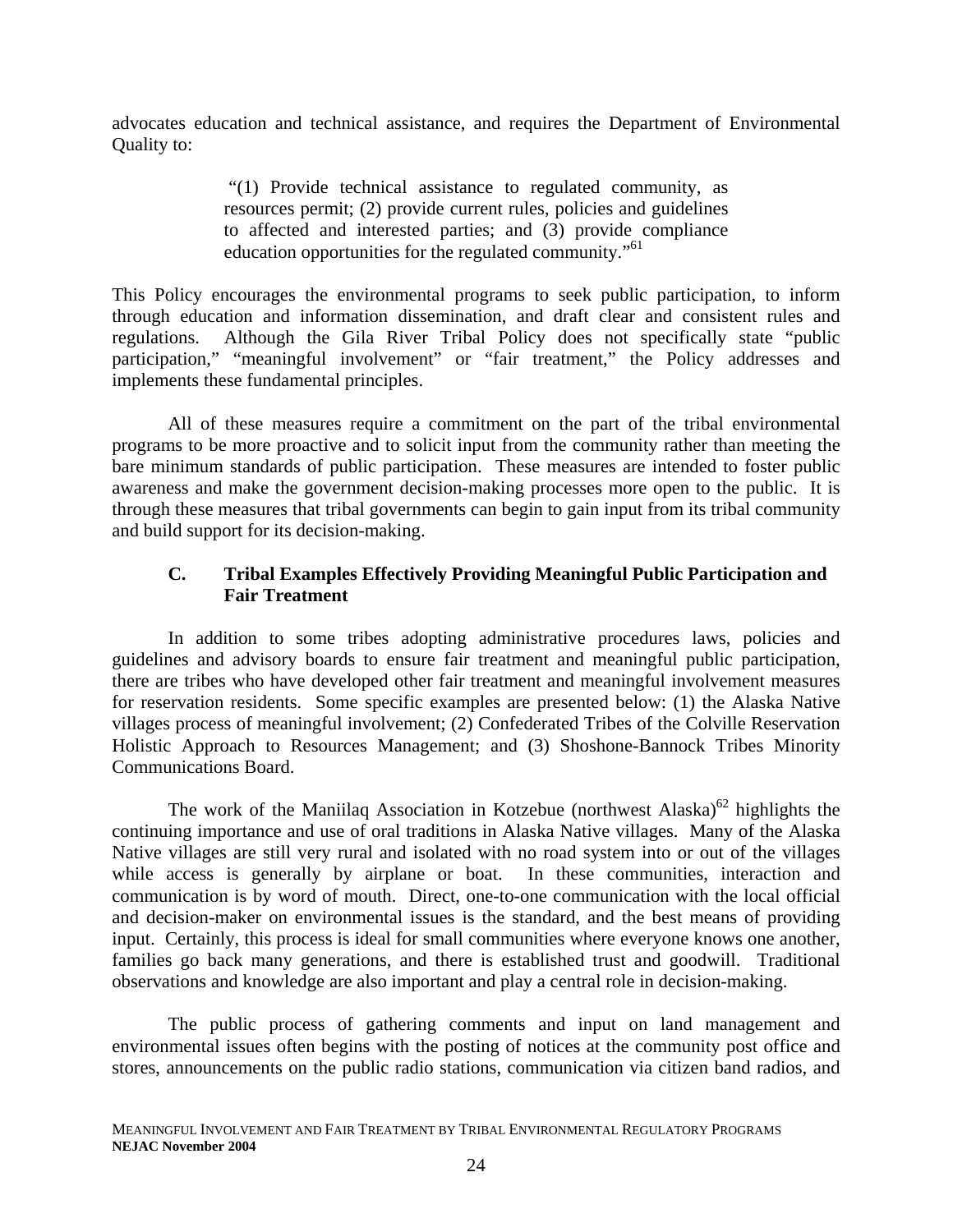direct contact with individuals. A meeting is held and comments gathered. There are no set limits on oral presentations by members, no guidelines or restrictions on the length of the meeting although the meetings generally are long since many individuals express their opinions. Again, this follows the Native traditions. The process is generally informal which is conducive to good communication. The language spoken is the native language. Often, the decisionmakers gather comments or input by tape recordings in small groups or gatherings, take trips to the homes to communicate with elders and family leaders, or talk with individuals as they visit with them in the community. Written comments are rarely received. In addition to the posted meetings, the environmental managers distribute monthly and quarterly newsletters to all residents of the community to give updates and solicit participation. Daily interactions between the environmental staff and community members are a priority. There is no established written protocol or process for these public meetings, but they are successful in addressing the needs and concerns of the community. This process based upon Alaska Native traditions provides for meaningful involvement of community members.

Secondly, the Confederated Tribes of the Colville Reservation in Washington created a holistic resource management approach to gather community input from their tribal membership on a resource management plan including environmental regulation. Importantly, the Colville Tribe recognized that:

> Its community members had the right to participate fully in formulating, planning, managing and applying governmental regulations, and environmental decisions affecting tribal and individually held lands and resources.

The project was an ambitious one that was completed over a two year period, and it is a model for identifying issues and matters affecting the health, culture and environment of the people, organizing community support, acquiring tribal member input and establishing creative methods of gathering and responding to tribal member needs and rights. The project gathered information and input at tribal district meetings, community gatherings, special meetings, one-on-one interviews, and public meetings. The Tribe provided written presentations, handouts and clearly documented goals and objectives for Tribal members to comment on. The Tribal program staff ensured that they were responsive to Tribal members' needs and inquiries to facilitate and empower the Tribal community. The results of the project have enabled the Tribe to formulate Tribal goals, future visions, and resources management plans for the Reservation, which holds a variety of resources managed by the Tribe.

The third illustration is the establishment of a "Minority Communications Board" by the Shoshone-Bannock Tribes in Idaho.<sup>63</sup> The Board was established in 1979 for the following reasons:

> "The Tribes have existed as a minority for more than a century, and thus are highly aware of the feelings of frustration and helplessness associated with minority status. To ensure a voice on land use matters for non-Indians who reside on the Reservation and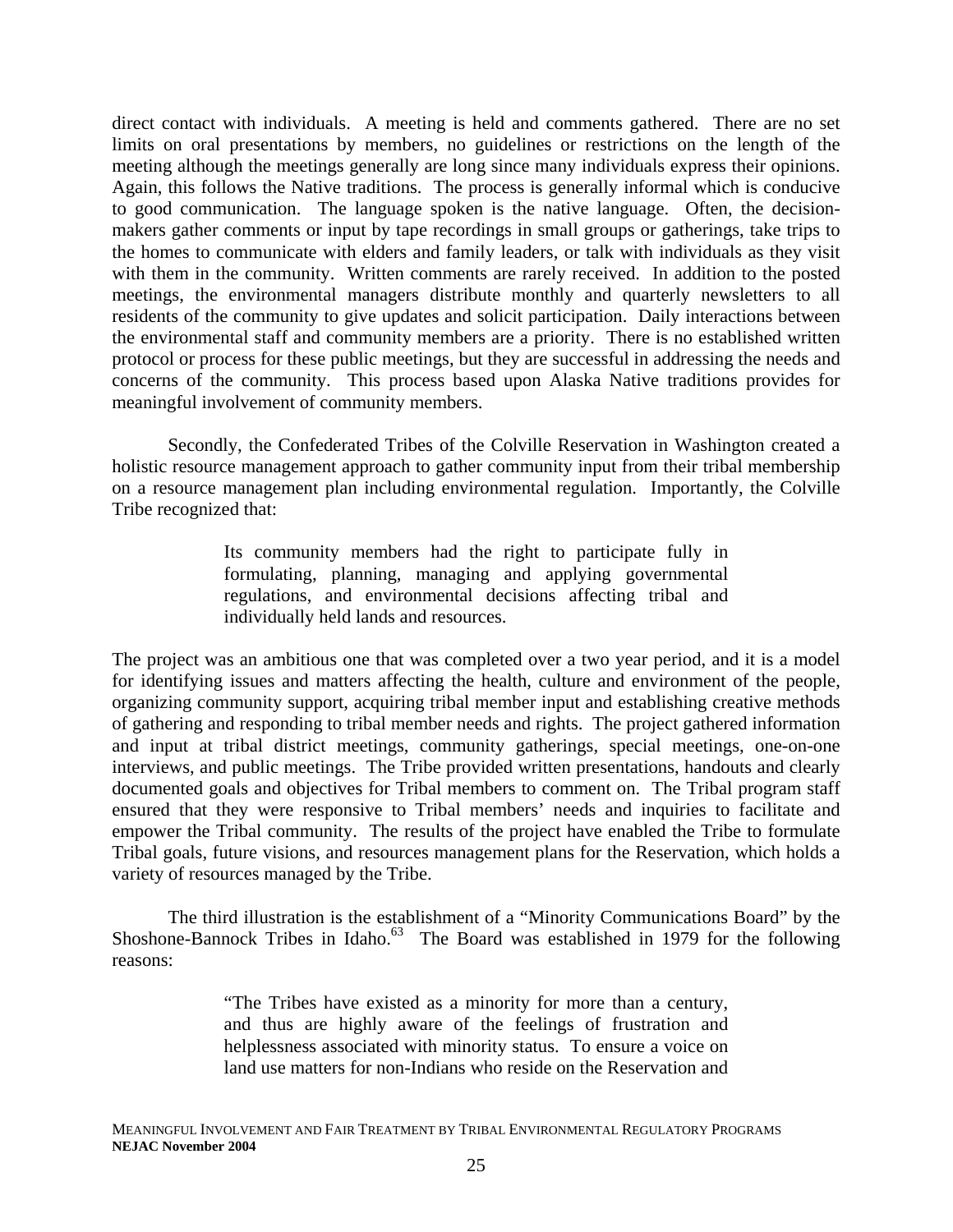who are ineligible to vote in Tribal elections by virtue of the Tribal Constitution and Bylaws, the [Land Use Policy] Commission shall appoint a board to be known as the "Minority Communication Board."<sup>64</sup>

The purpose of the three-member Board is to "provide a vehicle for communication and cooperation between the Tribes and non-Indians residing on the Reservation."

> The Land Use Policy Commission works "with the Board to ensure that the land use problems and needs of non-Indians are expressed, and that the legitimate land use rights of non-Indians are protected."<sup>65</sup>

The Board meets on a quarterly basis with the Commission to discuss issues, gather information about the status of various environmental matters, give input on pending matters, raise questions and voice concerns that they may have about tribal land use issues and environmental programs. The Board has proved useful in building non-Indian support for Tribal jurisdiction over non-Indians on a wide variety of issues beyond environmental regulation. The Board distributes information to other non-Indian landowners about the Tribal programs, permits, and other regulations that are required throughout the Reservation. Non-Indians routinely telephone or contact the Tribal Land Use and environmental programs about possible violators of Tribal law, for assistance with potential pollution discharges, to inquiry about permits and a myriad of other issues.

The Fort Hall Reservation is comprised of 97% tribal trust lands and 3% fee lands owned by individual tribal members and non-Indians. The Tribes instituted this process over 35 years ago, and it has proved successful in gathering input and providing for public participation of all residents of the reservation. The Confederated Salish and Kootenai Tribes of the Flathead Reservation in Montana have established a similar board to provide for meaningful involvement of reservation residents. The Flathead Reservation is severely checkerboarded with non-Indians owning a majority of the reservation lands. The Tribes initiated this board after non-Indians challenged their jurisdiction during the approval of their treatment as a state application under the Clean Water Act.

# **D. EPA's Role In Meeting the Charge**

Beginning in 1970, with the National Environmental Policy Act (NEPA), the United States Congress officially "recognized the profound impact of man's activities on the interrelationship of all components of the natural environment . . . [and] the critical importance of restoring and maintaining environmental quality to the overall welfare and development of man . . . . <sup>66</sup> To this end, the federal government has committed billions of dollars in funding and technical resources to the states for building environmental institutions, drafting codes and regulations, and compliance and enforcement to administer the various environmental protection programs contemplated in federal environmental legislation. The NEJAC emphasizes that recognition of equitable tribal capacity building to protect tribal lands and resources is needed.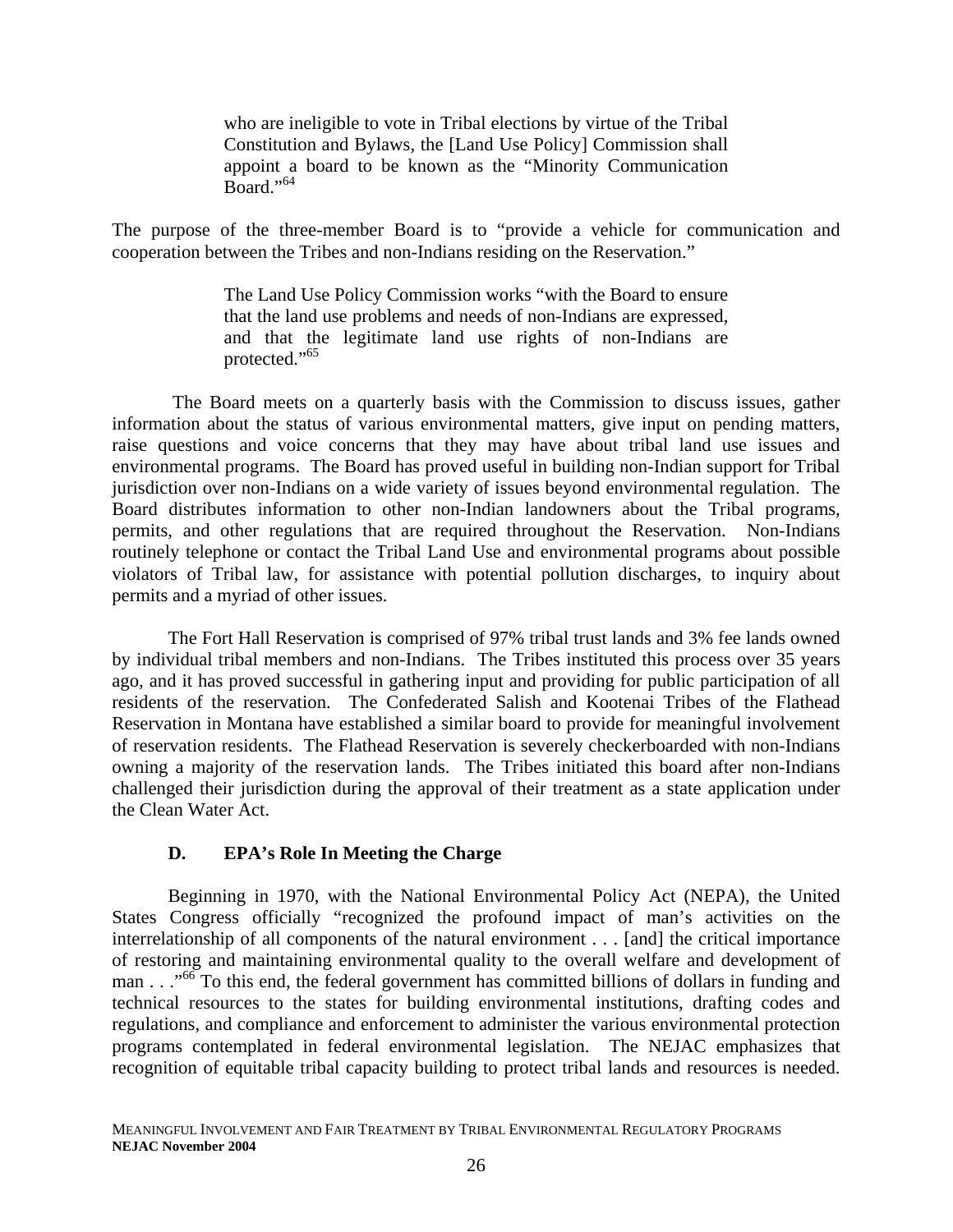Tribal governments share the same environmental concerns as the states, and therefore need similar support.

Congress adopted NEPA and other federal environmental laws aimed at preserving and reclaiming environmental integrity, but did not, originally, fully integrate American Indian and Alaska Natives or effectively address the role tribal governments would play in regulating activities affecting the environment on tribal lands. EPA's authority to delegate responsibilities for the implementation and management of the various federal environmental programs to the states was expressly included in the original statutes as adopted. Tribes have been working hard to obtain favorable interpretation of the federal environmental laws, and are successfully working with Congress and the EPA to amend the federal laws to include tribes. Providing tribes with effective tribal regulatory powers to maintain management of tribal lands needs to be a priority.

Today, many federal statutes permit EPA to authorize tribes to run the federal environmental programs. EPA has been a leader in its commitment to assist in the legislative amendments and to provide assistance to tribes. However, additional technical support and funding are needed to help develop their environmental programs. EPA and Congress specifically, have committed over 30 years and billions of dollars to building state environmental programs, environmental management and enforcement infrastructures.<sup>67</sup> Regulatory development funding and technical assistance from the federal government needs to be increased to help tribes develop and implement more effective environmental programs. EPA has an unparalleled opportunity to help tribes attain environmental integrity within their reservations.

There are great differences among tribes in their capabilities and desire to actually exercise their sovereign powers in the area of environmental management. Some have welldeveloped and sophisticated governmental institutions which function effectively. Other tribal governments are in great need of technical assistance, training programs, and stable sources of funding in order to function to their full potential and serve the needs of their people. Some tribal environmental programs are ineffective, in part, due to the lack or inadequacy of financial resources and institutional development.

Tribal environmental programs are evolving at a rapid rate and are in the early stages of developing ordinances and regulations for the tribal community. Some tribes may not have a process to provide for meaningful public participation and fair treatment within their established infrastructure. Certainly, tribal agencies can learn from other tribal examples and federal processes and consider how such processes can be incorporated by the tribe, taking into account their particular tribal values, and cultural and social norms. Some tribes do not have the staff or expertise to develop these procedures and processes. Training could be offered at national or regional EPA meetings, or be provided upon request by a specific tribe. Furthermore, training could be developed by various tribal organizations.

Many tribes need financial and technical support to fully develop and implement their ordinances and processes. Additional regulations, administrative procedures, or other mechanisms to ensure public participation and fair treatment increase the burden on new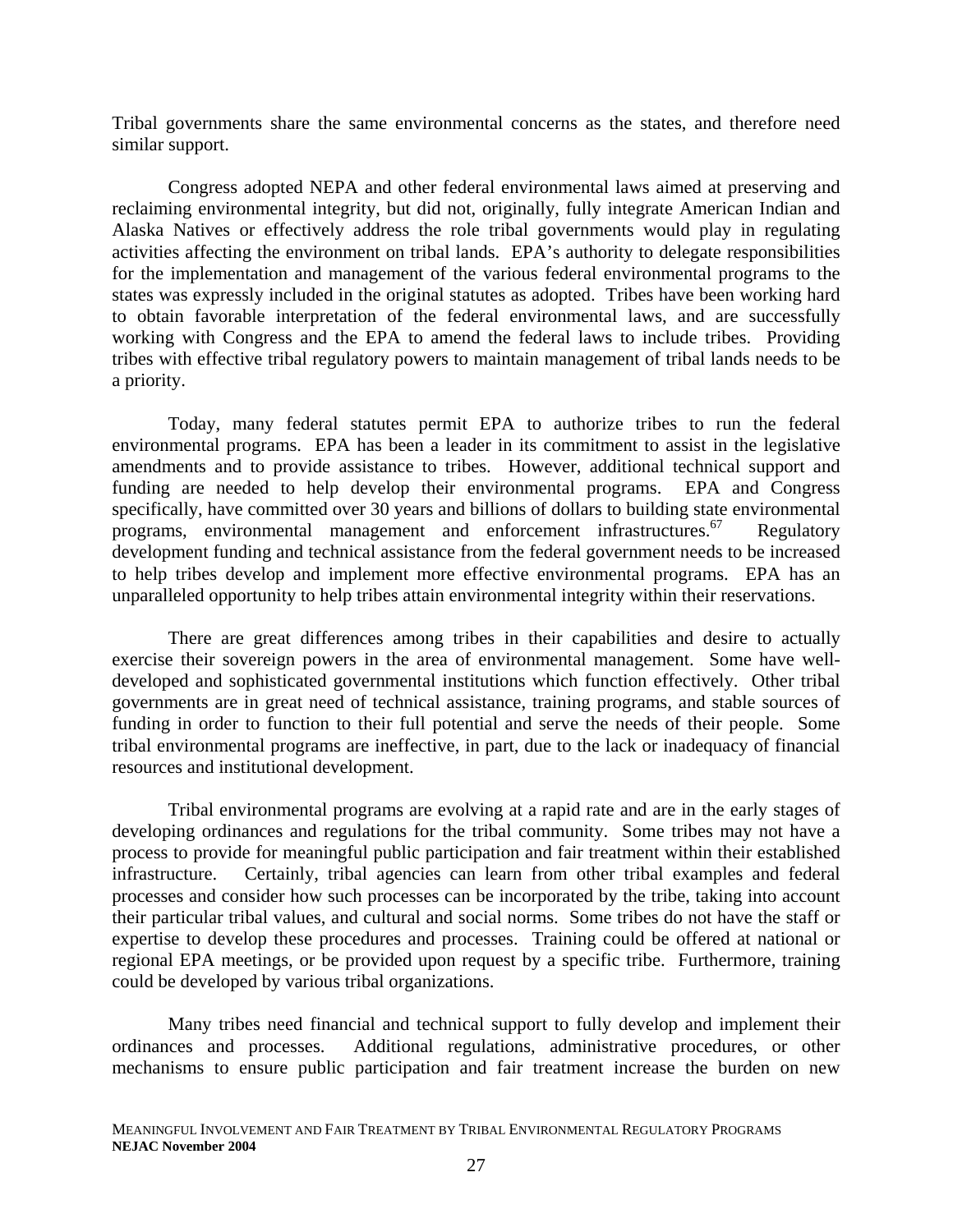programs and utilize the limited resources available for program implementation. A new program that is inadequately funded or staffed is likely to fail, wasting the limited resources that exist. Effective and efficient programs require funds, training and technical expertise.

#### **NEJAC' Advice and Recommendations**

#### **Advice**

- 3.1 EPA should recognize that tribal perspectives relating to individual rights and tribal communal rights vary, and that these perspectives have implications for meaningful involvement and fair treatment in Indian country and in Alaska Native villages.
- 3.2 EPA should recognize the current economic conditions facing tribes, and how these conditions impact tribal government efforts to provide basic governmental services, including environmental and public health protection, and the development and implementation of meaningful involvement and fair treatment processes.
- 3.3 EPA should recognize the impacts of colonialism upon traditional tribal governments, and how these impacts affect tribal governments' efforts to implement federal environmental laws, including requirements for public participation and due process. (See Appendix B)
- 3.4 EPA should recognize the impacts of the federal allotment policy on tribal jurisdiction and initiate training to help sensitize and educate persons living or working within the exterior boundaries of the reservation. (See Appendix B)

#### **Recommendations**

- 3.5 In fulfilling part of its trust responsibility, EPA should consult with tribes on how the information, advice and recommendations provided in this document can be best used by tribes to provide for, or enhance, meaningful involvement and fair treatment when tribes develop and implement federally-approved tribal environmental programs.
- 3.6 EPA should develop materials to inform tribal governments about the federal environmental laws and regulations requiring public participation and due process.
- 3.7 EPA should work with tribal members and community-based organizations to understand their perspectives and interests in public involvement and due process methods for federally-approved tribal environmental programs.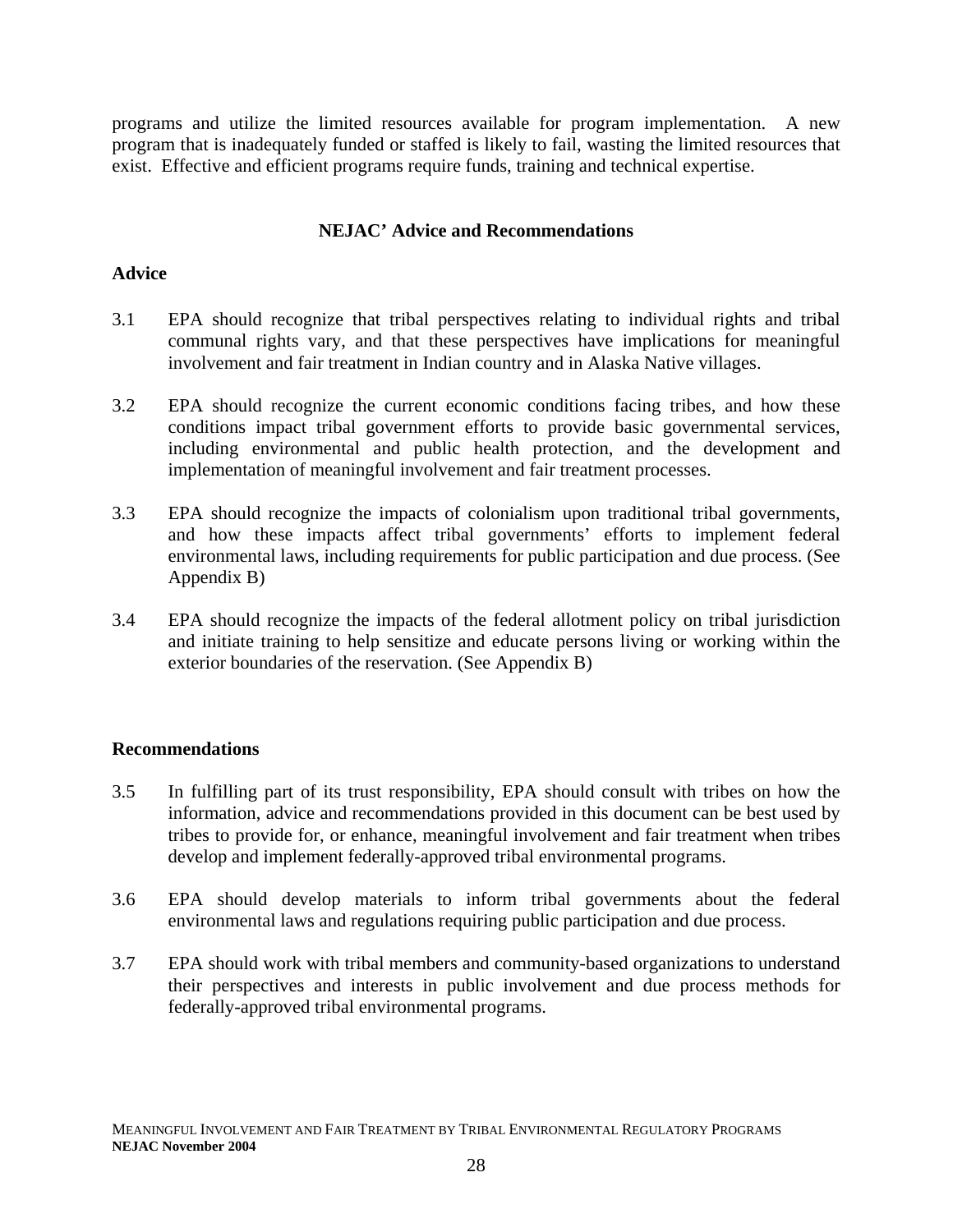- 3.8 EPA should support and give deference to tribal institutional definitions of due process and public participation, which will tend to be based on tribal culture, traditions, government structure, and social norms.
- 3.9 EPA should work collaboratively with tribes to develop training and education for tribes, tribal members, and tribal community-based organizations on meaningful involvement and fair treatment.
- 3.10 EPA should assist the tribes who are interested in developing administrative procedures (including processes for public participation and due process) so they will be better prepared to develop and implement federally-approved tribal environmental programs.
- 3.11 EPA should work collaboratively with tribes to ensure that federally-approved tribal environmental programs provide for effective public participation and due process.
- 3.12 EPA should support coordination and collaboration among the tribes that have established meaningful involvement and fair treatment processes with the tribes seeking to develop their own processes.
- 3.13 EPA should help the tribes interested in fostering a dialogue with business and industry, states, local governments, and non-members on the issues of sovereignty, jurisdiction, and land ownership, which are likely to arise in the development and implementation of meaningful involvement and fair treatment processes.
- 3.14 EPA should recognize the unique situation of Alaska Natives with respect to the implementation of federal environmental laws in Alaska, and develop a better understanding of how to work with Alaska Native Tribes to address the multiplicity of environmental issues they face, including meaningful involvement and fair treatment in the development and implementation of federal environmental laws by EPA and the State of Alaska, and the State's environmental laws.
- 3.15 EPA needs to ensure there are adequate resources (technical and financial), and offer, financial and technical assistance to tribes to promote and provide for meaningful involvement and fair treatment in federally-approved tribal environmental programs. Funding should be set-aside specifically for these purposes.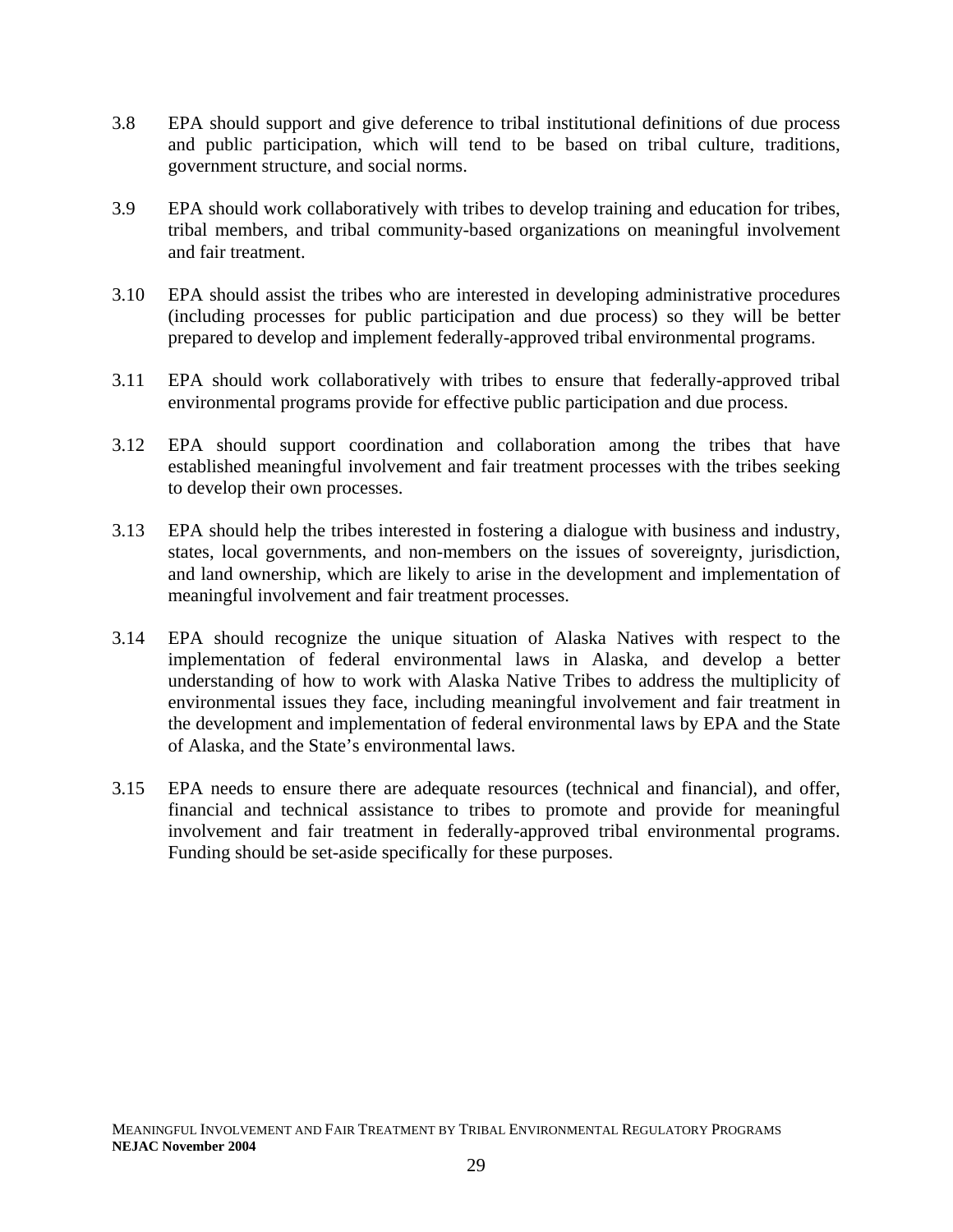[Page Intentionally Blank]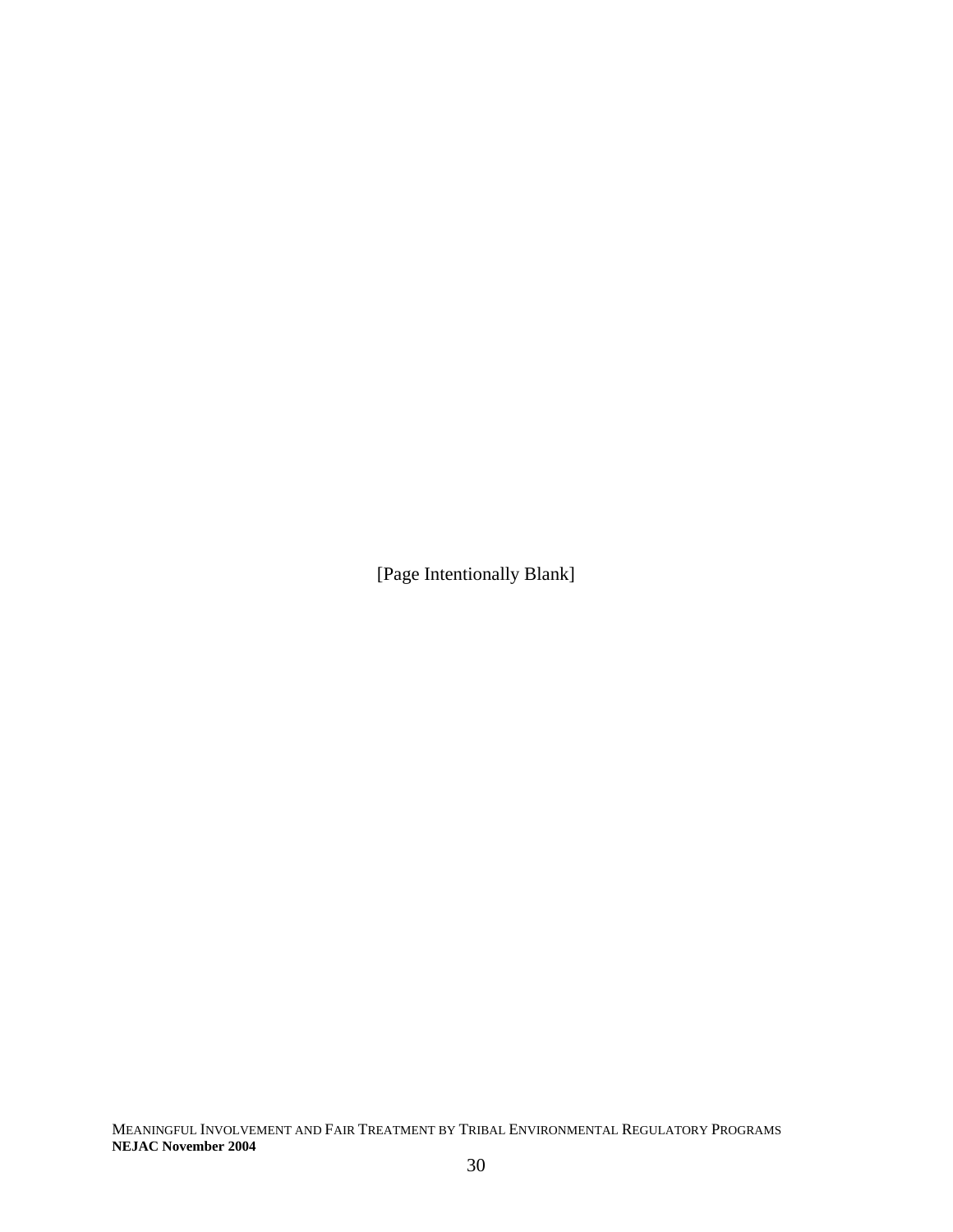# **CONCLUSION**

The basic tribal traditional values of fairness, respect, honesty, the opportunity to speak before a collective decision is made, consensus decision-making, and careful and thoughtful deliberation predate any constitutional provisions or civil rights laws. These universal tribal understandings of fairness are handed down by word of mouth, without any written mandate or instruction. This document has explored how to best accommodate, define and incorporate these fundamental tribal teachings of due process and meaningful involvement within the tribal context as they relate to environmental regulatory authority.

This document has offered a candid discussion of the tensions between the adoption of European-style government principles of due process and reliance upon tribal customs and traditions; urged tribal governments to provide for meaningful involvement and fair treatment of the tribal community at-large; and stressed the challenges tribes will likely face if they do not provide opportunities for public participation and due process. This document has offered numerous tribal examples and models, standards, tribal laws, administrative procedures and policies addressing fair treatment and public participation that are working effectively in Indian country and in Alaska. The NEJAC anticipates that these recommendations may, in some measure, add to the development of tribal environmental programs as they serve their people and community, and protect and preserve the integrity of tribal culture and homelands.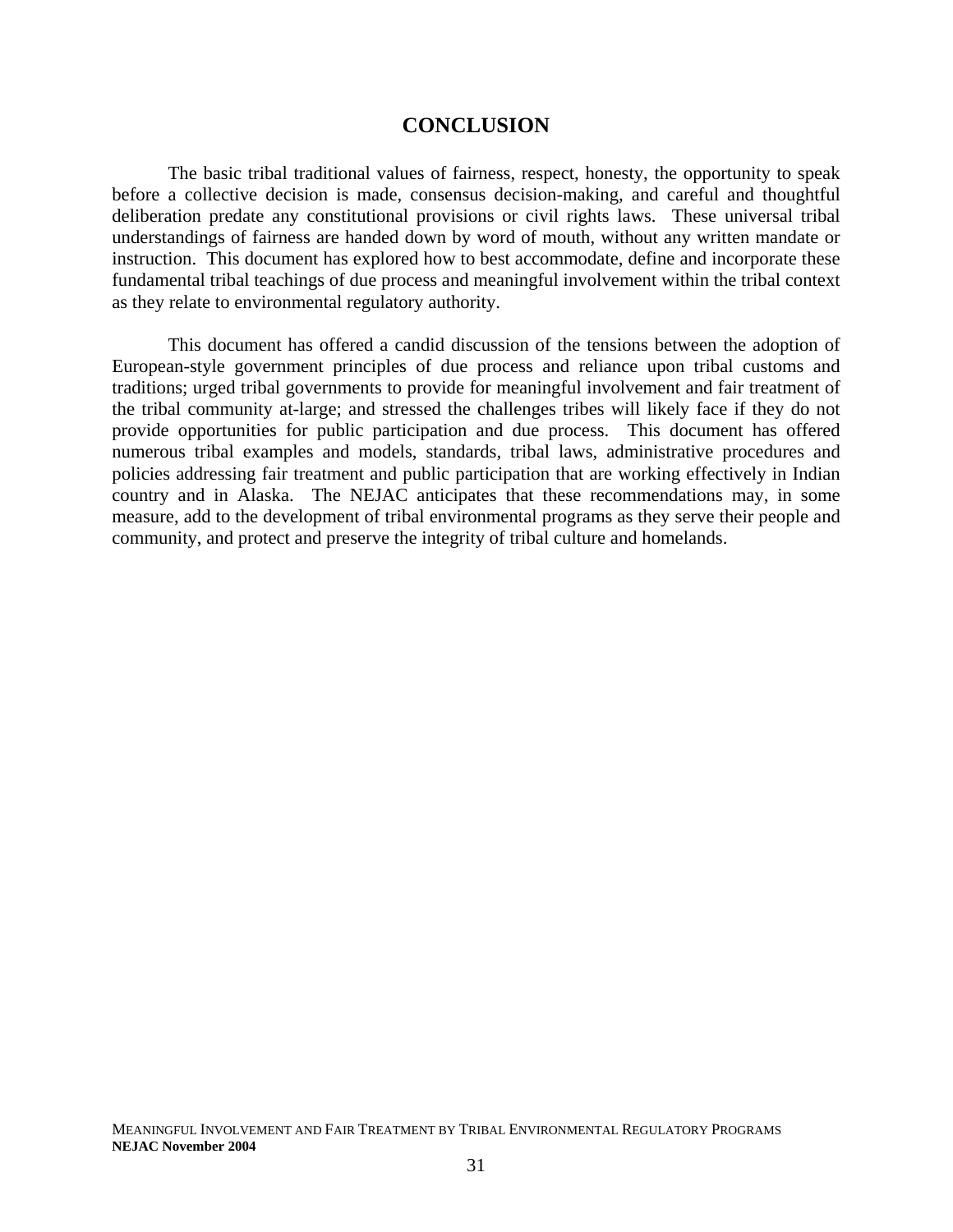[Page Intentionally Blank]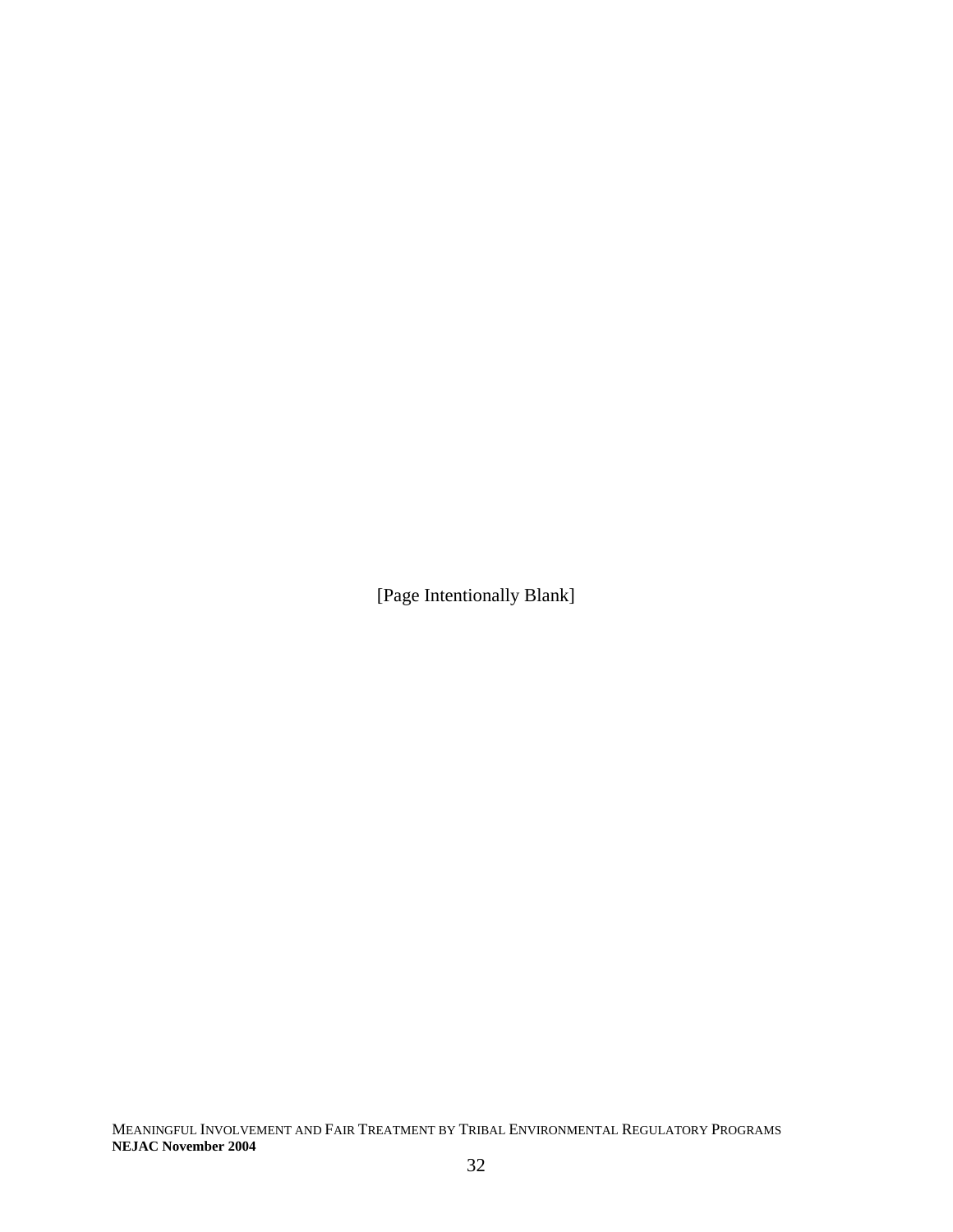# **ENDNOTES**

<sup>2</sup> The IPS has struggled with the use of the phrase "fair treatment" given the history of abuse and federal policies developed toward Indian people and nations. Dean Suagee also discusses the difficulties in applying the EPA's Environmental Justice principles and policies to tribal governments and people in his paper, "Dimensions of Environmental Justice in Indian Country and Native Alaska," Second National People of Color Environmental Leadership Summit – Summit II, October 23, 2002, Environmental Justice Resource center at Clark Atlanta University.<br><sup>3</sup> U.S Environmental Protection Agency, Environmental Justice Homepage:

www.epa.gov/compliance.environmentaljustice; see also Exec. Order No. 12898, 59 Fed. Reg. 7629 (Feb. 11, 1994).

 $4$  Id.

 $5$  Oglala Sioux Court, Civ. Ap. 90-348 at 5-6 (1991) (holding that due process requires a hearing before attempting to remove anyone from the Pine Ridge Reservation).<br><sup>6</sup> Begay v. Navajo Nation, 15 Indian L. Rptr. 6032, 6034 (Navajo Sp. Ct. 1988).

<sup>7</sup> Constitution of Spokane Tribe – Spokane Reservation, Wellpinit, Washington, Const. Art. IV, § 1.

<sup>8</sup> Rosebud Sioux Tribe Constitution, Art. V, Section 3, Bill of Rights. See also, Art. VII, Bill of Rights, Constitution and Bylaws of the Makah Indian Tribal of the Makah Indian Reservation, Washington; Art. VII, Bill of Rights, Constitution and Bylaws for the Tulalip Tribe of Washington.

<sup>9</sup> Chapter 1-5, Adopted 02/04/88, Certified 02/16/88, Res. 1988-76.

 $10$  E.g., Puyallup Tribal Administrative Procedure Act, Section 1.4 (1993). See also Colville Administrative Procedure Act, and Salish and Kootnai Administrative Procedure Ordinance.<br><sup>11</sup> See generally Christine Zuni, Strengthening What Remains, 7 KAN.L.J. & PUB. POL'Y 17  $(1997)$ .

 $12$  25 U.S.C. §§1301 – 1303 (1994). The ICRA was enacted over the objections of many tribal governments, some of which believed that economic burdens of compliance would be too great and others, especially the Pueblos of New Mexico, which felt their own cultural traditions were superior to "white man's justice." Witnesses also testified that tribal traditions of fairness and justice made the ICRA an unnecessary intrusion on tribal sovereignty.

<sup>13</sup> The Indian Civil Rights Act: A Report of the United States Commission on Civil Rights 5 (June 1991).

<sup>14</sup> Constitution of Jamestown S'Klallam Tribe of Indians, Art. IX, Bill of Rights.

<sup>&</sup>lt;sup>1</sup> Credit should be given to Dean Suagee, a former IPS Subcommittee member, for his innovative thoughts and ideas in this area. His opinion and advocacy on the issues of public participation and due process for tribal regulatory programs led the IPS Subcommittee to consider the issues when it wrote its first document on Consultation with Tribal Governments, and assisted the past Subcommittee in the initial outline of this document. Mr. Suagee has informed the IPS that he wrote an article on the issues addressed in this document. See Dean Suagee, Due Process and Public Participation In Tribal Environmental Programs, 13 Tul. Envtl. L.J. 1 (1999). Although the NEJAC did not know of or rely upon his article in drafting this document, we wish to recognize his work in the area.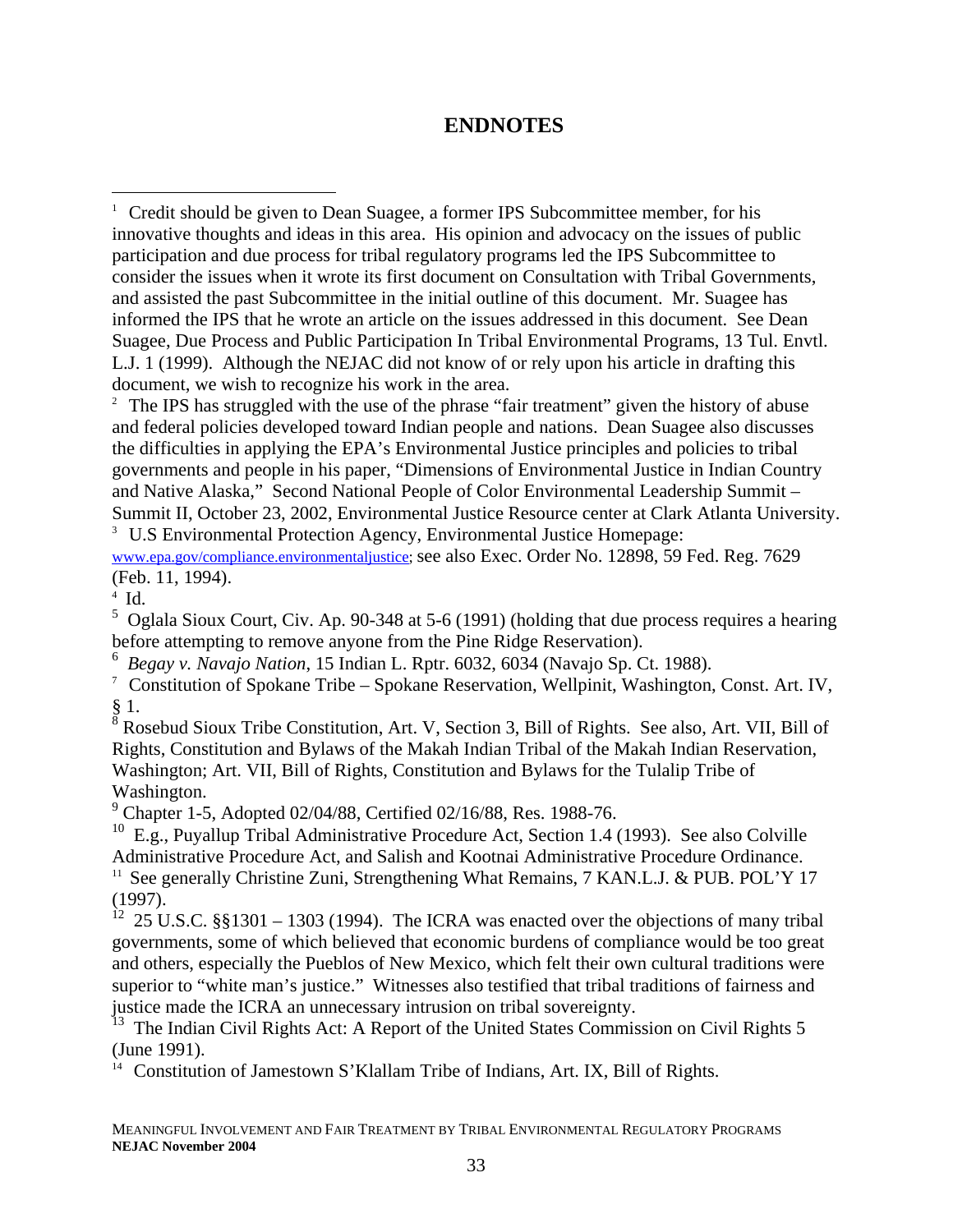<sup>15</sup> Constitution of the Skokomish Indian Tribe (May 3, 1938), as amended March 17, 1980, Article IV – Rights of Individuals.

16 436 U.S. 49 (1978). At issue in *Santa Clara* was a tribal ordinance enacted by the Santa Clara Pueblo in 1939 barring from tribal membership children of female tribal members married to non-members. The Supreme Court ruled that the ICRA only provided relief by writ of habeas corpus and did not waive tribal sovereign immunity.

17 See, e.g. *In re The Sacred Arrows,* 3 Okla. Trib. 332, 337-38 (D. Ct. Cheyenne-Arapaho Tribes 1990) ("Anglo-American concepts of fairness and civil rights are sometimes inappropriate, in their raw form, to Indian communities. These concepts can be applied only in conjunction with the unique cultural, social and political attributes of Indian heritage.").

18 See *Colville Confederated Tribes v. St. Peter*, 20 Indian L. Rep. 6108, 6110 (Colv. Ct. App. 1993) ("We . . . apply due process principles under ICRA with flexibility and in a manner contextually adapted by the Colville Confederated Tribes.").

<sup>19</sup> Berry v. Arapahoe and Shoshone Tribes, 420 F. Supp. 934, 943-44 (D. Wyo. 1976).<br><sup>20</sup> *Stands Over Bull v. Bureau of Indian Affairs, 442 F. Supp. 360, 376 (D. Mont. 1977).* 

<sup>21</sup> Johnson v. Lower Elwha Tribal Community, 484 F.2d 200, 203 (9<sup>th</sup> Cir. 1973).

<sup>22</sup>*Poodry v. Tonawanda Band of Seneca Indians*, 85 F.3d 874 (2d. Cir. 1996).

<sup>23</sup> International Covenant on Civil and Political Rights, G.A. Res. 2000A (XXI) 21UNGAOR Supp. (No. 16) at 52, U.S. Doc. A/6316 (1996), 999 U.N.T.S. 171 entered into force March 23, 1976.

24 G.A. Res. 217(A) III, Dec. 10, 1948, U.N. Doc. A/810, at 71.

<sup>25</sup> See Draft Declaration on the Rights of Indigenous Peoples, E/CN.4/Sub.2/1994/2/Add.1 (1994). The Draft Declaration, which is the leading international document on the rights of indigenous peoples, was drafted over an eight-year period by the Working Group on Indigenous Peoples, and submitted to the United Nations Commission on Human Rights' Sub-Commission on the Prevention of Discrimination and Protection of Minorities. The Sub-Commission approved the document in 1994.

<sup>26</sup> OAS, GR/DADIN/doc.23/01 (11May 2001).<br><sup>27</sup> Id. at Article II.<br><sup>28</sup> Id. at Article XIII, 1, 2, 4.

<sup>29</sup> Id. at Article XVIII, 4.<br><sup>30</sup> Id. at 5.<br><sup>31</sup> The American Indian Religious Freedom Act of 1978, S.J. Res. 102, Aug. 11, 1978, Pub. L. No. 95-341, codified in part 42 U.S.C. § 1996.

- 
- $\frac{32}{33}$  25 U.SC. §§ 3001-13.<br> $\frac{33}{40}$  40 C.F.R. § 25.1 (1999).
- 
- 
- 
- <sup>34</sup> 40 C.F.R. § 131.20(b).<br><sup>35</sup> 40 C.F.R. § 25.4.<br><sup>36</sup> See 40 C.F.R. §§ 124.1 and 124.1(e) (1999).<br><sup>37</sup> 40 C.F.R. §§ 124.6(e), (b)-(c), 124.10(a)-(b), 124.11, 124.19.<br><sup>38</sup> 42 U.S.C. § 4321 (1994).
- 

<sup>39</sup> 42 U.S.C. § 4332 (2) (C). These statutory requirements are implemented under regulations issued by the President's Council on Environmental Quality (CEQ). 40 C.F.R. Parts. 1500-08 (1996).

MEANINGFUL INVOLVEMENT AND FAIR TREATMENT BY TRIBAL ENVIRONMENTAL REGULATORY PROGRAMS **NEJAC November 2004**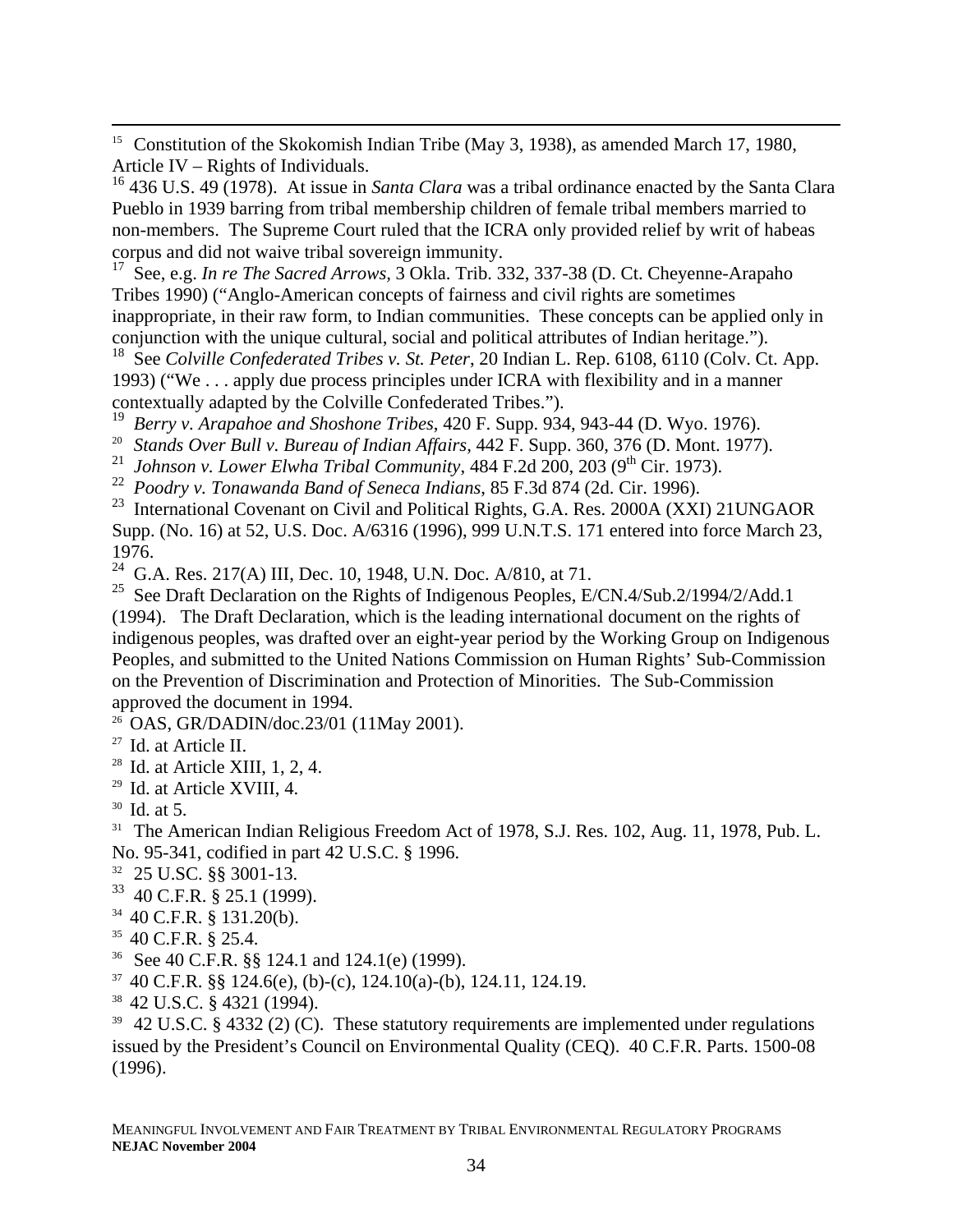40 The Tulalip Tribes in Washington and the Rosebud Sioux Tribe of South Dakota have established such environmental review processes.

<sup>42</sup> "Public Involvement Policy of the U.S. Environmental Protection Agency, May 2003, U.S. Environmental Protection Agency, Document #EPA233-B-03-002.<br><sup>43</sup> Id. at 1.<br><sup>44</sup> Id. at 1-2.<br><sup>45</sup> Id. at 5-6.<br><sup>46</sup> Id. at 7, Appendix 1 –Guidance for Implementing Public Involvement at EPA.

 $47$  In 1996, Michael O'Connell wrote a comprehensive paper on administrative law and its application to tribal governments. The paper and its tribal administrative body examples have been relied upon and utilized in this section of the report. See "Tribal Administrative Law" presented at the American Bar Association 8th Annual Conference on Environment and Development in Indian Country, November 7-8, 1996, Albuquerque, New Mexico. 48 *Id.* 

<sup>49</sup> B. Schwartz. Administrative Law at 1. (3d Ed. 1991).<br><sup>50</sup> 5 U.S.C. §§ 551-559 (1994 & Supp. 1998).

<sup>51</sup> See supra note 10, Puyallup Tribal, and Colville Tribal Administrative Acts, and Salish and Kootenai Administrative Procedure Ordinance. See also Three Affiliated Tribes Administrative Procedure Act.

<sup>52</sup> Puyallup Tribal Administrative Procedure Act, Section 1.4.<br><sup>53</sup> Matthews v. Eldridge, 424 U.S. 319, 335 (1976).<br><sup>54</sup> Puyallup Tribal Administrative Procedure Act, Section 1.12, supra note 10.<br><sup>55</sup> Colville Administra Act, Section 1.19(7).

56 Salish & Kootenai Tribal Administrative Procedure Ordinance, Section 28(a), Section 29(4), supra note 10; Three Affiliated Tribes Administrative Procedure Act, Section 1.12(4) and 1.15, supra note 10.<br> $57$  Puyallup APA, Section 1.97(7); Colville APA, Section 2-4-19(7).

<sup>58</sup> Addendum D in "Guide on Consultation and Collaboration with Indian Tribal Governments and Public Participation of Indigenous Groups and Tribal Members in Environmental Decision Making," November 2000, U.S. Environmental Protection Agency, Document # 300-R-00-009.

<sup>59</sup> Section 4 Tulalip Tribes Planning Enabling Act.<br><sup>60</sup> Gila River Indian Community "Department of Environmental Interim Compliance and Enforcement Policy," Initial Date: February 5, 1999. Revised June 1, 2001.<br><sup>61</sup> Id. at 1. **62** Hazel Apok, Environmental Program Director, Maniilaq Association, provided the

information on the Alaska Native oral traditions to the IPS.

 $63$  Shoshone-Bannock Tribes "Fort Hall Land Use Operative Policy Guidelines," September 27, 1979, Chapter VI.

 $<sup>64</sup>$  Id. at Section VI-1.<br><sup>65</sup> Id. at Section VI-2.</sup>

MEANINGFUL INVOLVEMENT AND FAIR TREATMENT BY TRIBAL ENVIRONMENTAL REGULATORY PROGRAMS **NEJAC November 2004** 

<sup>&</sup>lt;sup>41</sup> 40 C.F.R. § 1508.8.5. In 1999, the CEQ issued a guidance urging federal agencies to more actively involve tribes as cooperating agencies. CEQ. Memorandum for Head of Federal Agencies, 1999.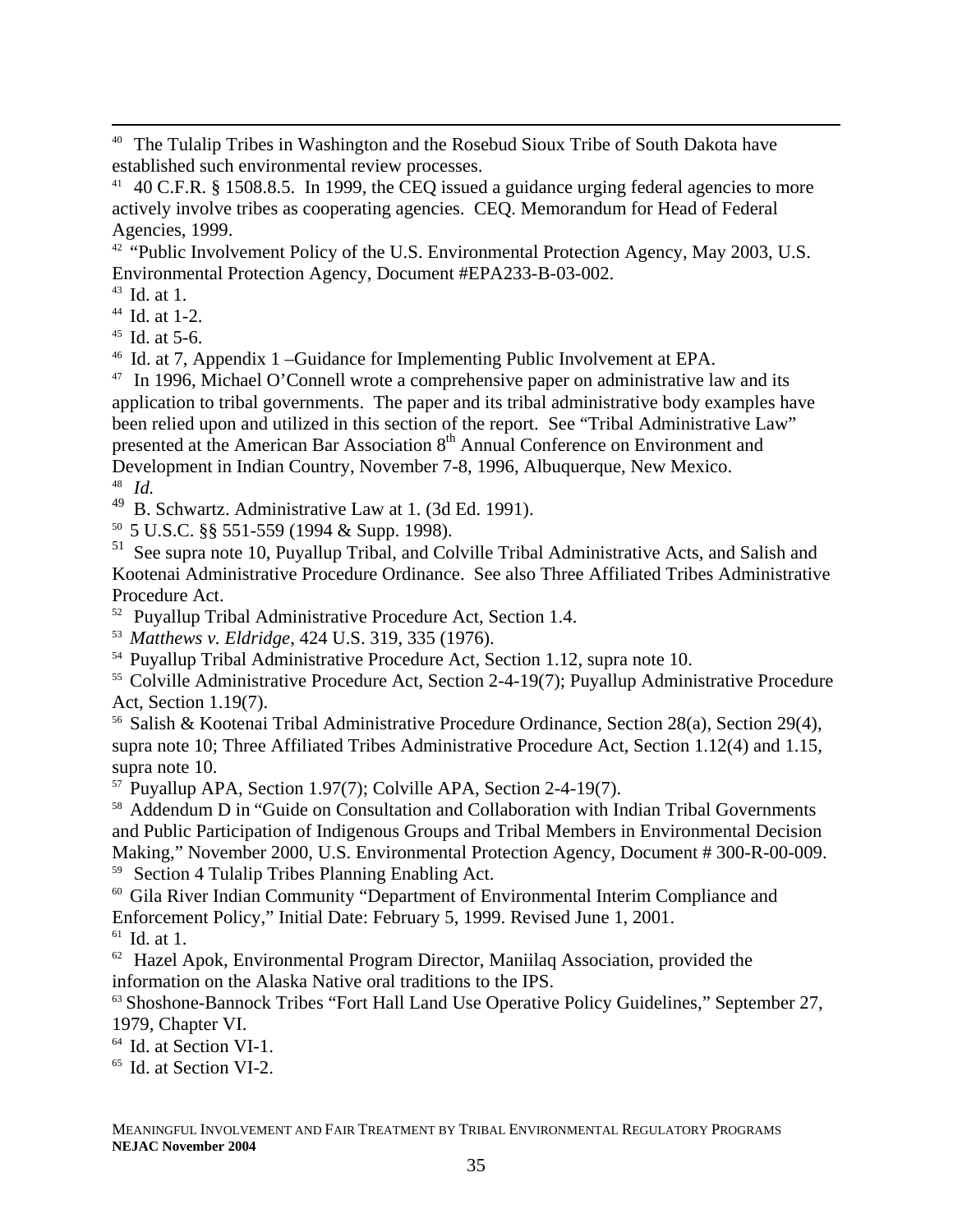66 42 U.S.C. 4331(a).

 $67$  See Judith V. Royster and Rory Snowarrow Fausett, "Control of the Reservation Environment: Tribal Primacy, Federal Delegation, and the Limits of State Intrusion," 54 WASH. L.REV. 581, 629-630 (1989).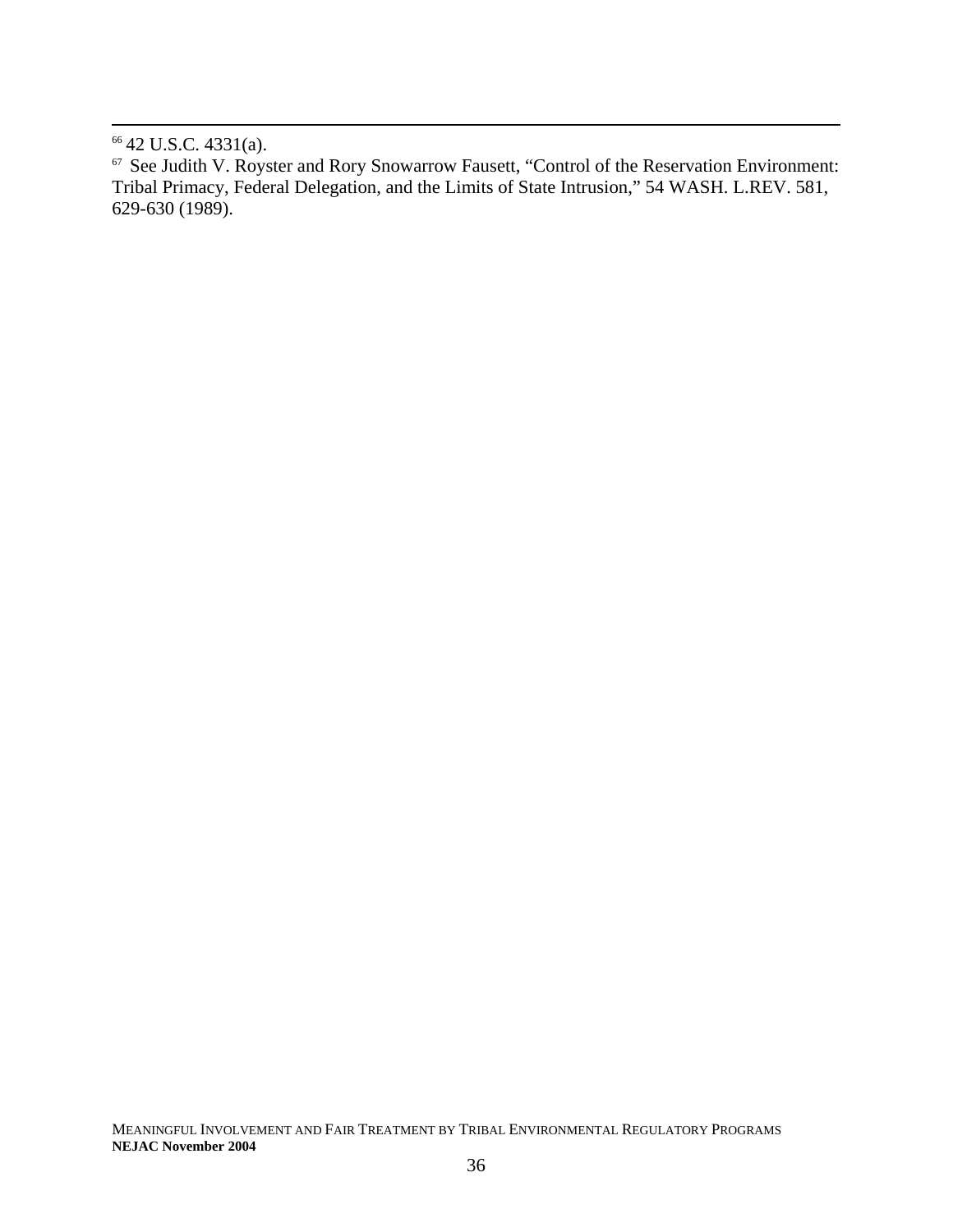# **NEJAC/Indigenous Peoples Subcommittee Tribal Environmental Justice**

# **Charge**

Addressing the environmental justice issues facing Native Americans requires an understanding of the complexities of federal Indian law and policies. Environmental justice issues facing Native Americans are quite varied. One of the primary issues pertains to the inadequate technical and financial support for tribal government environmental and public health protection programs, such as: 1) solid waste management, 2) surface water, groundwater and drinking water protection, 3) management and disposal of toxic substances, 4) air quality management, and 5) lack of consistent and effective federal direct implementation of environmental programs in Indian country. Other issues pertain to the impacts on tribal treaty rights, usual and accustomed use areas, cultural resources, and sacred places, both on or off the reservations. A further set of issues pertain to the lack of meaningful involvement and fair treatment of tribal members and others when federal environmental programs are managed or implemented in Indian country or in areas of interest to Alaska Natives.

In 2000, the National Environmental Justice Advisory Council (NEJAC) produced a document, "Guide on Consultation and Collaboration with Indian Tribal Governments and the Public Participation of Indigenous Groups and Tribal Members in Environmental Decision Making," which did an outstanding job of discussing how federal agencies, like EPA, can most effectively work with tribes. The document also touched on the importance of providing for meaningful public participation and fair treatment, which are fundamental principles of environmental justice. However, the Guide does not go into detail about how meaningful public participation or fair treatment could be pursued by tribal governments.

The Agency recognizes it has a responsibility to work with tribal governments, as it does with state and local governments, to support their efforts to address environmental justice issues, especially those which pertain to the implementation of federal environmental law. The Agency, therefore, is asking the Indigenous Peoples Subcommittee, through the NEJAC, to provide advice and recommendations on the following question:

#### **How should EPA work with tribes to identify and address environmental justice issues arising within Indian country and of concern to Alaska Natives related to the development and implementation of federally authorized/approved tribal environmental programs?**

(a) In what ways should EPA assist Tribal governments to provide meaningful public involvement in the development and implementation of federally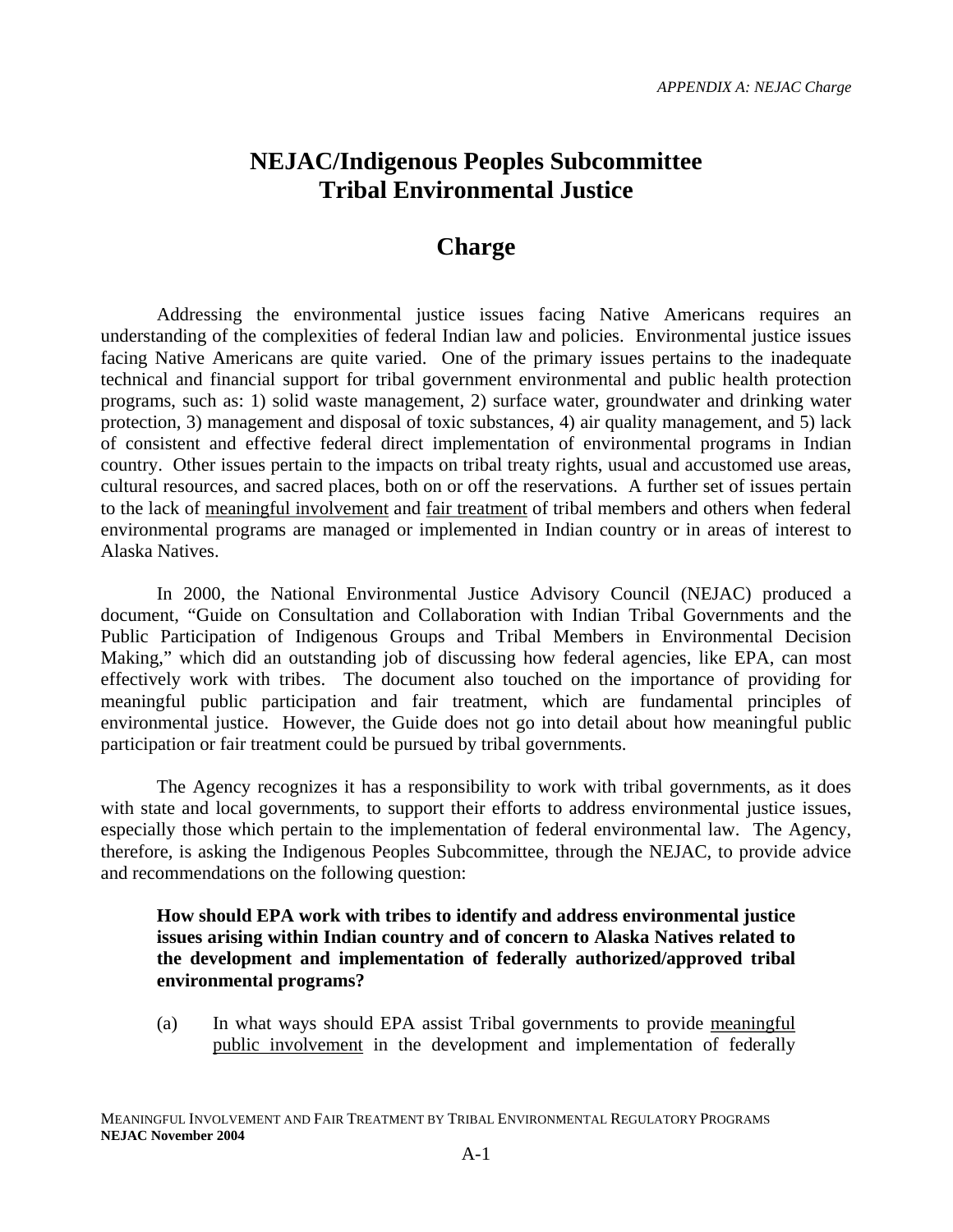authorized and/or approved tribal environmental programs? Attention should be given to the following areas:

- (1) involvement of tribal members and tribal community organizations
- (2) involvement of non-tribal residents
- (3) involvement of other stakeholders (on or off the reservation)
- (b) In what ways should EPA assist Tribal governments to provide fair treatment of all stakeholders in the development and implementation of federally authorized and/or approved tribal environmental programs? Attention should be given to the following areas:
	- (1) treatment of tribal members and tribal community organizations
	- (2) treatment of non-tribal residents
	- (3) treatment of other stakeholders (on or off the reservation)

In sum, what short-term and long-term actions should the Agency take to assist tribes to address the meaningful involvement and fair treatment issues in Indian country and of concern to Alaska Natives related to the development and implementation of federally authorized/approved tribal environmental programs.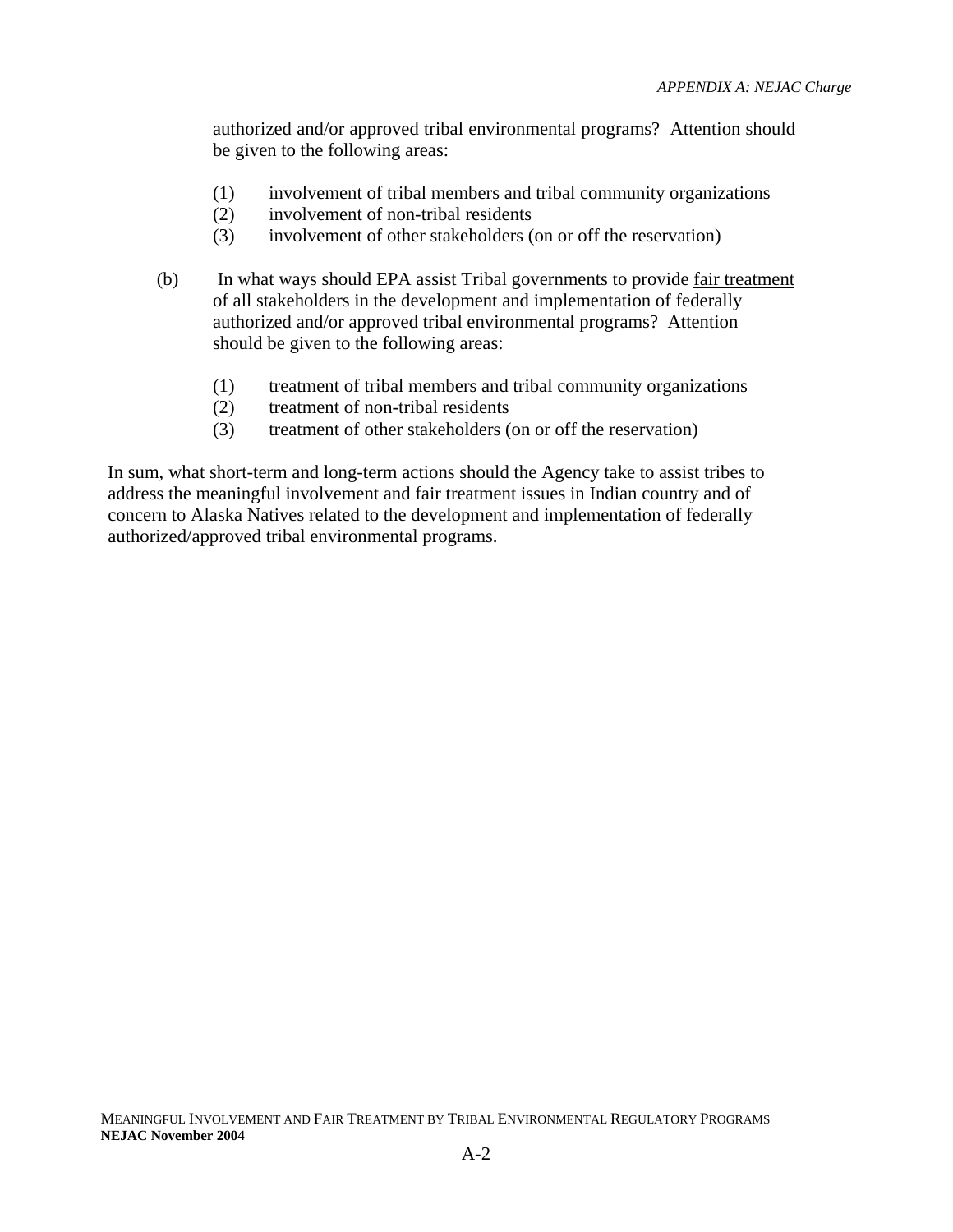# **Significant Federal Policies Impacting Tribes**

#### **I. Background**

The IPS believes that EPA should have a fundamental understanding of the history of relations between American Indian and Alaska Native tribes and the federal government, the unique political status of tribes in the United States, and the special trust relationship that EPA and other federal agencies have with tribes. These federal policies and trust obligation are discussed in this appendix. Additionally, in Section C, this appendix presents the regulatory jurisdiction of tribes over environmental matters occurring on reservations. It is only through this understanding that the EPA, and readers of this document, will be able to grasp the complex issues and concepts discussed, comprehend the advice and recommendations offered by the IPS, as well as appreciate the opportunities and challenges the EPA will face in working with tribes to provide for meaningful involvement and fair treatment in the development and implementation of federally authorized/approved tribal environmental programs.

This appendix presents four distinct periods of federal Indian policy (although there are others) primarily applicable to the lower 48 tribes. These four periods, commonly known as allotment, reorganization, termination, and self-determination, have impacted tribal sovereignty and are relevant to this document. Over a 130-year period, the overriding purposes of the federal government changed dramatically, shifting back and forth between two fundamentally different visions of the future of Indian people in American society. During the allotment and termination eras, the overriding premise was that Indians, as individuals, should be assimilated into mainstream American society, and that Indian nations as politically distinct governments, should cease to exist. In contrast, during the reorganization and self-determination eras, federal policy supported the continued existence of tribes as politically distinct communities. These everchanging federal policies significantly impacted tribal governments.

Although some of these federal policies impacted Alaska Natives, the situation for Alaska Native tribes is fundamentally different then tribes in the lower 48 due to the Alaska Native Claims Settlement  $Act<sup>1</sup>$ . The IPS sees the need to provide a separate discussion of Alaska Native land and resources, and governmental and corporate structure issues in this appendix. The IPS calls upon the EPA to recognize the unique situation of Alaska Natives with respect to EPA tribal environmental initiatives, and to consider ways to best address the numerous pollution controls and environmental injustices on Alaska Native lands. The IPS also recommends that the EPA consider conducting a separate study to review and address the myriad of environmental issues facing Alaska Natives, and the unique legal status of Alaska Natives.

#### **A. Allotment**

Prior to 1871, when treaty-making with tribes ended, Congress recognized tribal governments through treaties, and tribes retained sovereignty over their territories. From 1871 to

<sup>&</sup>lt;sup>1</sup> 85 Stat. 688, 43 U.S.C.

MEANINGFUL INVOLVEMENT AND FAIR TREATMENT BY TRIBAL ENVIRONMENTAL REGULATORY PROGRAMS **NEJAC November 2004**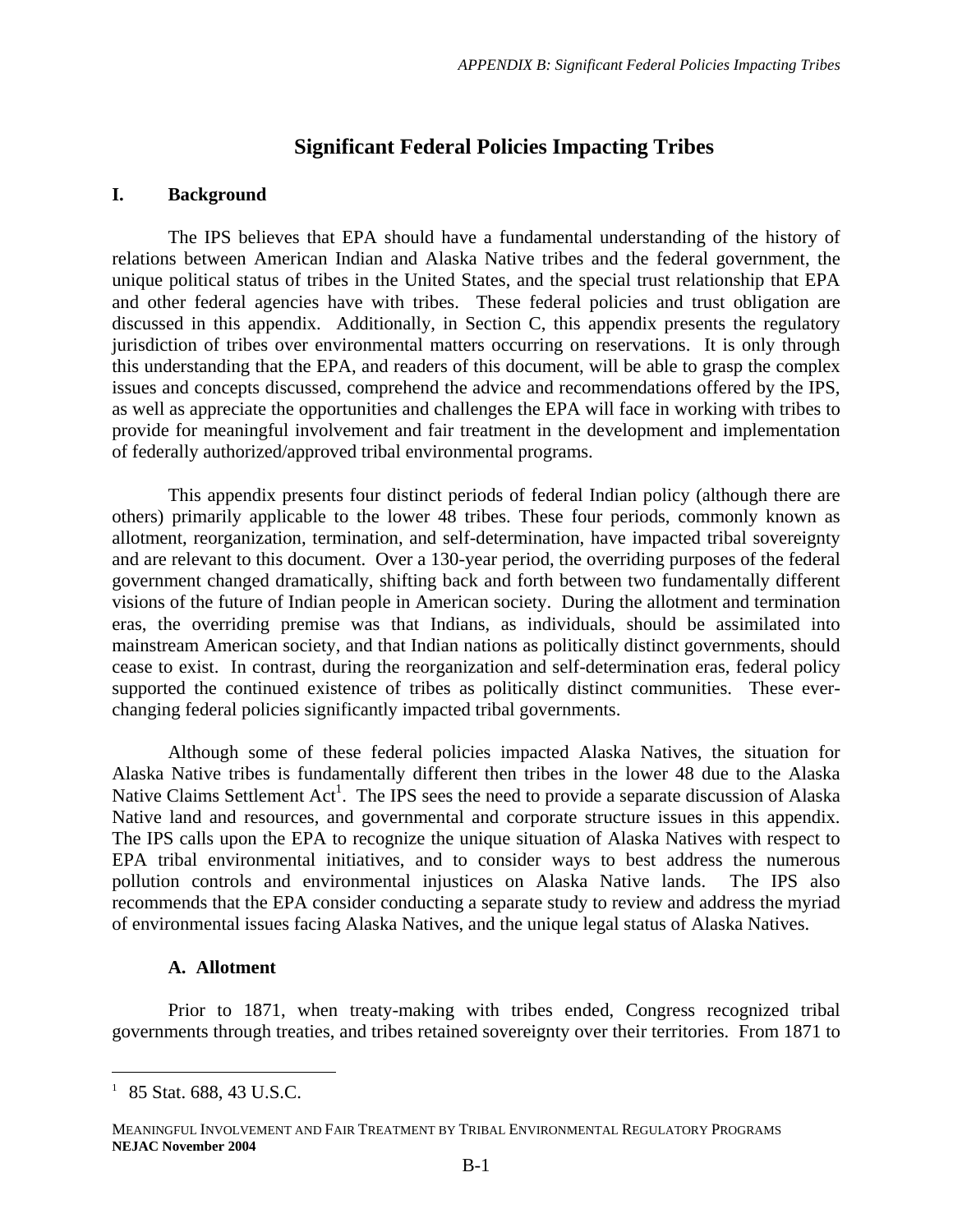1934, federal policy changed to one of assimilation, further diminishing tribal self-government. For many, the allotment era, beginning in 1871, was the most devastating historical blow to tribalism and Indian life, impacting tribal cultures on a massive scale. This period of federal Indian policy converted some tribally-held communal lands to individual land ownership. This was the principle legal mechanism by which the assimilation policy was carried out. During this era, the federal government attacked the core value of tribal cultures on several fronts: traditional religious practices were outlawed; children were taken away to off-reservation boarding schools; tribal landholdings were confiscated and converted into individual allotments: the so called "surplus" lands were made available for settlement by non-Indians; and traditional tribal institutions were undermined and weakened. $2$ 

The linchpin of this policy was the Dawes Act, also known as the General Allotment Act of 1887.<sup>3</sup> President Theodore Roosevelt most forcefully described this Act as "a mighty pulverizing engine to break up the tribal mass. It acts directly upon the family and the individual."<sup>4</sup> The results of the allotment period are truly devastating, including a loss of about two thirds of Indian lands: tribal lands were reduced from 138 million in 1887 to 52 million by 1934.<sup>5</sup> More than 26 million acres of allotted land were transferred from the tribe to individual Indian allottees and then to non-Indians through purchase, fraud, mortgage, foreclosures and tax sales, which has resulted in the contemporary presence of a substantial number of non-Indians living within the boundaries of many Indian reservations.<sup>6</sup> For the first time, reservations became checkerboarded, consisting of tribal, individual Indian, individual non-Indian, and corporate properties.

When the reservations were opened to settlement, traditional governments were severely impacted and the authority of the tribes was undermined by the Bureau of Indian Affairs (BIA) agents. The great influx of non-Indian settlers, coupled with the loss of communal lands and the federal government's policies outlawing traditional religious practices while promoting Christian religious and educational programs, simply eroded much of the tribes' ability to govern. The cores of the tribal cultures were driven underground, and the BIA and Christian missionaries became the de facto governing forces on reservations.

In 1883, the Secretary of Interior established the Courts of Indian Offenses to replace tribal forums of justice. The purpose of these courts was to educate and "civilize" the tribes with the BIA and Congress providing the funding for the courts.<sup>7</sup> During this period, traditional tribal law was seriously weakened, losing its authority to a BIA legal system composed of the Indian

3 Act of Feb. 8, 1887, Ch. 119, 24 Stat. 388 (1887) (codified as amended at 25 U.S.C. §§ 331-

<sup>2</sup> See generally, Judith V. Royster, The Legacy of Allotment, 27 ARIZ. ST. L.J. 1 (1995).

<sup>34, 341-42, 348-49, 354, 381 (1983)).</sup> 

<sup>&</sup>lt;sup>4</sup> Steven Tyler, A History of Indian Policy 104 (1973).<br><sup>5</sup> The Indian land base of 138 million acres at the enactment of the General Allotment Act of 1887 had been reduced to 48 million acres by enactment of the Indian Reorganization Act of 1934, which repudiated the allotment era policies. Felix S. Cohen, Handbook of Federal Indian

Law 105-07 (1982 ed.). See also Royster, supra note 3.<br>
<sup>6</sup> Charles F. Wilkinson, American Indians, Time and the Law 20 (1986).<br>
<sup>7</sup> F. Cohen, Handbook of Federal Indian Law, 333 (1942 ed.).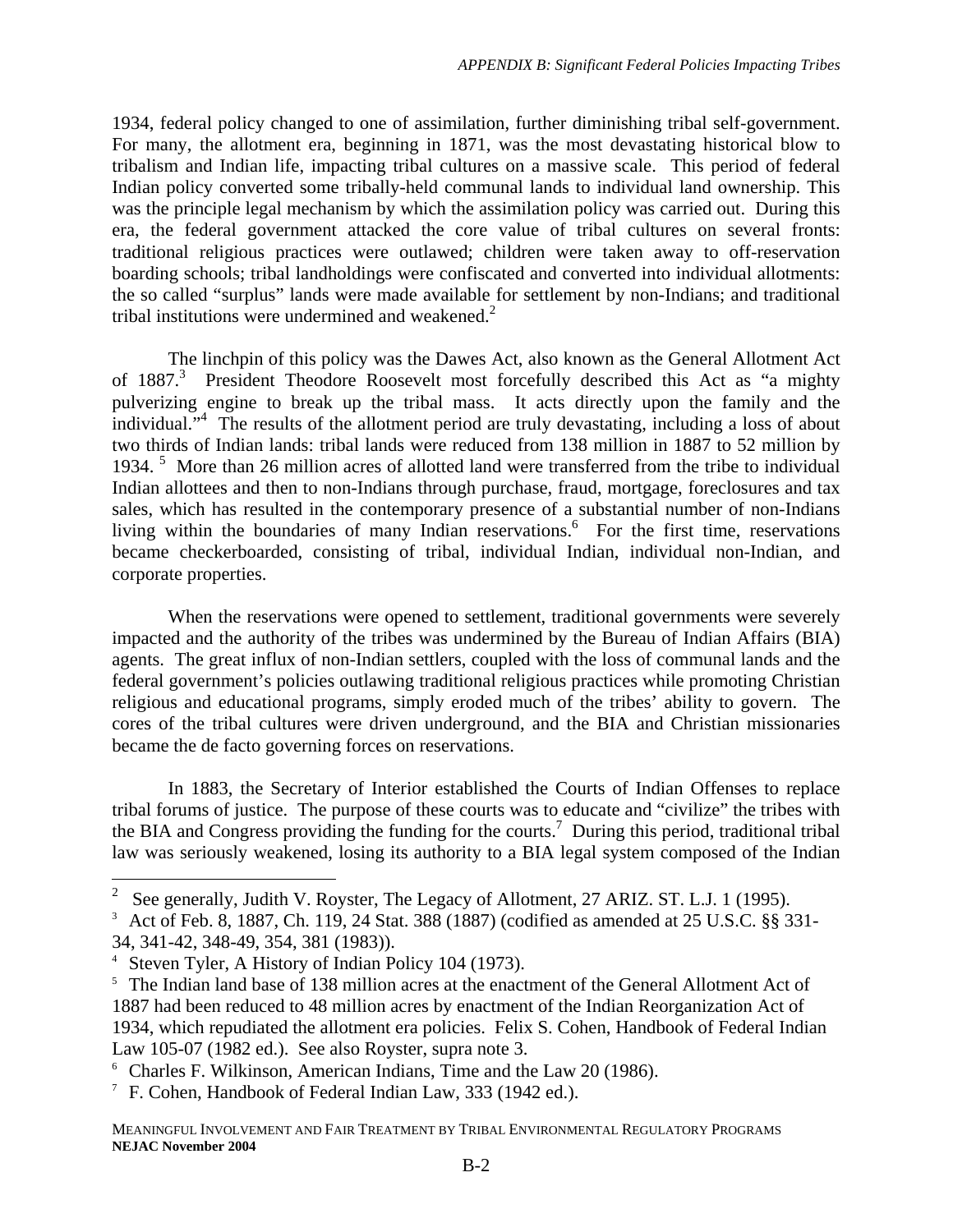agent, a code of Indian offenses, Indian police, and agency-appointed chiefs and judges.<sup>8</sup> Today, about twenty-two courts known as CFR courts (referring to the Code of Federal Regulations), are heirs to the Courts of Indian Offenses.<sup>9</sup> In 1885, Congress enacted the Major Crimes Act to extend federal court jurisdiction over felony criminal offenses committed by Indians on Indian reservations.<sup>10</sup> The overwhelming effect of the allotment period weakened the traditional tribal governments and law.

Alaska had its own allotment law, known as the Alaska Native Allotment Act (ANAA), to provide Alaska Natives with an opportunity to obtain individual title to land.<sup>11</sup> The Act was different than the General Allotment Act in that it was not intended to break up large reservation lands, but rather established a preference right to perfect legal title to the land Alaska Natives used and occupied. Thus, the Act gave Natives a preference right to perfect title to lands historically used by them, and to defeat homestead and other claims. The Act prevented continued loss of Native homelands since there were no reservations or ways to protect title to Native lands.

The Act, however, was not self-executing like the General Allotment Act, and the ANAA required individuals to file a written application and establish their use and occupancy. This bureaucratic process lent itself to abuse, rigorous factual proof for individuals, shifting BIA interpretations of legal and factual criteria, and due process violations. In 1980, Congress sought to eliminate some of the criteria in the passage of the Alaska National Interest Lands Conservation Act.<sup>12</sup> Numerous issues still remain with regard to allotments approved under the Act and are the focus of much litigation. Despite the Act being repealed the lands conveyed remain a focal point of the federal trust responsibility to Alaska Natives. Additionally, it has been repeatedly held in Alaska that the federal government has a fiduciary responsibility to administer these lands for the benefit of Alaska Natives.<sup>13</sup>

<sup>8</sup> Christine Zuni, Strengthening What Remains, 7 KAN. L.J. & PUB. POL'Y 17 (1997). Some Indian tribes were exempted from this system such as the Five Civilized Tribes – the Cherokees, Choctaws, Creeks, Chickasaws and Seminoles, and the Indians of New York, the Osage, the Pueblos of New Mexico and Arizona, and the Eastern Cherokee.

 $9\textdegree$  The regulations that govern these courts are found at 25 C.F.R. Part 11, Law and Order on Indian Reservations (2002).

<sup>&</sup>lt;sup>10</sup> 18 U.S.C. §§ 1153, 3242 (1984 & Supp. 1988). The Major Crimes Act was a Congressional reaction to the Supreme Court decision in *Ex Parte Crow Dog*, 109 U.S. 556 (1883), which reserved a lower court decision finding Crow Dog guilty of murdering another tribal member Spotted Tail. The tribal resolution and remedy included an ordered gift and reconciliation among the families, which was objected to by the non-Indian public. See Sidney L. Harring, Crow Dog's Case: American Indian Sovereignty, Tribal Law, and United States Law in the Nineteenth Century 10-12 (1994).

<sup>&</sup>lt;sup>11</sup> Act of May 17, 1906, 34 Stat. 197, codified at 43 U.S.C. § 270-1 (1970). This Act was

repealed under the Alaska Native Claims Settlement Act, 45 Stat. 710, 43 U.S.C. § 1617.<br><sup>12</sup> Act of December 2, 1980, P.L. 96-487, 94 Stat.2371, codified in part of 16 and 43 U.S.C.<br><sup>13</sup> See Aguilar v. United States, 474 F Act to Alaska Natives held sufficient to require the United States to recover lands for Native applicant if erroneously conveyed to another.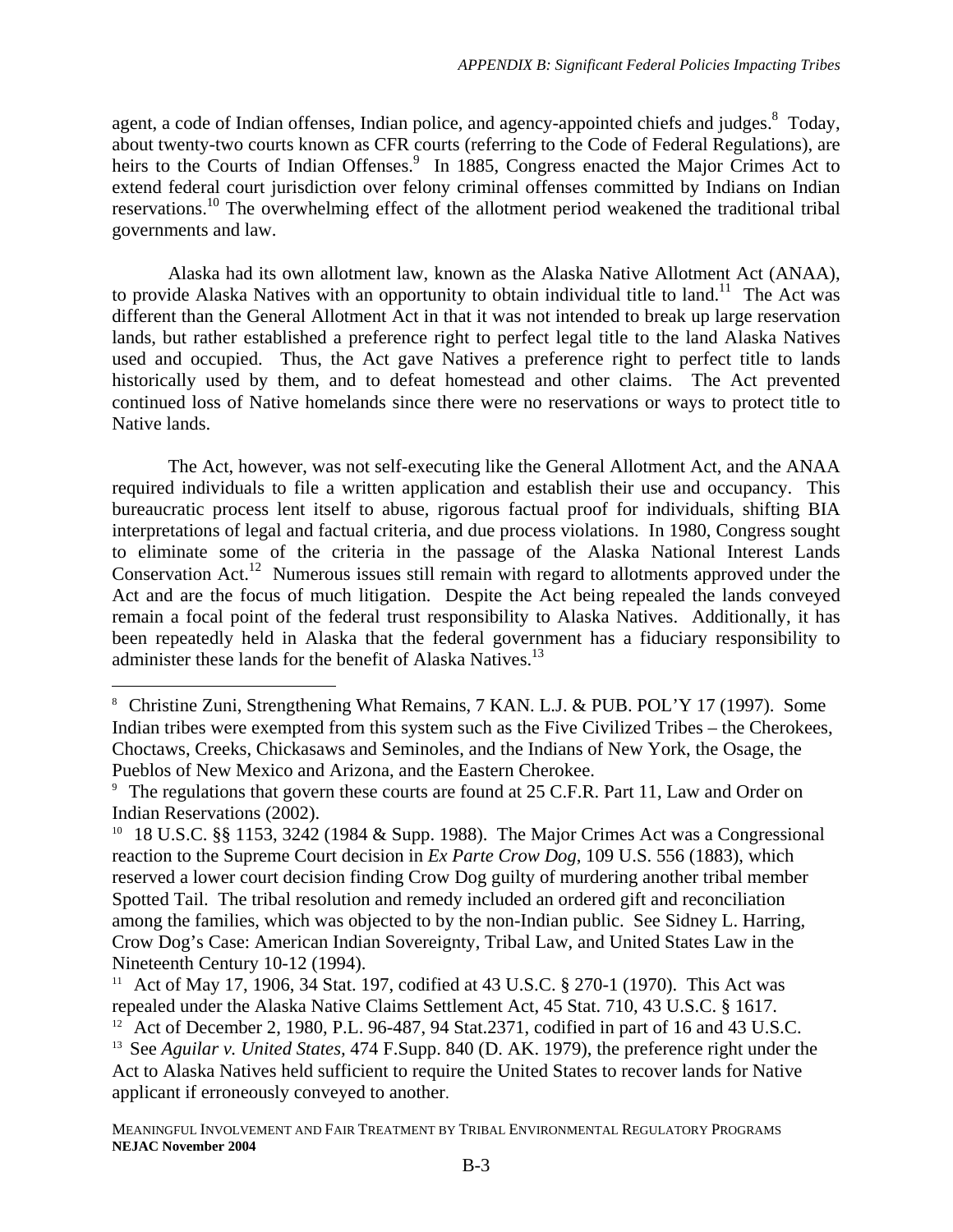# **B. Indian Reorganization**

In 1934, the federal government reversed its national policy to one of supporting tribal self-government when Congress passed the Indian Reorganization Act (IRA) of  $1934$ <sup>14</sup> Congress repudiated the policies of the allotment era, and attempted to encourage economic development, self-determination, cultural plurality, and the revival of tribalism.<sup>15</sup> The overriding purpose of the IRA was to establish a means to encourage and facilitate tribes to assume greater self-government, both politically and economically. The IRA provided tribes the opportunity to adopt their own constitutions and establish their own court systems to replace Courts of Indian Offenses. The Department of Interior provided tribes boilerplate versions of constitutions based upon the United States government model yet a tribe's version required Secretarial approval to become effective.<sup>16</sup> Not all tribes that organized under the IRA adopted constitutions, and a number of tribes did not organize under the  $IRA$ .<sup>17</sup>

As originally enacted, the IRA did not apply to Alaska. The IRA, however, was amended in 1936 to take into account the unique needs of Alaska Natives.<sup>18</sup> The Alaska amendments permitted the Secretary of Interior to designate "public lands which are actually occupied by Indians or Eskimos" either as new reservations or as additions to existing reservations.<sup>19</sup> Under this authority, the Secretary of Interior designated reservations for the Venetie, Karluk, Akutan, Diomede, Unalakleet, Wales and Hydaburg communities.<sup>20</sup> The amendment also permitted Alaska Natives to organize under federal constitutions and business charters, like the lower 48 tribes, if they had a "common bond of occupation, or association, or residence within a well defined neighborhood, community or rural district."<sup>21</sup> The amendment essentially addressed the issue of isolated rural Alaska Native villages and a few large reservations.

Criticisms of the IRA approach include the belief that the model constitutions and model codes for tribes limit criminal jurisdiction of tribal courts to minor offenses, subjected tribal laws and ordinances to Department of Interior approval, and limited the sentencing power of tribal courts to a maximum imprisonment period of six months for criminal offenses. Most of the tribal governments established under the IRA, unlike the federal and state governments, have no provision for separation of powers. The governing body is the tribal council, and in many instances, it performs both legislative and executive responsibilities. Furthermore, because the IRA governments rely on the European style of representative government through elections by

<sup>&</sup>lt;sup>14</sup> 25 U.S.C §§ 461 – 94 (1983).<br><sup>15</sup> See David H. Getches et al., Federal Indian Law: Cases and Materials 216-21 (3d ed. 1993).<br><sup>16</sup> See 25 U.S.C. § 476.<br><sup>17</sup> During the two year when the tribes could accept or reject t

<sup>181</sup> tribes accepted the IRA, and 77 tribes rejected it. Getches, supra note 15 at 221.

<sup>18</sup> Act of May 1, 1936, 49 Stat. 1250, 25 U.S.C. § 473a.

<sup>&</sup>lt;sup>19</sup> 25 U.S.C. § 496 (1970). This section was repealed by the Federal Land and Policy

Management Act of 1976, sec. 703, 90 Stat. 2789.

<sup>20</sup> Hydaburg was held to be not properly established as a reserve under the IRA. *United States v. Libby, McNeil & Libby, 107 F.ed Supp. 697 (D. Alaska 1952).*<br><sup>21</sup> 25 U S C & 473a

<sup>25</sup> U.S.C. § 473a.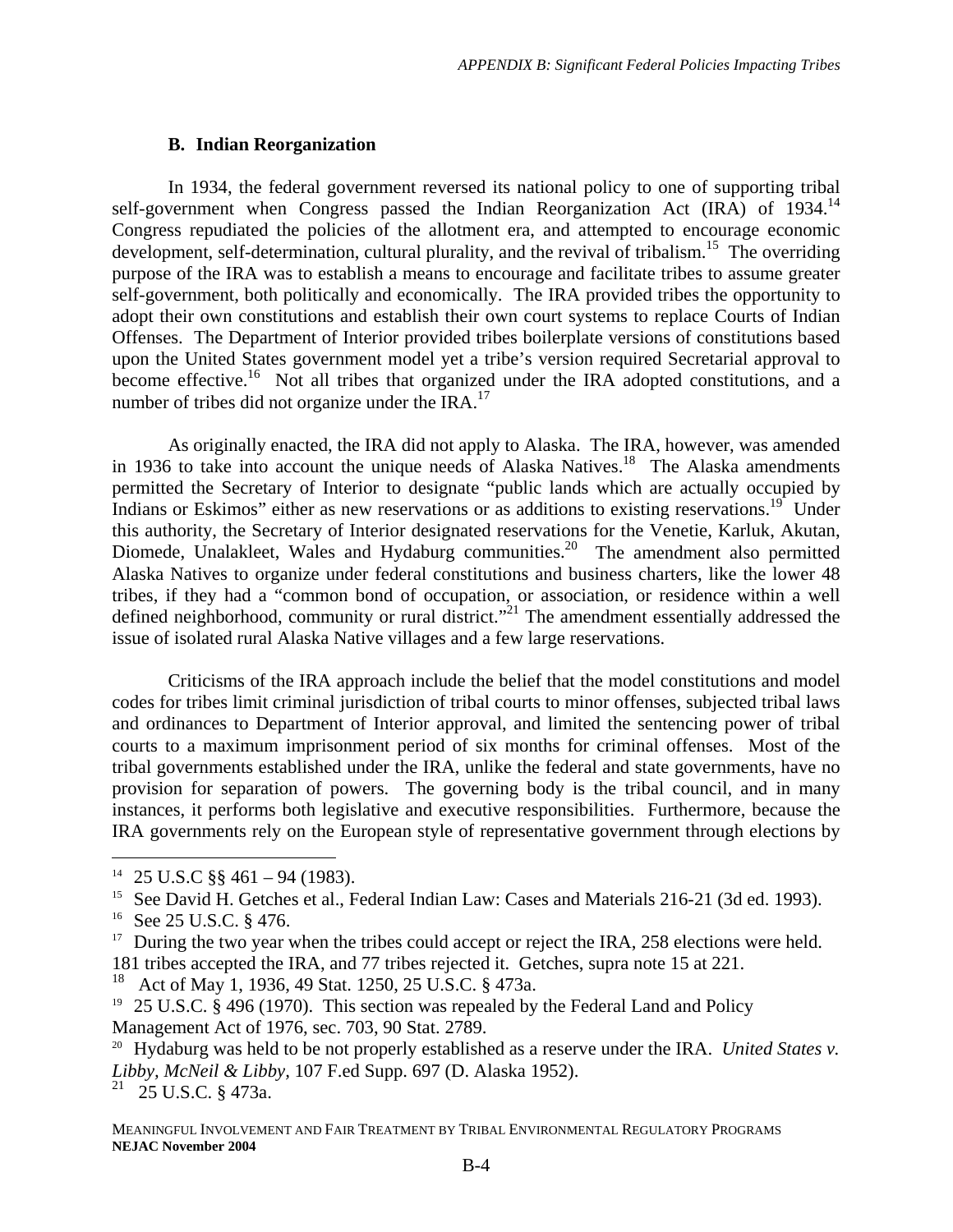districts on the reservation as well as the use of English and the written word, the IRA has been perceived as an assault on traditional tribal governments. As a result, some IRA elected tribal governments are controversial<sup>22</sup> in that they operate to the exclusion of traditionalist interests and depart from consensus-based traditional government.<sup>23</sup>

On the other hand, the elimination of the absolute discretion exercised by the Interior Department in tribal internal affairs is considered a positive aspect of the IRA. Another byproduct of the IRA was better control and management of tribal property. In other words, the IRA sought to end the paternalistic regime of the BIA superintendent and institute a more representative system to modify the control of the federal government. The experiences of IRA tribes and the powers exercised under the new "modern governments" vary as widely as the tribes themselves. Tribal governments achieved considerable revitalization during this era.

# **C. Termination**

Beginning in the mid-1940s, the federal government began to move away from the IRA ideals and once again moved towards a complete integration of Indians into the general U.S. population. Congress unanimously voted to terminate the federal trust relationship with hundreds of tribes across the country and transfer jurisdiction over to the states. The policy was touted for ending federal supervision of Indian people and for rapidly assimilating tribes. Although termination has ended, it stands as a chilling reminder to Indian people that Congress can unilaterally decide to extinguish the special relationship the federal government has with tribes, without Indian consent.

During this period Congress passed "Public Law 280" in 1953. Public Law 280 was general legislation that extended state civil and criminal jurisdiction into Indian Country.<sup>24</sup> As originally enacted, Public Law 280 delegated jurisdiction over most crimes and many civil matters to six states: California, Nebraska, Minnesota (except for the Red Lake Reservation), Oregon (except for the Warm Springs Reservation), and Wisconsin (except for the Menominee Reservation). Alaska was included in this list in 1959 at the time of its statehood.<sup>25</sup> A total of sixteen states eventually became Public Law 280 states. The result of this law was unprecedented and served to limit the jurisdiction of tribal courts and increase state jurisdiction over Indians residing on reservations. In addition, other aspects of the federal termination program included transfer of educational responsibilities from the tribes and federal government to the states; the establishment of the Indian Claims Commission to hear and "wipe the slate clean" of violations of treaty provisions, land takings, etc, against the federal government<sup>26</sup>; and relocation programs to encourage Indians to leave the reservation and move to urban areas.

<sup>&</sup>lt;sup>22</sup> See Getches, supra note 15 at 223-224.<br><sup>23</sup> See Vine Deloria, Jr. & Clifford M. Lytle, American Indians, American Justice 15 (1983); Jerry Mander, In the Absence of the Sacred 279-83 (1991).

<sup>&</sup>lt;sup>24</sup> 67 Stat.588 (1953).<br><sup>25</sup> See Goldberg, Public Law 280, The Limits of State Jurisdiction Over Reservation Indians, 22 UCLA L.REV. 535 (1975).

<sup>&</sup>lt;sup>26</sup> The Indian Claims Commission Act of 1946, 25 U.S.C.  $\S$ § 70 – 70V (1984), established a three member commission to adjudicate Indian claims against the United States.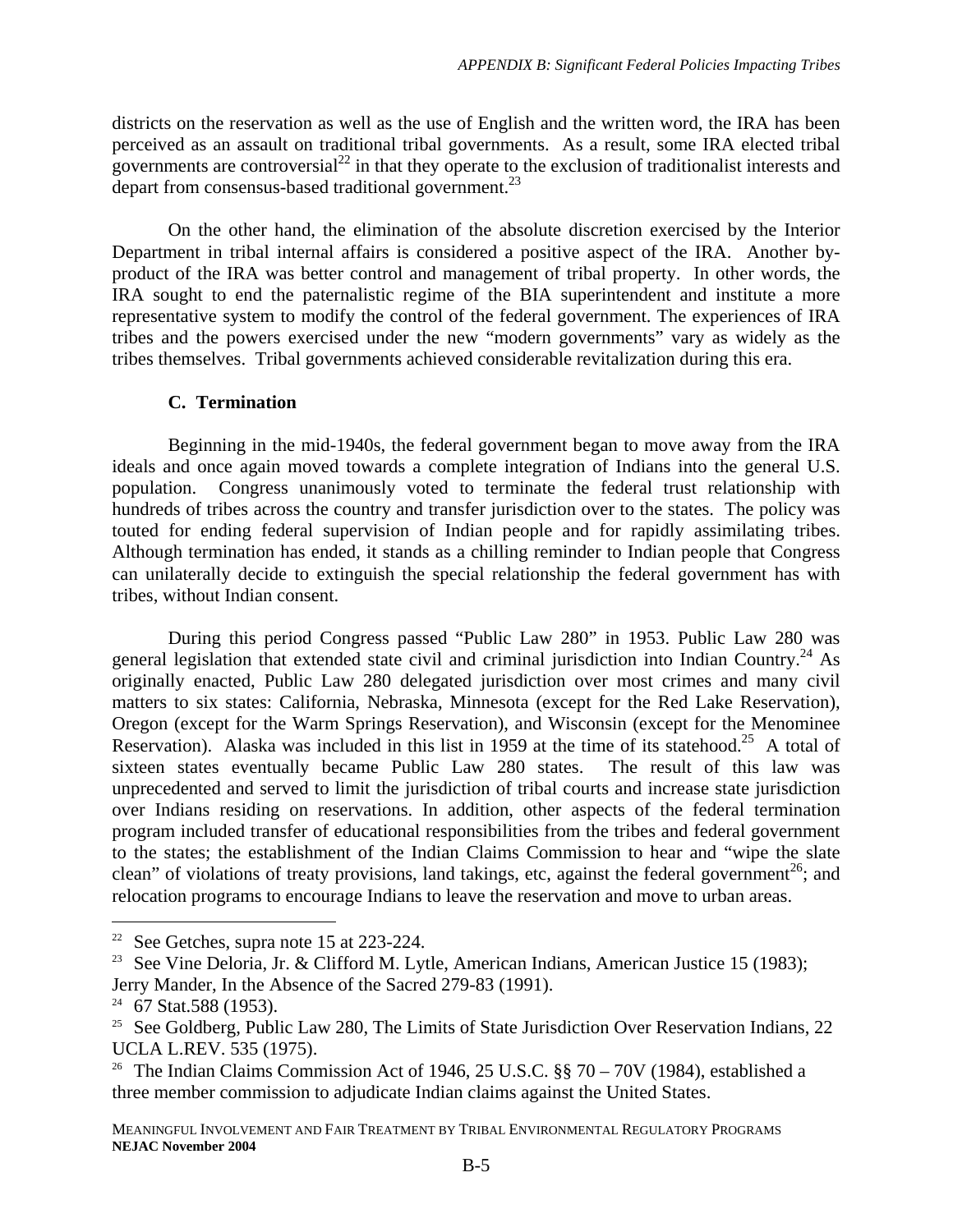#### **D. Self-Determination**

Ironically, termination-- which was designed to once and for all detribalize Indians- produced the opposite effect. The threat of termination galvanized tribes nationally to protest the congressional move towards termination and resulted in the establishment of national Indian organizations such as the National Congress of American Indians, National Indian Youth Council, and National Tribal Chairman Association. In the 1960's, federal policy entered a period of gradual transformation. In 1970, President Richard Nixon issued a landmark message to Congress calling for a new federal policy of self-determination for Indian nations. Under this policy, tribal governments grew increasingly sophisticated and were able, for the first time, to deliver meaningful governmental services to their people.

This policy of self-determination was supported by legislation such as the Indian Self-Determination and Education Assistance Act of  $1975.<sup>27</sup>$  The Act expressly authorizes the Secretary of Interior and Health and Human Services to contract with, and make grants to, tribes and other tribal organizations for the delivery of services. The Act marked a fundamental change in philosophy concerning the administration of tribal affairs – the federal government funds tribal programs, but the programs are planned and administered by the tribes themselves. Beginning in the 1970's, there has been an unprecedented volume of tribal legislation, most favorable to tribal interests and supported by tribes. In most instances, Alaska Natives are included in this legislation to receive and participate in federal programs.

The federal legislation incorporates tribal governments as permanent players in the federal system. In 1968, the Indian Civil Rights Act (ICRA) was passed and the federal policy of recognizing tribal powers of self-government, including the authority to establish court systems for administering justice, was once again reaffirmed. While supporting tribal autonomy, the ICRA required tribal governments to adhere to most of the requirements of the Bill of Rights. $^{28}$ 

Today, federal legislation continues to support tribal self-government, increased funding for court operations, other dispute resolution systems, and environmental programs. Enacted in 1993, the Indian Tribal Justice Act focuses on the development and improvement of tribal court systems as a whole.<sup>29</sup> The Act provides funding to tribal judicial systems, training programs for court personnel, and established an Office of Tribal Justice to handle funding to tribes and to promote cooperation between tribal, state and federal courts.30 Tribal institutions are in a period of rapid growth and development. The number of tribal courts is increasing while training and financial support have bolstered confidence in, and support of, the tribal systems.

<sup>&</sup>lt;sup>27</sup> 25 U.S.C. §§ 450a – 450m (1984).<br><sup>28</sup> 25 U.S.C. §§ 1301 – 41 (1988).

<sup>&</sup>lt;sup>29</sup> Public L. No. 103-176, 107 Stat. 2004 (1993) (codified as amended at 25 U.S.C. § 3601 (1994)).

<sup>&</sup>lt;sup>30</sup> See Diana B. Garonzik, Full Reciprocity for Tribal Courts from a Federal Court Perspective: A proposed Amendment to the Full Faith and Credit Act, 45 EMORY L.J. 723, 747-48 (1996).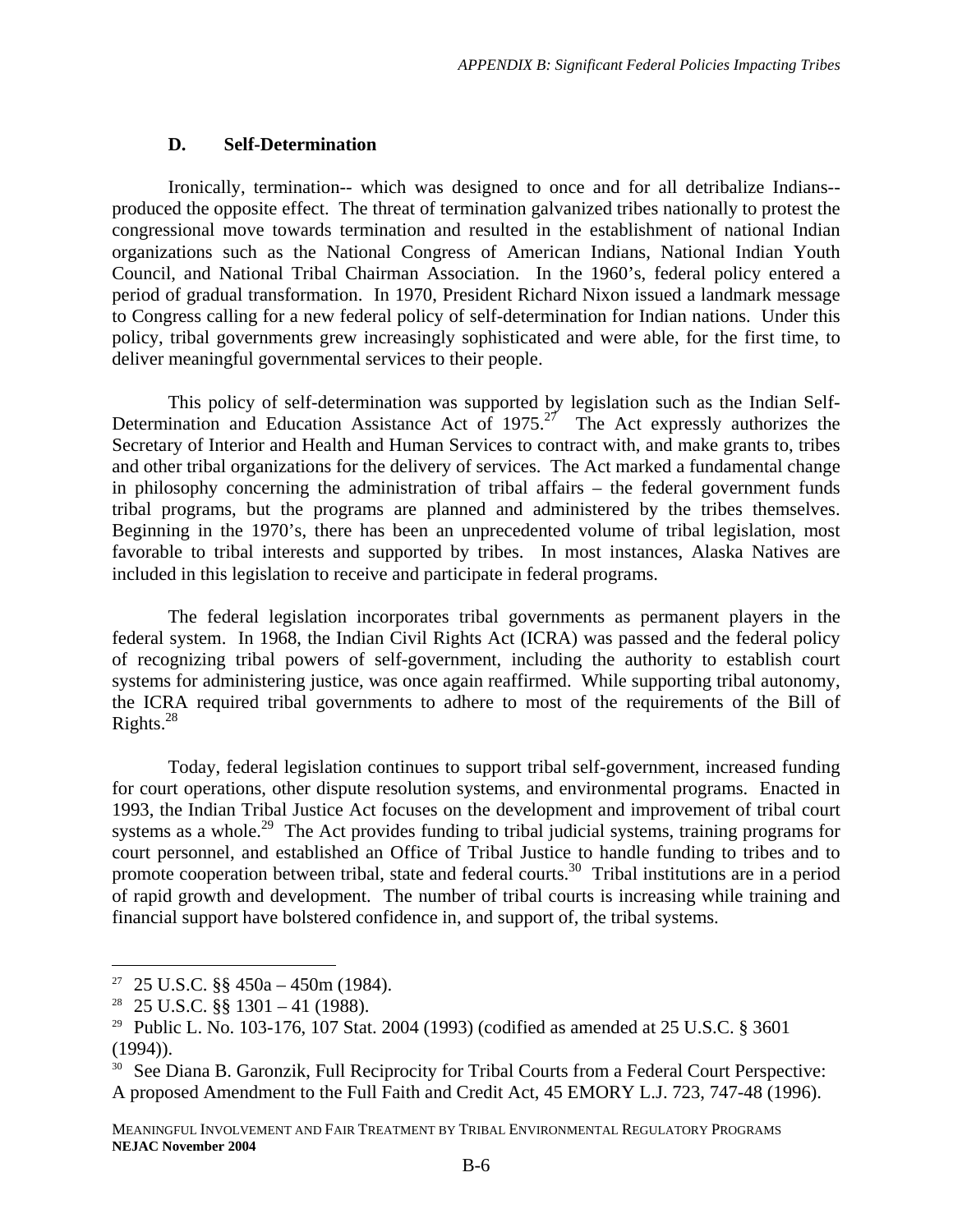# **E. Alaska Native Claims Settlement Act of 1971**

In 1971, Congress enacted the Alaska Native Claims Settlement Act (ANCSA), a major piece of federal legislation impacting the legal status and land ownership rights of Alaska Natives. Today, this complex legislation is essential to any discussion of Alaska Natives issues. In ANCSA, the tribes relinquished aboriginal claims to most of the state affecting 365 million  $\alpha$  acres.<sup>31</sup> In return, Alaska Natives agreed to receive land selection rights to 44 million acres along with monetary payments. Tribes with governmental powers did not receive the land title. Instead, the land was conveyed to Native Corporations – which Congress mandated were to be formed under Alaska state corporations laws. Twelve Regional Corporations own the subsurface land title, which includes mineral development rights for oil, coal, natural gas, gravel, etc. ANCSA also recognized 210 Native Village Corporations, which received surface estate title. Of the 210 Native Villages, approximately 120 are organized as municipalities under state law. Of those 120 Native villages, 70 are organized under the Indian Reorganization Act. The remaining ninety Alaska Native communities are governed solely by traditional village councils.32

There is a major distinction between the lower 48 tribes and the tribes in Alaska – there are no longer any reservations in Alaska (except for one – Annette Island) following the passage of ANCSA. Most of the land transferred to Natives under ANCSA is owned by the Native Regional and Village Corporations, most of which do not exercise tribal governmental functions. There are however, a few Alaska Native Villages that are considered federally- recognized tribes and hold some land. In 1998, the United States Supreme Court interpreted ANCSA to limit the territorial jurisdiction of Alaska Native tribes.<sup>33</sup> In *Alaska v. Native Village of Venetie Tribal Government*, the Court held that the tribe's former reservation is not considered "Indian country." This decision limited tribal authority to enact and impose a business activity tax upon private contractor, who was not a member of the tribe. This decision raises issues regarding the authority of tribes to exercise environmental regulatory jurisdiction on their lands over nonmembers.

 Moreover, the *Venetie* decision made it clear that land conveyed to the Native Regional and Village Corporations under ANCSA is not "Indian Country". In Alaska, because the Regional and Village Corporations, for the most part, are private corporations which own their lands separately from the federally recognized tribes, there are open legal questions about the power of the local tribe to exercise environmental jurisdiction over Native Corporation lands.<sup>34</sup>

# **F. The Federal Trust Responsibility to Tribes**

Tribes in the United States, unlike any other indigenous group in the world, have significant standing because they have a trust relationship with the federal government

<sup>&</sup>lt;sup>31</sup> David H. Getches et al., Federal Indian Law: Cases and Materials 907 ( $4^{\text{th}}$  ed. 1998).<br><sup>32</sup> See David S. Case, Alaska Natives and American Laws 373-78 (Rev. ed. 1984).<br><sup>33</sup> Alaska v. Native Village of Venetie Tri

Slope Regional Corporation, for her review and comments on this section relating to ANCSA.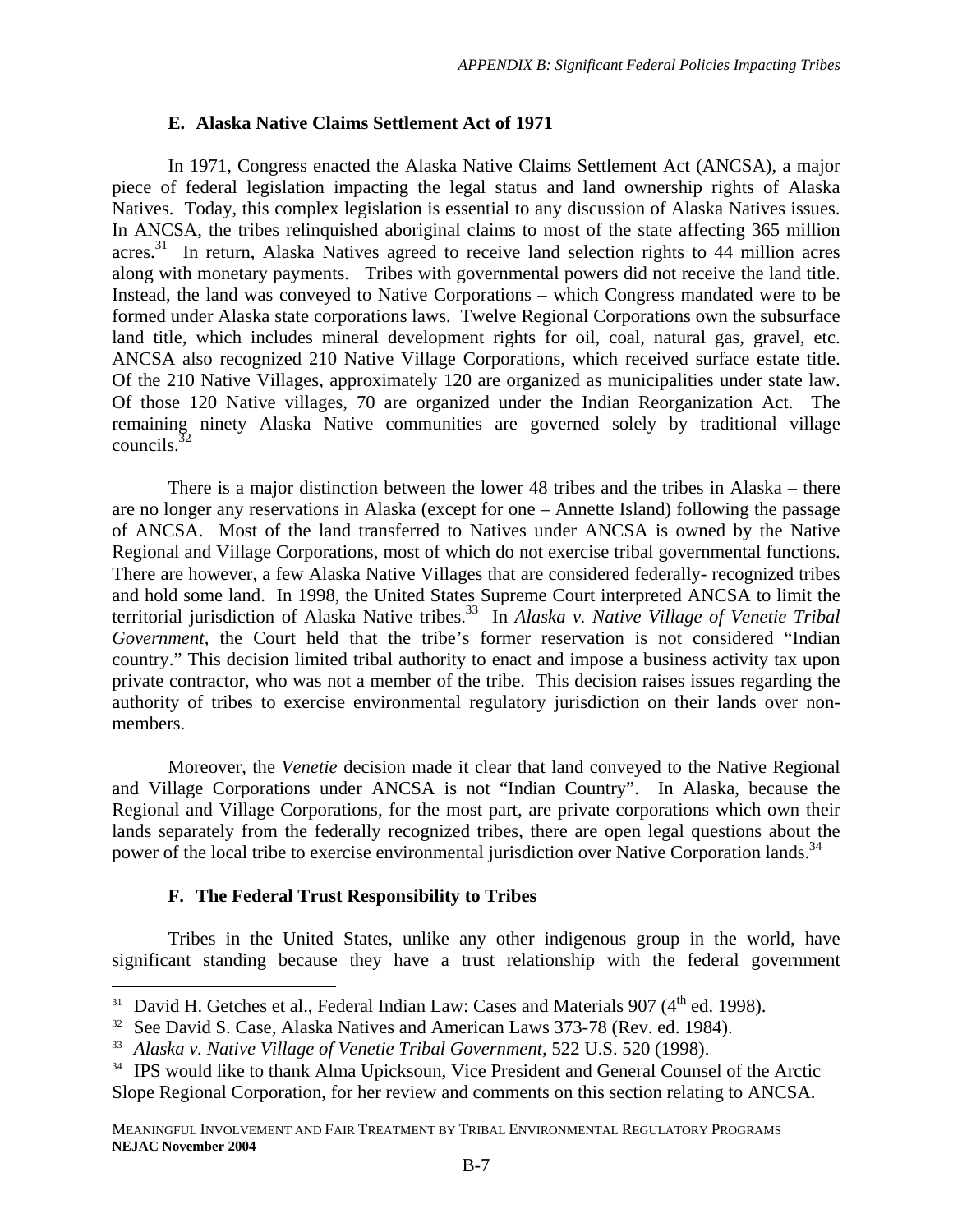established by judicial decisions, treaties, agreements and federal laws that set forth certain obligations, commitments, and guarantees for tribal homelands, tribal people, and tribal resources. The courts, Congress, and the Executive Branch have recognized the trust responsibility of the United States throughout the span of federal Indian law.<sup>35</sup>

The foundation of the trusteeship of the federal government to Indian tribes is traceable to the first cessions of Indian lands to the federal government. The promises made by the United States in exchange for millions of acres of tribal land impose on the federal government "moral obligations of the highest responsibility and trust."36 This principle that the federal government has a duty to keep its word and fulfill its promises to tribes is known as the "doctrine of trust responsibility." Most fundamentally, the modern form of the federal government's trust obligation is the "duty to protect [tribal] separatism by protecting tribal lands, resources, and the native way of life."<sup>37</sup>

The Supreme Court has made clear that in administering Indian trust property or trust money, the United States is a trustee, subject to the fiduciary duties attendant to a trust relationship.<sup>38</sup> The Government's trust obligations arise whenever the United States exercises control over, or management of, the trust property of Indian tribes and individual Indians. The courts have held federal officials to "moral obligations of the highest responsibility and trust" and "the most exacting fiduciary standards,"<sup>39</sup> and to be "bound by every moral and equitable" consideration to discharge its trust with good faith and fairness."40

Each federal agency, including EPA, is bound by this trust responsibility. The EPA 1984 Indian Policy states: "[I]n keeping with the federal trust responsibility, [EPA] will assure that tribal concerns and interests are considered whenever EPA's actions and/or decisions may affect reservation environments . . . [T]he Agency will endeavor to protect the environmental interest of Indian Tribes when carrying out its responsibilities that may affect the reservations."<sup>41</sup> This Indian Policy has been reaffirmed by subsequent EPA Administrators.

The IPS notes that EPA's policies have been primarily aimed at assisting tribes in regulating activities on their own reservations. EPA has not taken an active stance on pollution

<sup>&</sup>lt;sup>35</sup> For a general discussion of the trust doctrine see Felix S. Cohen, HANDBOOK OF FEDERAL INDIAN LAW 220-28 (Rennard Strickland et al, eds. 3d ed. 1982). See also Mary C. Woods, Indian Lands and the Promise of Native Sovereignty: The Trust Doctrine Revisited, UTAH LAW REV. 1471, 1496-97 (1994). 36 *Seminole Nation v. United States,* 316 U.S. 286, 296-97 (1942). See also *United States v.* 

*Mason,* 412 U.S. 391, 397 (1973).<br><sup>37</sup> Wood, supra note 35 at 1496, and footnote citing *Northern Arapahoe Tribe v. Hodel*, 808 F.2d

<sup>741, 750 (</sup> $10^{th}$  Cir. 1987) (finding trust duty to protect tribe's wildlife resources).<br><sup>38</sup> *United States v, Mitchell,* 463 U.S. 206, 225 (1983).

<sup>&</sup>lt;sup>39</sup> Seminole Nation v. United States, supra note 36 at 297.<br><sup>40</sup> *United States v. Payne*, 264 U.S. 446, 448 (1924).<br><sup>41</sup> U.S. Environmental Protection Agency, EPA Policy For The Administration of Environmental Programs on Indian Reservations (Nov. 8, 1984).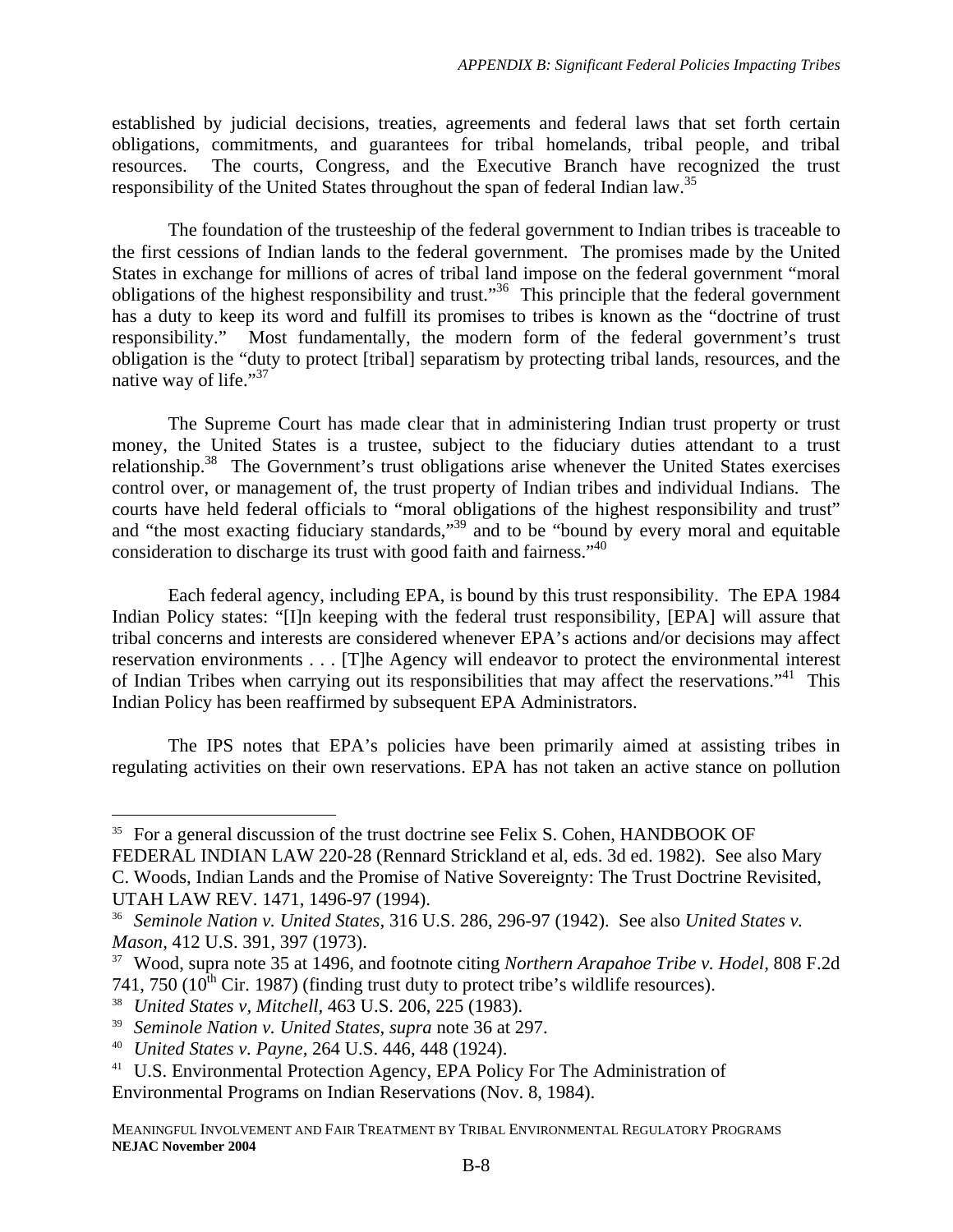affecting reservation environments<sup>42</sup> or tribal risks associated with transboundary pollution of tribal use of water and wildlife. $43$  The IPS calls upon EPA to address the ever-present contamination occurring on American Indian and Alaska Native lands, and to seek ways to assist in the protection of tribal homelands. Additionally, EPA must remember that tribes are not merely another community or stakeholder group. EPA has a duty and obligation to protect and preserve tribal and Alaska Native lands, and to ensure that the best interests of tribal governments and Alaska Natives are not harmed or subordinated to the trustee's own interests. Accordingly, the IPS cautions the EPA to consider and implement its Charge judiciously to ensure that its focus of public participation and due process by tribal governments does not conflict with or interfere with its protection of tribal rights and Indian self-determination.

# G. **Environmental Jurisdiction on Tribal Lands**

The fundamental notions of tribal sovereignty relevant to pollution control are: dominion over the territory of the reservation, sovereignty over citizens of the tribe, the right to make and enforce laws and domestic policy, and control of the natural resources, including the reservation environment. In earlier times, a tribe's inherent authority to exercise jurisdiction throughout its territory was nearly complete and unchallenged. The federal allotment policy of creating checkerboard land base on some reservations has made the assertion of tribal authority more complex. In this respect, the early federal policies continue to affect tribal sovereignty and inform the interpretation and application of the law in Indian country.

Indian tribal sovereignty remains a doctrine of considerable vitality because of its internal significance to tribal governments and the resulting external consequences for the states and non-Indians within Indian country. Black's Law Dictionary defines "sovereignty" as "the supreme, absolute, and uncontrollable power by which any independent state is governed."44 Today, tribes continue to exercise their sovereignty over their territory involving a wide range of governmental functions, but still face many threats to their reservation environments. Through the exercise of their sovereignty, tribes seek to address the contamination and pollution impacting their communities.

# **1. Development Impacting Indian Lands**

There are over 560 federally recognized Indian tribes in the United States.<sup>45</sup> Indian tribes and individual tribal members own approximately 56.6 million acres of land, an increase of more

<sup>&</sup>lt;sup>42</sup> See *Blue Legs v. United States Bureau of Indian Affairs*, 867 F.2d 1094 (8<sup>th</sup> Cir. 1989).<br><sup>43</sup> A 1991 EPA Concept Paper opts for a consensual approach on transboundary pollution issues

involving tribal and state governments, and recommends that EPA will act as a moderator for discussion rather than acting as trustee for the tribes in protection their resources. U.S. Environmental Protection Agency, Federal and State Roles in Protection and Regulation of Reservation Environments (1991).

<sup>&</sup>lt;sup>44</sup> Black's Law Dictionary 1568,  $4^{\text{th}}$  ed. Rev. (West Publishing Co. 1968).<br><sup>45</sup> Getches, supra note 15 at 8. Not all native nations are federally recognized.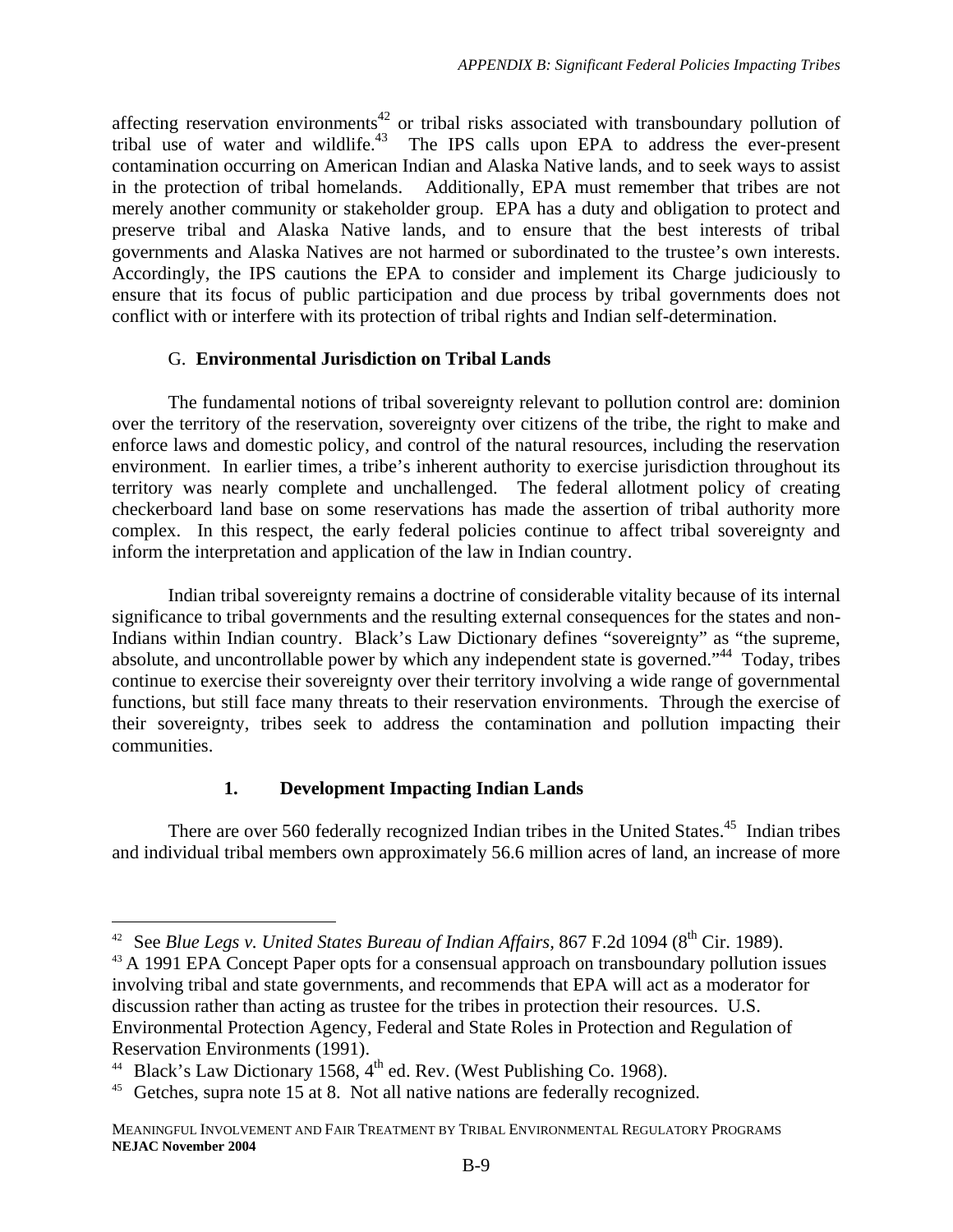than 4 million acres since 1980.<sup>46</sup> Half of the 1.9 million American Indians live on or adjacent to one of 310 reservations.47 Today, reservations contain one or more of three types of land tenure: (1) tribally owned land held in trust by the federal government; (2) allotted lands owned by individual Indians held in trust by the federal government; and (3) parcels of land owned in fee simple, usually by non-Indians, as a result of the federal Allotment policy.

The BIA continues to exercise broad discretion in dealing with Indian governments. Federal statues, as well as the day-to-day supervision over land and resource development on reservations, grant the BIA substantial involvement over timber, mineral, agricultural and range resource development. The BIA participates in resource negotiations, oversees contracts and leases, and collects royalties and payments on resources. At times, BIA's decisions relating to the economic development of tribal resources are controversial, and often times receive criticism for not being in the best interests of the tribe and/or individual tribal members.

In addition to the BIA, other federal agencies including the Bureau of Land Management, Department of Energy, Bureau of Reclamation, and the Corp of Engineers, make decisions impacting tribal lands and resources, either on-reservation or off-reservation. These decisions often impact lands where tribes exercise their subsistence rights of hunting, fishing and gathering. The lands often contain valuable cultural resources such as sacred and spiritual sites for tribes. The lands, too, have been polluted, and tribes must develop ways to protect these natural and cultural resources.

Corporation pressure to develop reservation resources has often been overwhelming and damaging to reservation environments. In some leases and contracts signed by some tribal leadership and the BIA in the 1950's, devastating consequences have resulted which affect the tribes today. Tribes and individual tribal members lease their lands to non-Indians for grazing, mining, commercial and residential purposes. Most leased rangeland is seriously overgrazed. Reservations have been mined for coal and uranium, and many of these operations have left a barren landscape with lethal contamination impacting the health of tribal people, water, soils and air.48 In addition, the BIA's past timber clear cutting practices have led to the near decimation of tribal forest, wildlife, and fishery resources. Consequently, the past exploitation of tribal resources has severely impacted tribal traditional economies and way of life. Certainly, the use of tribal lands and resources might have resulted in short term benefits, but they have also had

<sup>&</sup>lt;sup>46</sup> *Id.* at 20. Nearly all the land held is trust by the federal government for the tribes or their individual members. *Id.* at 21. Another 44 million acres are owned by Alaska Natives pursuant to the Alaska Native Claims Settlement Act. *Id.* at 20.<br><sup>47</sup> *Id.* at 8, 13, 15.<br><sup>48</sup> See Winona LaDuke, Environmental Work: An Indigenous Perspective, 8 N.E. Indian Q. 16,

<sup>17 (1991);</sup> See also Mary Christine Wood, Protecting the Attributes of Native Sovereignty: A New Trust Paradigm for Federal Actions Affecting Tribal Lands and Resources, 1995 UTAH L. REV. 109, 166-67.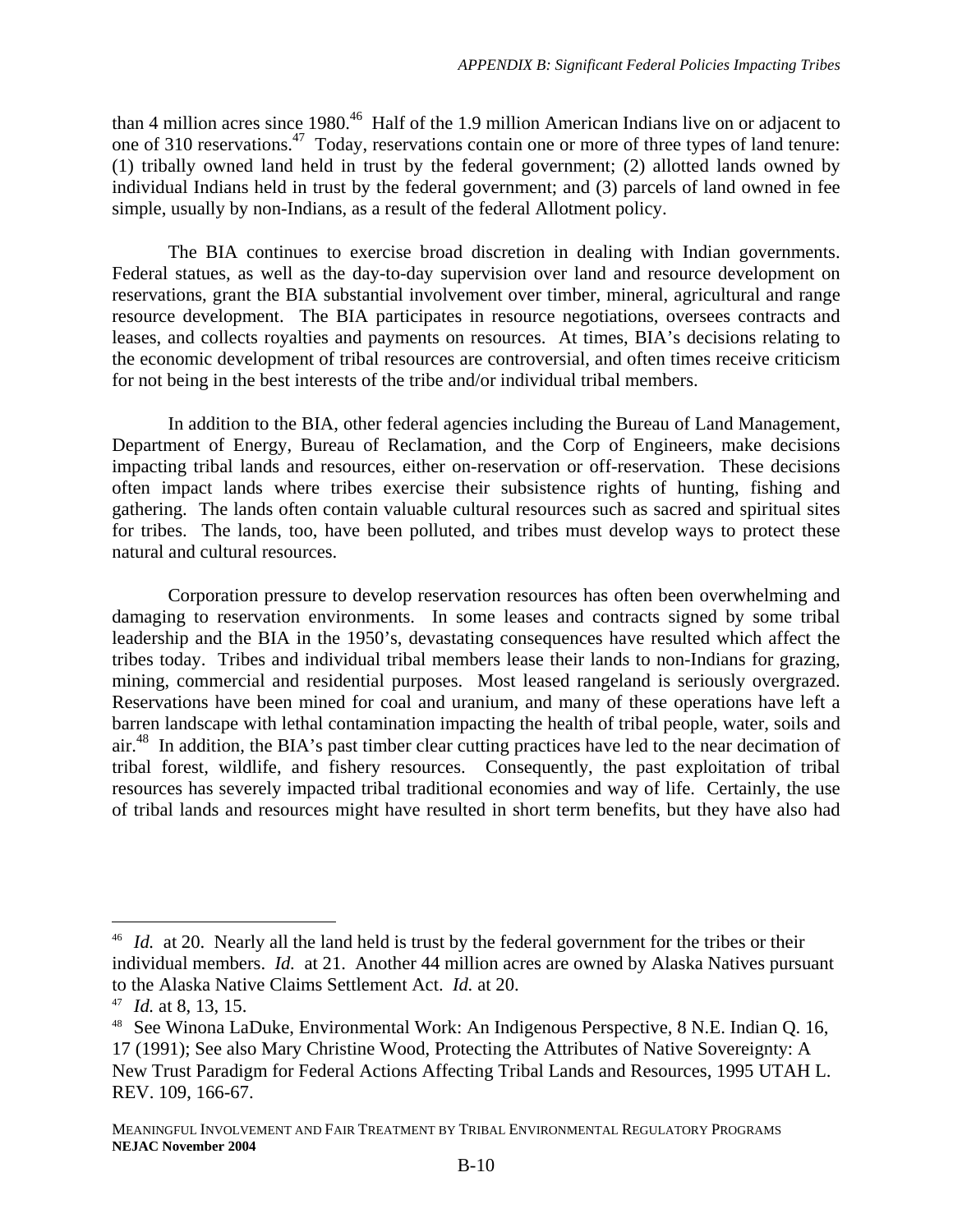profound long-term ecological and cultural consequences. Today, tribes have to confront the severe environmental problems resulting from these activities.<sup>49</sup>

Currently, some tribal governments continue to receive intense pressure to develop and industrialize their reservation lands. Many tribes have tribal corporations, created under the IRA, poised to enter into economic ventures with outside industry. Many tribal members oppose the use of their lands for non-Indian development, mining, and waste disposal, and have challenged tribal council efforts to approve such ventures. Thus, tribal governments must address the continuing tension between building strong economies to meet mounting tribal social needs, and ensuring that the natural resources are not overexploited and the reservation environment and land base remain viable for future generations. "Managing" the environment to increase productivity or to restore or preserve the environmental norms will have enormous future consequences for tribal communities.

# **2. Tribes as Sovereign Nations – Protecting Tribal Homelands**

Tribal authority to regulate in Indian Country arises from the inherent sovereign powers of Indian tribes, which were self-governing nations for centuries before the European nations arrived on this continent. The three branches of the United States have continually recognized Indian tribes as politically distinct nations possessing inherent sovereign powers. In the early 1800's, in a trilogy of foundation Indian law cases, Supreme Court Chief Justice John Marshall established that Indian tribes possessed powers of inherent sovereignty that arise from tribes' status as independent nations before and at the time of European arrival.<sup>50</sup> Felix Cohen, the prominent master of Indian law, wrote in his treatise on Indian law:

> Perhaps the most basic principles of all Indian law, supported by a host of decisions hereafter analyzed, is the principle that those powers which are lawfully vested in an Indian tribe are not, in general, delegated powers granted by express acts of Congress, but rather inherent powers of a limited sovereignty which has never been extinguished. Each Indian tribe begins its relationship with the Federal Government as a sovereign power, recognized as such in treaty and legislation.<sup>51</sup>

Tribes are considered sovereign, completely separate from state and federal governments, in the sense that tribal sovereign powers derive from the consent of separate peoples whose governments were established prior to European arrival. Since tribal governments predate the formation of the state and federal governments and are not derived from, or the provisions of the

<sup>49</sup> See Ward Churchill and Winona LaDuke, Native North America: The Political Economy of Radioactive Colonialism, The State of Native America: Genocide, Colonization, and Resistence 241, 244-55 (M. Annette Jaimes, ed., 1992).

<sup>50</sup>*Johnson v. McIntosh,* 21 U.S. (8 Wheat.) 543, 547 (1832); *Cherokee Nation v. Georgia,* 30

U.S. (5 Pet.) 1, 17 (1831); *Worcester v. Georgia*, 31 U.S. (6 Pet.) 515 (1832).<br><sup>51</sup> Felix Cohen, Handbook of Federal Indian Law, 122 (1942 ed.).

MEANINGFUL INVOLVEMENT AND FAIR TREATMENT BY TRIBAL ENVIRONMENTAL REGULATORY PROGRAMS **NEJAC November 2004**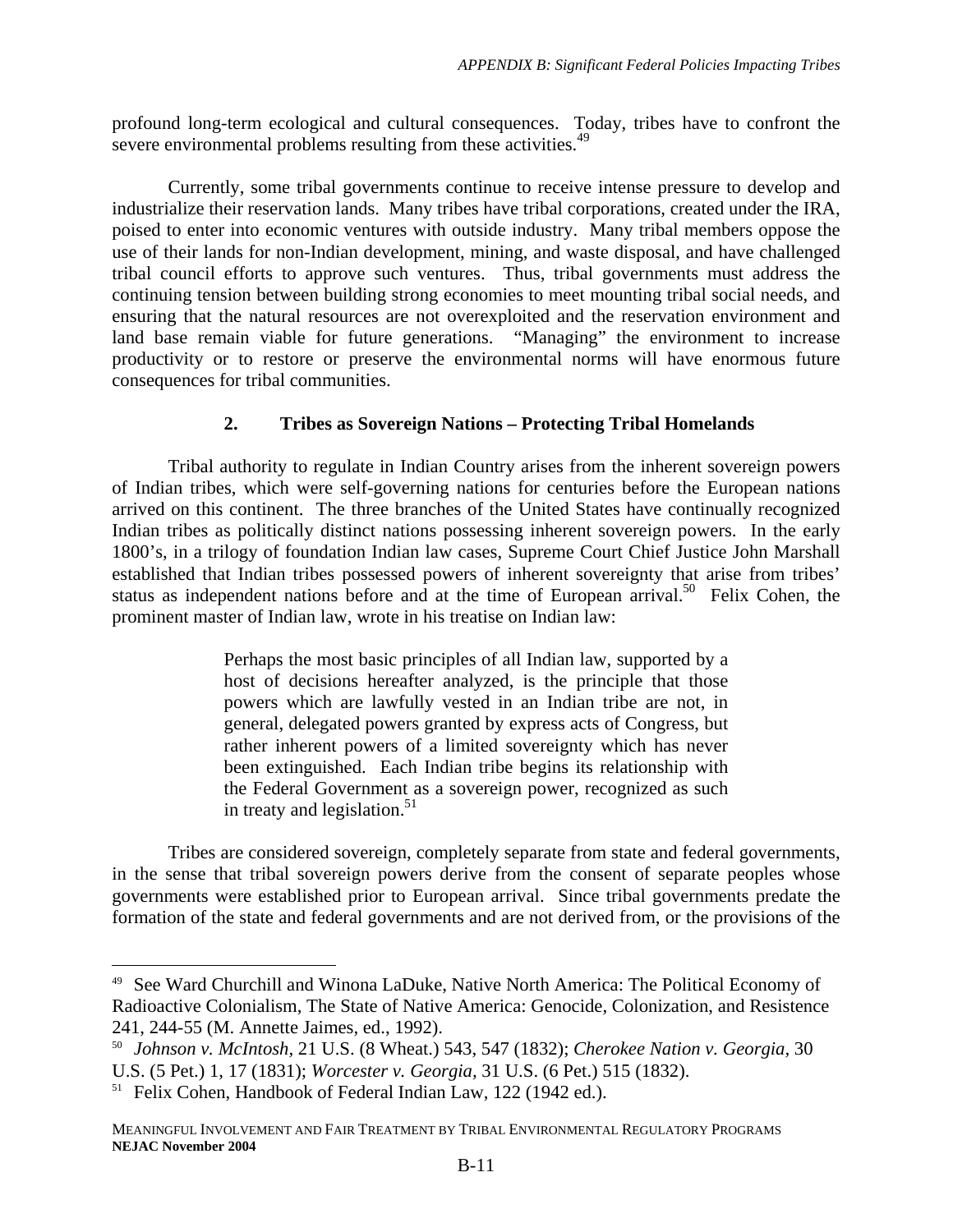federal constitution do not bind dependent upon the federal constitution, tribal governments.<sup>52</sup> Today, fully functioning Indian nations embody sovereignty comprised of at least four distinct, yet interwoven attributes: secure land bases, functioning economies, self-government, and cultural vitality. Some commentators describe these attributes as geographic and political separation. The tribes' continued existence and autonomy depends on maintaining all four of these attributes of sovereignty.

The responsibility of a sovereign is three fold – the ability to govern its own members, a territorial component and the exclusion of competing sovereigns. One of the most basic powers of a sovereign people is the power to select their form of government.<sup>53</sup> Tribes have chosen to adopt their form of self-government in accordance with their political and cultural history. Many tribes have chosen to adopt a government model similar to the United States. Others have chosen to retain their traditional forms of government. And, on some reservations, there exist IRA governments and traditional governments, which creates conflict on some issues relating to governance.

As sovereign governments, Indian nations generally have the inherent civil authority to maintain law and order by enacting laws governing the conduct of persons, both Indian and non-Indians, within reservations<sup>54</sup>; to enforce and administer justice by establishing bodies, such as tribal law enforcement and courts<sup>55</sup>; and to regulate the conduct of non-members who enter consensual relationships with the tribe or its members and whose conduct threatens or directly affects a significant tribal interest, economic security, or health and general welfare of the tribe.<sup>56</sup> These civil powers are exercised by most tribes in the United States, as determined by each tribal government. Importantly, these inherent rights and powers are retained unless they have been given up by a tribe pursuant to a treaty, agreement, tribal constitution, or limited by a congressional act.<sup>57</sup> Tribes, however, do not retain inherent criminal jurisdiction over non-Indians on reservations,<sup>58</sup> but do retain jurisdiction over non-member Indians.<sup>59</sup>

In earlier times, a tribe's inherent authority to exercise jurisdiction throughout its territory was nearly complete and unchallenged. Today, however, tribal authority over non-Indians

<sup>52</sup> See *Santa Clara Pueblo v. Martinez,* 436 U.S. 49, 56 (1978) ("as separate sovereigns preexisting the Constitution, tribes have historically been regarded as unconstrained by those constitutional provisions framed specifically for limitations on federal or state authority.").<br>
<sup>53</sup> *Id.* at 55.<br>
<sup>54</sup> *United States v. Wheeler*, 435 U.S. 313 (1978).<br>
<sup>55</sup> *Williams v. Lee*, 358 U.S. 217 (1959).<br>
<sup>56</sup>

<sup>739 (1986).</sup> This is a fundamental principle of Indian law known as the reserved rights doctrine. 58 *Oliphnat v. Suquamish Indian Tribe,* 435 U.S. 191 (1978).

<sup>59</sup>*Duro v. Reina,* 495 U.S. 676 (1990); See also *United States v. Lara,* 541 U.S. \_\_\_, 124 S.Ct. 1628 (2004). The United States Supreme Court in Lara specifically recognized the continuing viability of the inherent sovereignty of Tribal governments. The Court held that the inherent authority of tribes has never been extinguished and that it was only limited when executed in a manner inconsistent with federal law and policy.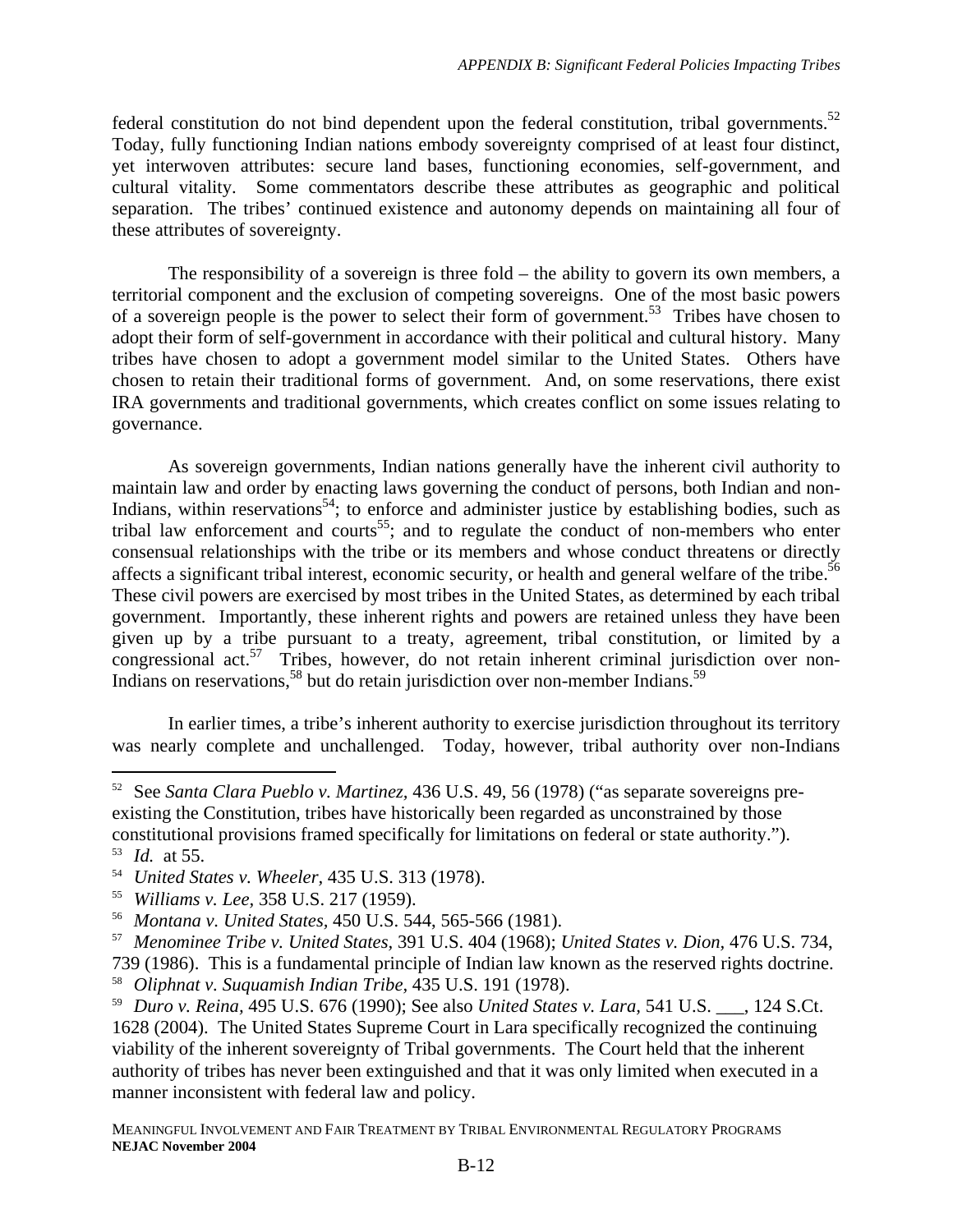within its territory is more complex. Accordingly, despite being in the era of tribal selfdetermination, the Supreme Court decisions on the exercise of tribal authority over their territory have been moving in the opposite direction. By finding that tribal sovereignty over non-Indians in tribal communities is inconsistent with tribes' "dependent status," these decisions are reshaping and diminishing tribal rights and undermining federal Indian policy.<sup>60</sup> The trend of the Supreme Court towards promoting the notion that tribes do not have the inherent authority to regulate non-Indian activities impacting the political integrity and general welfare of the tribes raises serious concerns about the future erosion of tribal sovereignty in the context of environmental regulation. It is difficult to overstate the change in the law that has occurred regarding tribal jurisdiction over non-Indians during the past 25 years by the Supreme Court. EPA must be ever mindful of these changes in the law and the treatment of non-Indians who reside within tribal territories.<sup>61</sup>

The new restrictions on tribal power represent a judicial trend only; they have not been paralleled by any changes in the congressional and executive policies concerning Indian affairs. Certainly, if the tribal exercise of environmental authority are delegated under federal law, rather than based on inherent tribal authority, tribes may have a stronger argument to exert such authority. Implementing an authorized federal environmental program, for example, includes the capacity to comprehend and respond to concerns, needs and priorities of tribal members and nonmembers living on the reservation. Providing an opportunity for public participation can strengthen tribal government and sovereignty, and alter in a positive way the tribes' relations with the rest of the community and off-reservation communities. With the support of the community, and recognition of the tribal environmental programs, a tribe can more effectively exercise its sovereign authority, and expect less interference in its internal affairs. In turn, the tribe is better able to protect and preserve its homeland.

In addition to a tribe's inherent sovereign authority, a tribal nation may assume regulatory authority under delegation of federal powers. Where Congress delegates its federal authority to tribes, it is to governments possessing independent powers, particularly over internal and social affairs. For tribal governments, these sovereign powers are critical to ensuring that a reservation's pollution sources are regulated and managed properly, to preserve the tribal homelands reserved under treaties. The quality of the reservation environment relates directly to the economic security and health and welfare of a tribal community.

<sup>60</sup> See David H. Getches, Beyond Indian Law: The Rehnquist Court's Pursuit of States' Rights, Color-Blind Justice and Mainstream Values, 86 MINN.L.REV. 267 (2001).<br><sup>61</sup> In *Nevada v. Hicks*, 533 U.S. 353 (2001), the Supreme Court held that tribes have no power to

regulate the activities of state law enforcement officers executing a search warrant against an Indian on tribal land within a reservation. The expansive rationale of *Hicks* represents an astonishing diminution in the control that tribes may exercise over their own reservation. Additionally, in *Atkinson Trading Post Company v. Shirley,* 532 U.S. 645 (2001), the Supreme Court held that the Navajo Nation lacked authority to impose a hotel occupancy tax on a hotel owned by a non-Indian.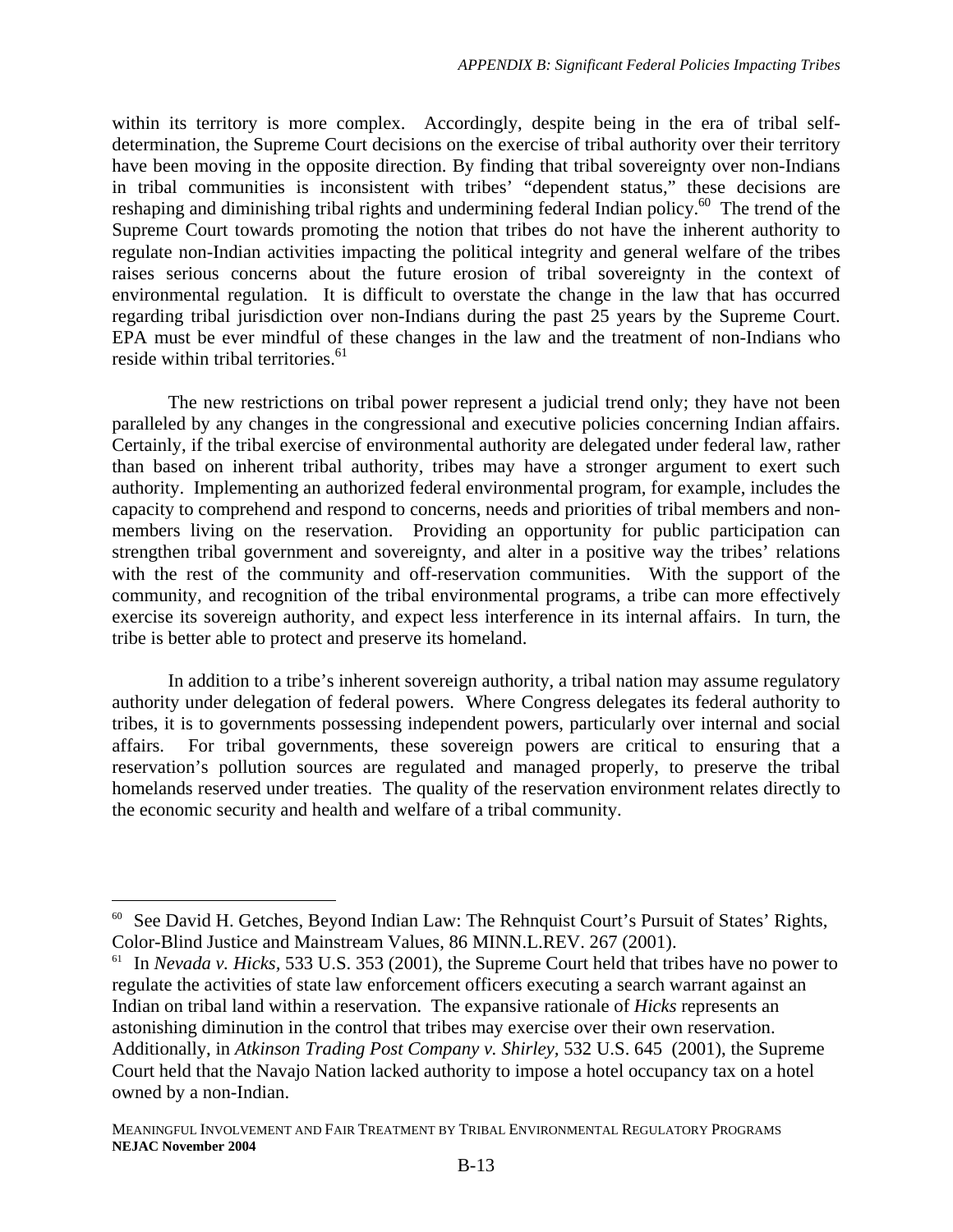In 1984, the EPA adopted a "Policy for the Administration of Environmental Programs on Indian Reservations,"62 in which it recognized tribal governments as the appropriate nonfederal parties for "setting standards, making environmental policy decisions and managing programs on reservations, consistent with Agency standards and regulations.<sup>"63</sup> On July 11, 2001, the EPA Administrator affirmed the Bush Administration's adoption of the "EPA Policy for the Administration of Environmental Programs on Indian Reservations." This Policy affirms the long-standing federal principles of Indian self-determination and the government-togovernment relationship between tribes and the federal government and applies them to the area of environmental regulatory programming. The principles of EPA's Policy treat Indian reservations as coherent units, within which tribal governments are recognized as the appropriate entities to set and enforce environmental standards on reservations to protect human health and the environment.

Additionally, Congress has expressly authorized EPA to treat tribal governments in the same manner as states, giving tribes a major role in the administration of federal environmental programs and eligibility for grants and contracts. Congress has amended many of the federal environmental laws consistent with the 1984 EPA Indian Policy to include provisions in the Clean Air Act<sup>64</sup>; the Clean Water Act<sup>65</sup>; the Safe Drinking Water Act<sup>66</sup>: and the Comprehensive Environmental Response, Compensation and Liability Act (Superfund Act), to recognize tribes as controlling governments, to receive grants for pollution control, and to set standards and enforce certain standards. Consistent with EPA's Indian Policy, Congress also views the political boundaries of the reservation as delineating the appropriate regulatory area for management of environmental programs. The Federal Insecticide Fungicide and Rodenticide Act (FIFRA) expressly permits EPA to enter into cooperative agreements with tribes to enforce pesticide use violations and to train and certify pesticides applicators, but does not expressly contain a treatment as state section. The Resource Conservation and Recovery Act (RCRA) is the only federal environmental law that does not allow tribes to be authorized to run the federal program, as determined in a federal court case.

These changes in the federal law present tribal governments with an opportunity and challenge to establish environmental programs that protect public health and the environment, and provide for sustainable economic development. Tribes are seeking to preserve the quality of their reservation environments for present and future generations of tribal members and to protect and restore the natural environments that sustain tribal cultures. Many tribes have made substantial progress and are building effective environmental protection regulatory programs.

<sup>&</sup>lt;sup>62</sup> Supra note 40.<br><sup>63</sup> *Id.* See also EPA's accompanying legal analysis to its 1991 Policy Statement, Regulatory Jurisdiction of Indian Tribes, 56 Fed. Reg. 64876 (Dec. 12, 1991).<br>
<sup>64</sup> 42 U.S.C. §§ 7401 – 7642.<br>
<sup>65</sup> 33 U.S.C. §§ 1251- 1377.<br>
<sup>66</sup> 42 U.S.C. § 300(f)(j).

MEANINGFUL INVOLVEMENT AND FAIR TREATMENT BY TRIBAL ENVIRONMENTAL REGULATORY PROGRAMS **NEJAC November 2004**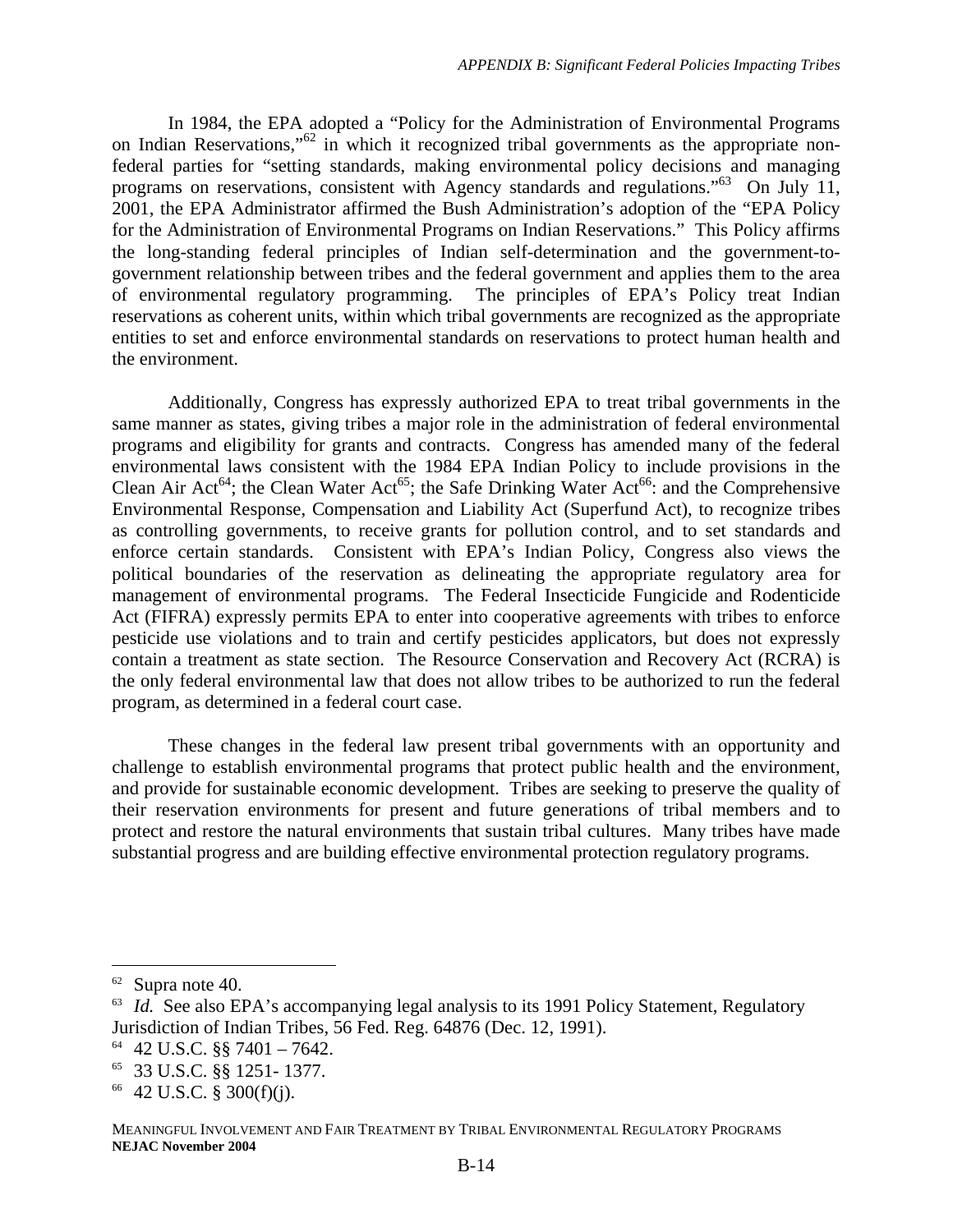# **Providing for Meaningful Involvement and Fair Treatment**

# **I. Purposes for Providing Meaningful Involvement and Fair Treatments**

At the time a tribe assumes authorization to develop and implement a federal environmental program, the tribal environmental program should simultaneously work to develop processes to provide for meaningful involvement and fair treatment. Many tribal programs have assumed these obligations and have promulgated rules, regulations, and policies; established standards; issued or denied permits for proposed activities with full public participation and due process; and have taken compliance and enforcement actions against violators of environmental laws. In addition to federal law requirements for public participation and due process, there are sound policy reasons that support these principles. In this Appendix, the IPS presents three related reasons or perspectives to support the development of public participation and due process procedures, including (1) promoting good governance; (2) respecting interests of community members; and (3) protecting and promoting tribal sovereignty. The IPS provides these perspectives to EPA to help articulate to tribal governments the importance of, and legal requirements for, providing meaningful involvement and fair treatment when developing and implementing federal environmental programs.

# **A. Providing Good Governance**

Governments have a broad set of responsibilities including protecting the health and safety of its citizens or members, improving the community's quality of life through education, planning, property protection, and securing a viable economic future. With this wide range of responsibilities, governments are frequently tasked with balancing competing interests. Governments often mediate conflicts between those who are concerned with protecting the environment and those seeking to ensure long-term economic stability, or between individual interests and the interest of the greater community. To be credible, government officials must demonstrate transparency in their decision-making.

The fundamental exercise of sovereignty by a government includes not only power, but also the responsibility to establish a governmental infrastructure and institutions that provide for sound decision-making. It also requires the implementation of the laws and regulations in a manner that recognizes the interests of its citizenry, and in the case of tribal governments, tribal members and non-members residing on the reservation. Good governance informs the community, educates its citizens, builds public trust, and seeks to improve both the citizens' and community's quality of life. Responsive government also includes the capacity to comprehend and respond to the individual community member's needs and priorities and to mediate conflicts within the community through an established process.

Providing opportunities for public participation can strengthen tribal government and sovereignty and improve the tribes' relations with the rest of the community and off-reservation communities. Support from the community, by recognizing the legitimacy of tribal institutions, increases a tribe's ability to exercise its sovereignty and authority and will likely result in less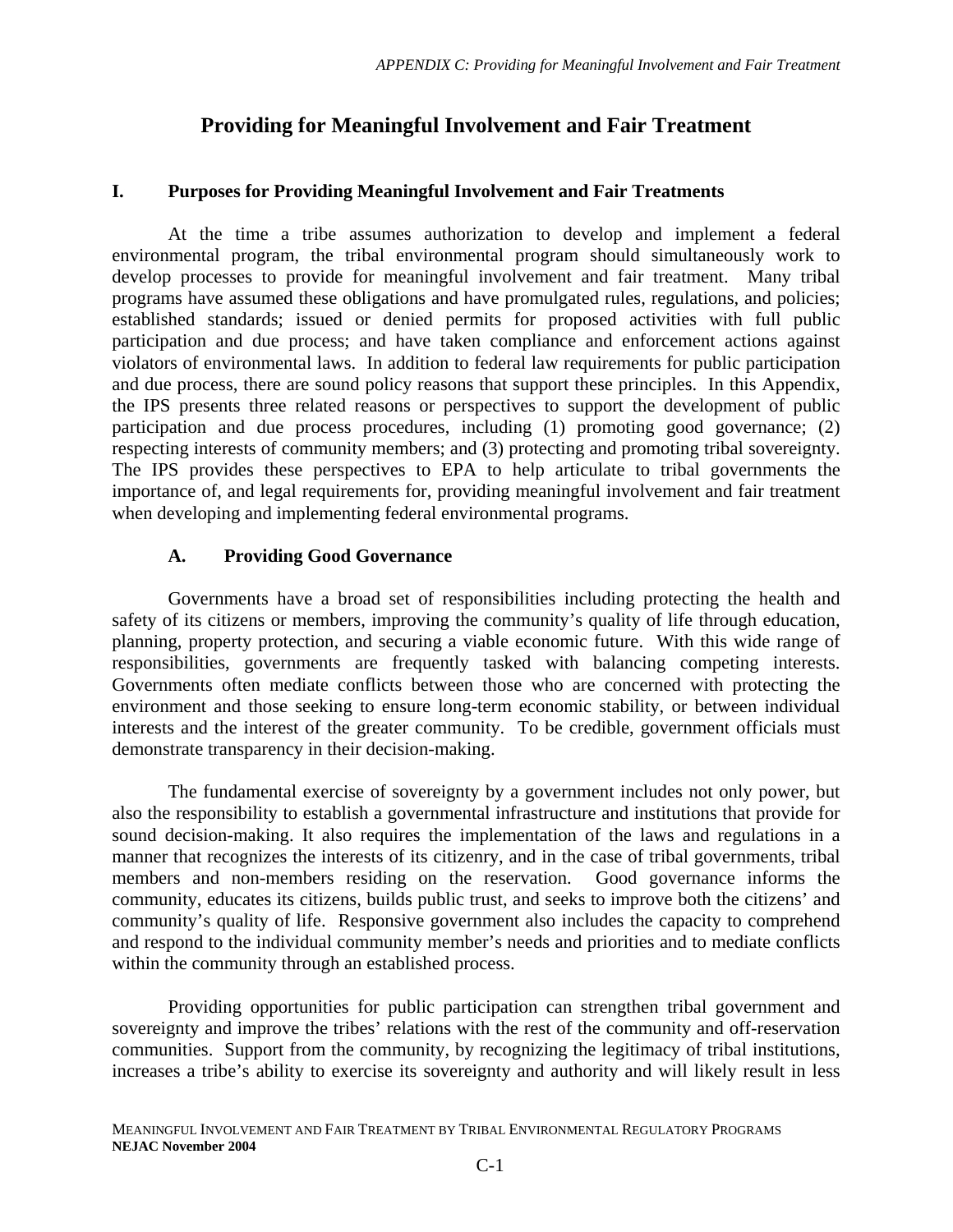interference from external parties. In turn, a tribe is better able to protect and preserve its resources, land base and homeland.

# **B. Respecting the Interests of Community Members**

Tribal environmental program decisions affect the entire social, cultural and spiritual beliefs as well as the political fabric of a community because such decisions impact the communal rights to live on, use, harvest, conserve, and transfer lands within the reservation, and the land, itself, as community. Accordingly, tribal members have a legitimate stake in the decisions affecting the environment and land base in which they hold a communal interest. Indeed, on many reservations, individual tribal members own a majority of the land base as a result of the allotment era. Moreover, communal ownership and kinship places certain duties and responsibilities on some tribal members with respect to the land and resources, and to all the living beings of the environment. Tribal leaders, in addressing the myriad of important issues pertaining to running a government, must also be cognizant of the traditional tribal values of respect, reciprocity, humility and connectedness as these relate to land and tribal members. Often, certain individuals and traditional and religious tribal leaders advocate the importance of cultural integrities to preserve the beauty and stability of the community, to protect the health and welfare of the residents, and to plan for future generations. These voices, comments, and opinions serve an important role in the tribal institutional setting.

Tribal leadership often calls upon federal agencies to recognize tribal interests and to consult with them on federal decisions based upon the trust obligations owed to tribes. Similarly, tribal members request their tribal leadership to recognize, as many tribal leaders do, the responsibilities they have to the membership, such as informing the membership of proposed tribal government actions and enabling the membership to voice an opinion in support or in opposition to governmental decision-making impacting their rights, natural resources, welfare, and lives. Community interests do not always expect to get all they want, but they do expect to be heard, to be taken seriously, and to be informed of government decisions and processes

Given the history of neglect by the federal government in protecting tribal land bases, waters, soils, air, and placing the health of tribal members at risk for cancers, birth defects, higher rates of respiratory problems and immune deficiency diseases, tribal community members are keenly aware of the long-term consequences of uninformed decision-making and overexploiting resources. Indeed, the impetus for establishing a tribal environmental program is to clean up contamination, confront ecological degradation, and seek to improve the overall quality of life for tribal community members.

Tribal decision-making seeks to reflect the history, experience, culture and wishes of the unique people and community it serves. Tribal members share common culture, customs, traditions, kinships and history with the tribal leadership that is elected or appointed as part of the established tribal government. Traditionally, tribal decisions were not taken lightly in Indian societies, but were carefully deliberated. As part of this deliberative process, tribal institutions should seek out comments and opinions of elders, cultural committees, individuals impacted, and the community as a whole.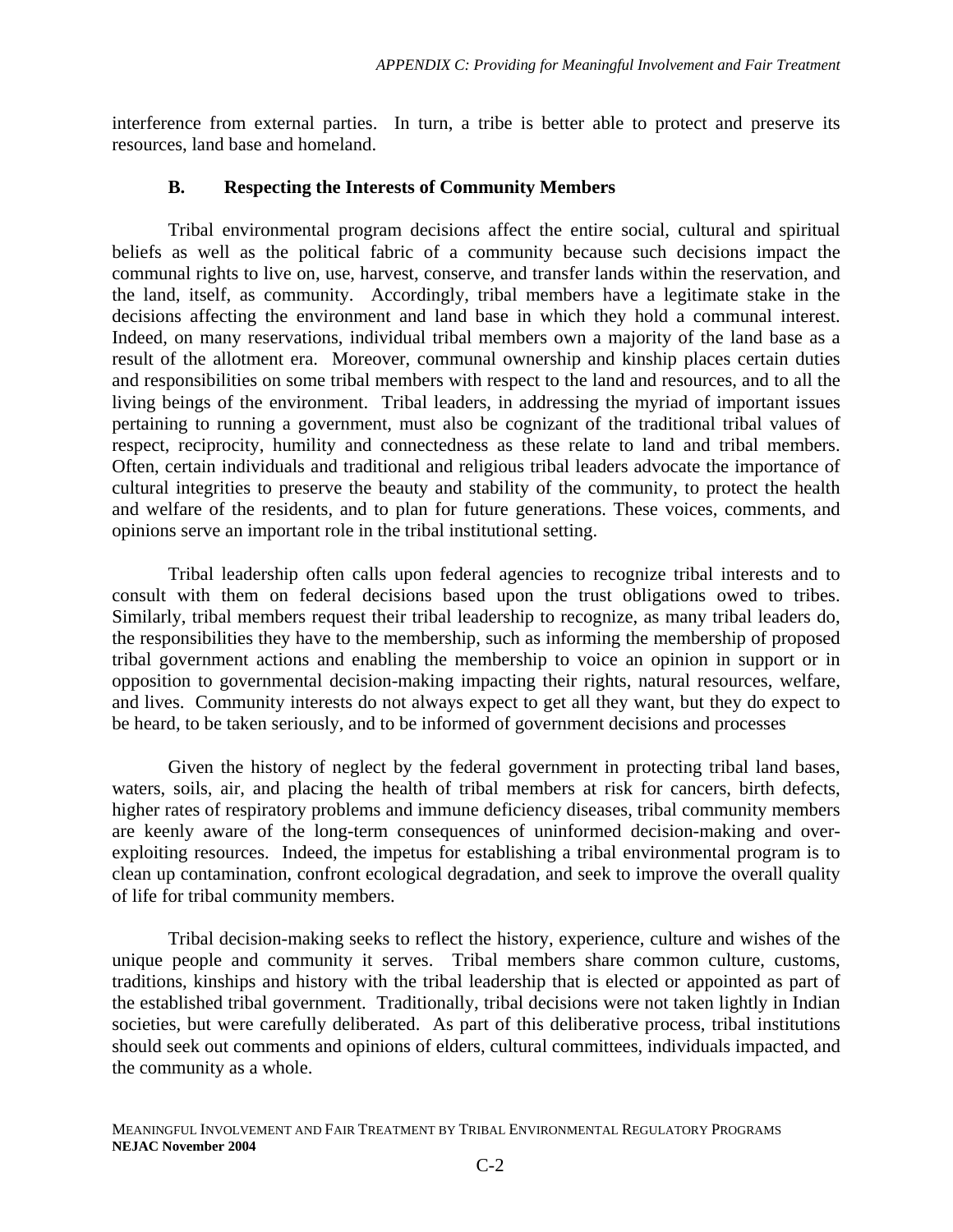Importantly, the federal policies of assimilation and allotment have been abandoned, but their legacy remains. One feature of this legacy, on many reservations, is a large population of non-member landowners, who are either members of other tribes or non-tribal. Also, nontribally-owned businesses and industry have been doing business on some reservation for many years, prior to tribes establishing environmental programs. Tribal governments face the challenge of how to accommodate the interests and rights of non-members, while still exercising tribal self-government.

Certainly, tribal governments are the ultimate decision-makers on these issues and it is not the intent of the IPS to advocate for the wholesale reflection of a set of European principles in a tribal context. In short, the IPS acknowledges the tension between borrowing familiar principles of United States constitutional law and permitting Indian people the freedom and dignity to govern themselves according to their own vision. Tribal Councilmember of the Pueblo of Laguna, Frank Cerno, shared the following:

> [T]here is vision that all tribes share that is one of continuing on for generations to come, with the idea in mind that we have survived for all these years, under some very adverse circumstances, and that we will continue to survive, but only if we dream things that can definitely become reality.

> \* \* \* Vision is the ability to dream things that never were and bring them to reality; the ability to clearly set out goals and objectives that will produce the framework for accomplishing that vision; and the ability to bring the necessary resources to bear on the further development of that dream.

Vision is foresightedness; the ability to bring together diverse thoughts on diverse issues culminating in a plan of action, recognizing the past, building upon the present, for the purpose of securing the future.

It isn't that what we as tribal leaders, in tribal government, are all about, making sure that we can 'secure the future' for our younger generations to come.<sup>1</sup>

# **C. Protecting and Promoting Tribal Sovereignty**

Tribal sovereign autonomy and self-government, a principled foundation for Indian law, has weathered over 150 years of U.S. jurisprudence,<sup>2</sup> and indeed, insulating tribes against the passage of time is a consistent theme in the law. Tribal separatism remains both a focal point for

<sup>&</sup>lt;sup>1</sup> Pueblo of Laguna Comments on Preliminary Draft on the Meaningful Involvement and Fair Treatment by Tribal Environmental Regulatory Programs 4, April 2, 2004.<br><sup>2</sup> Charles F. Wilkinson, American Indians, Time and the Law 122 (1986).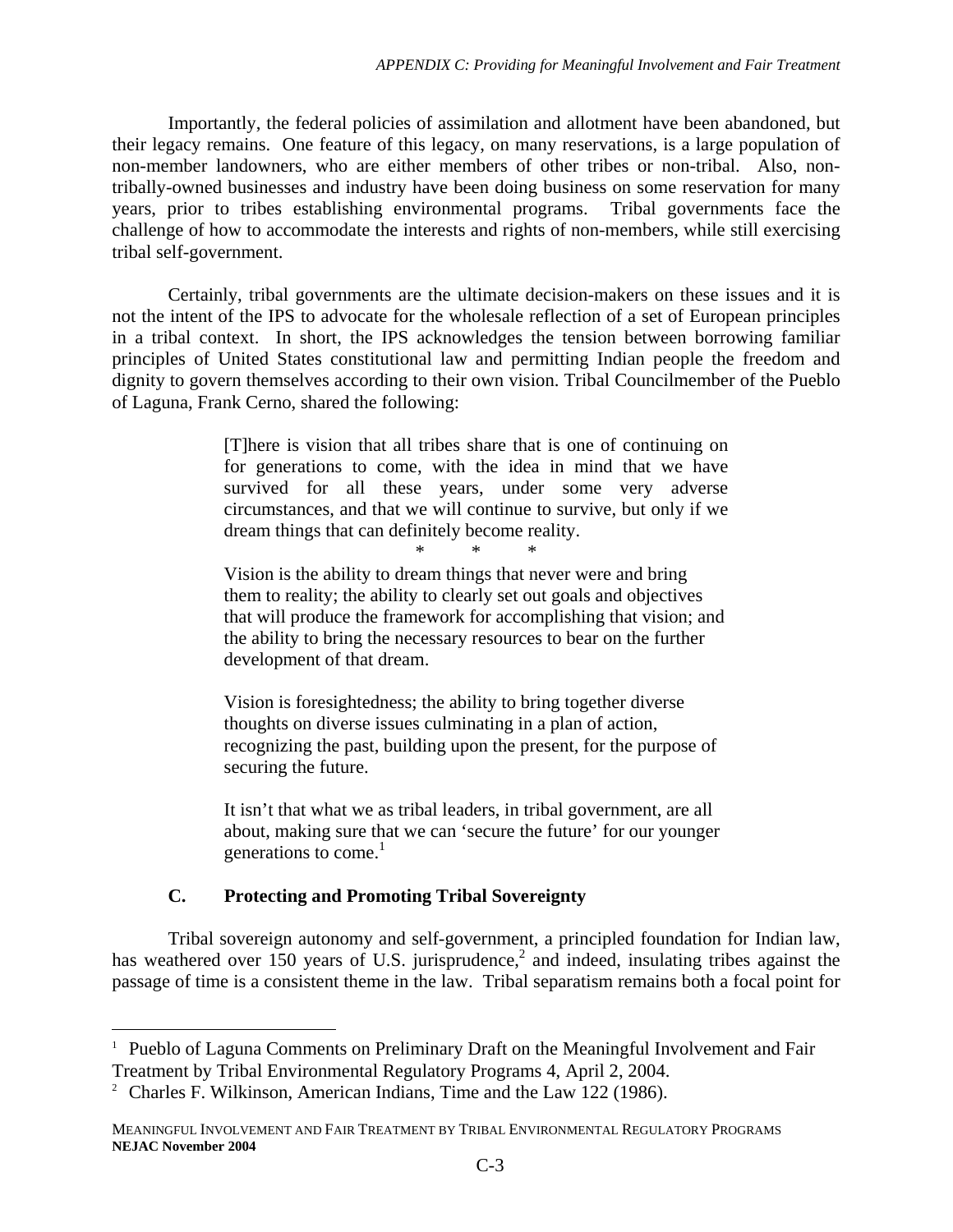modern Indian policy<sup>3</sup> and for tribes themselves. A priority implicit in tribal separatism is maintaining a homeland in which both present and future generations of the tribe may live. A viable tribal land base is the linchpin to other attributes of sovereignty. The tribal territory forms the geographical limits of the tribe's jurisdiction, supports a residing population, is the basis of the tribal economy, and provides an irreplaceable place for cultural traditions often premised on the sacredness of land. Through control over Indian lands and resources, Indian nations maintain a degree of economic self-sufficiency necessary to Indian self-determination. Justice Black once observed the attachment that tribal people have to their established homelands as follows:

> It may be hard for us to understand why these Indians cling so tenaciously to their lands and traditional way of life. The record does not leave the impression that the lands of their reservation are the most fertile, the landscape the most beautiful or their homes the most splendid specimens of architecture. But this is their home – their ancestral home. There, they, their children, and their forebears were born. They, too, have their memories and their loves. Some things are worth more than money and the costs of a new enterprise.<sup>4</sup>

Land will always occupy an important place in Indian cultures. Accordingly, tribes have a vital stake in resource and environmental management to preserve their homelands and their sovereignty.

Similarly, tribes should be aware of public perceptions about the role of tribal government in providing fundamental fairness to all residents of the reservation. To many non-Indians, the reservation remains a foreign place and the governmental structure is a mystery. Some states voice concerns about law and order and the efficiency of government. There are also questions about the ability of tribal governments to guarantee due process and fairness. Many of these criticisms are based upon a lack of knowledge and understanding of the structures of tribal governments, anecdotal evidence, unwillingness to recognize tribal institutions, and outright prejudice. Whether they are unfounded or not, the public and community perception of tribal institutions and their environmental programs should be recognized by tribal governments, and tribes should work to address these misconceptions.

Some of these same concerns were leveled at tribal courts in a 1978 report, developed by the National American Indian Court Judges Association that assessed the strengths and weaknesses of tribal courts.<sup>5</sup> The Judges Association describes serious problems with political interference, inadequate tribal laws, and a tendency toward summary judgment when defense counsel was absent. However, the Association also found many strengths in the tribal court

<sup>&</sup>lt;sup>3</sup> See, Indian Self-Determination and Education Act, 25 U.S.C. §§ 450a – 450m (1984); Wilkinson, supra note 2 at 122.

<sup>4</sup>*Federal Power Comm'n v. Tuscarora Indian Nation,* 362 U.S. 99, 142 (1960) (Black, J., dissenting) (footnote omitted).

<sup>&</sup>lt;sup>5</sup> The National American Indian Court of Judges Association, Indian Courts and the Future (1978).

MEANINGFUL INVOLVEMENT AND FAIR TREATMENT BY TRIBAL ENVIRONMENTAL REGULATORY PROGRAMS **NEJAC November 2004**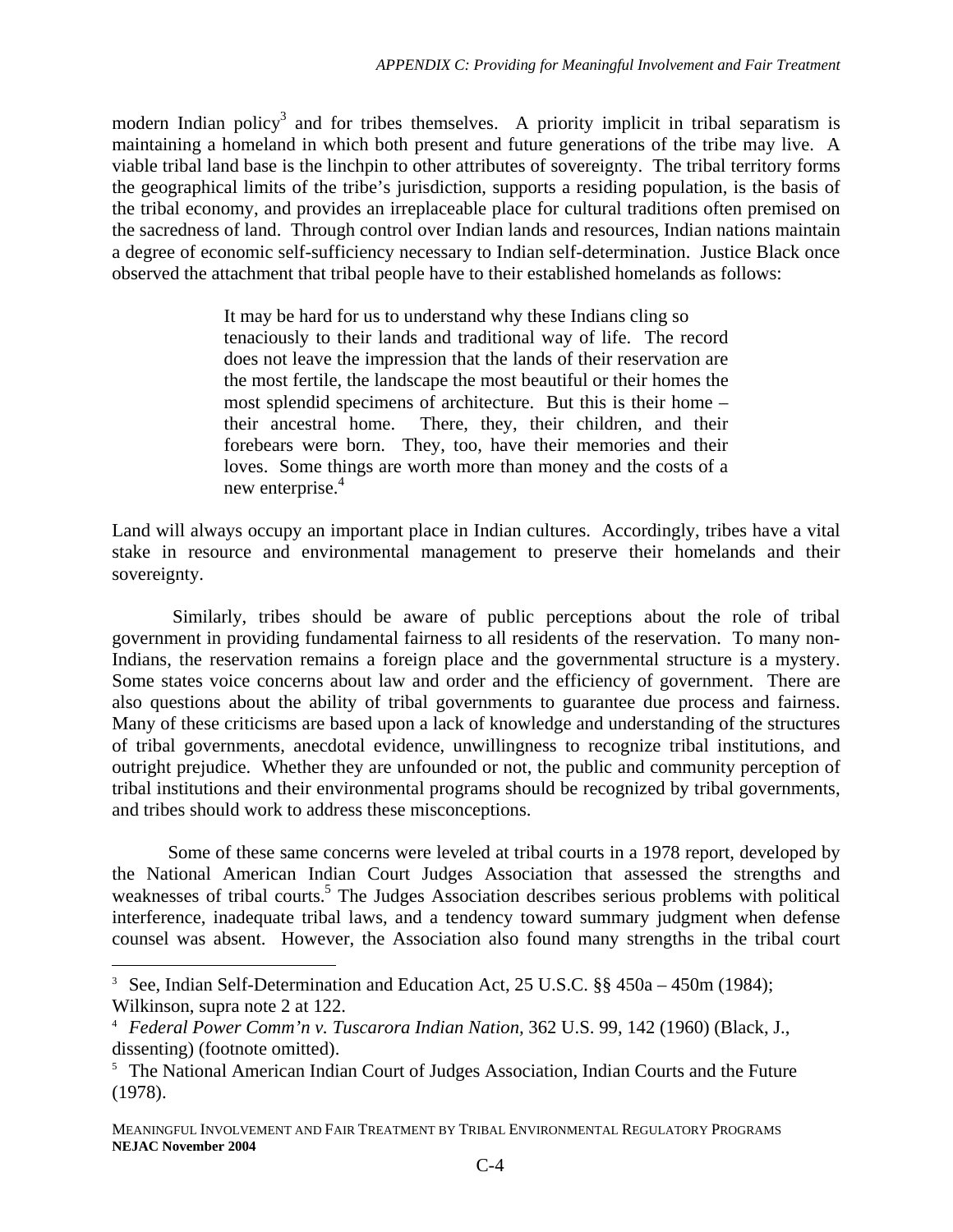system, including quick access to a fair forum, the ability to bridge the gap between law and Indian culture, a dedicated judiciary, and increased respect from federal courts, agencies and tribal governments. The recommendations included professional training for judges, enhanced funding for facilities and equipment, and insulation of tribal courts from political pressures. Since 1978, Congress has provided substantial appropriations directly to tribal courts to address their infrastructure building needs, training for staff with federal courts, and law and order code drafting. This assistance has greatly improved the administration of justice throughout Indian country. Moreover, some commentators have found that tribal courts are no less protective and much more accessible than federal courts have been in protecting civil rights on Indian reservations.<sup>6</sup>

The improvement of tribal courts over the years, is an example of the effective tribal institution building that has taken place on many reservations to address criticisms and to ensure that justice is accessible and afforded to all. Tribal environmental programs can deal with these similar criticisms by guaranteeing public participation and basic due process in their ordinances, rulemaking and administrative procedures. Building expertise, resources and community support can enhance the tribal goals. Tribal education of the public about the tribal process and institutions is a necessary step.

Institutional support needs to come from both the Indian and non-Indian communities and the regulated industry. Non-Indian companies who pursue mineral or other natural resource development affecting the tribal environment are accustomed to deriving some regulatory certainty from written laws and regulations. The establishment of advisory committees or boards can also lend support for a fair and meaningful system. Dialogue among the tribes and industry can foster mutual understanding of the need to define and make known specific environmental concerns. Importantly, these forms of public involvement enable the tribes to obtain sound input and receive information that can assist the tribe in its thoughtful deliberations and decisionmaking. A structured process can instill a careful weighing of concerns and issues by tribal program officers, council members, and community members. This approach is similar to traditional processes. Some tribes have already instituted these types of measures to defray the disapproval of, and challenges to, tribal authority.

 $6$  See Robert J. McCarthy, Civil Rights in Tribal Courts: The Indian Bill of Rights at Thirty Years, 34 IDAHO L.REV. 465 (1998). See also Juliana C. Repp, The Indian Civil Rights Act Tribal Constitutions and Tribal Courts, 16th Annual University of Washington Law School Indian Law Symposium, September 2003.

MEANINGFUL INVOLVEMENT AND FAIR TREATMENT BY TRIBAL ENVIRONMENTAL REGULATORY PROGRAMS **NEJAC November 2004**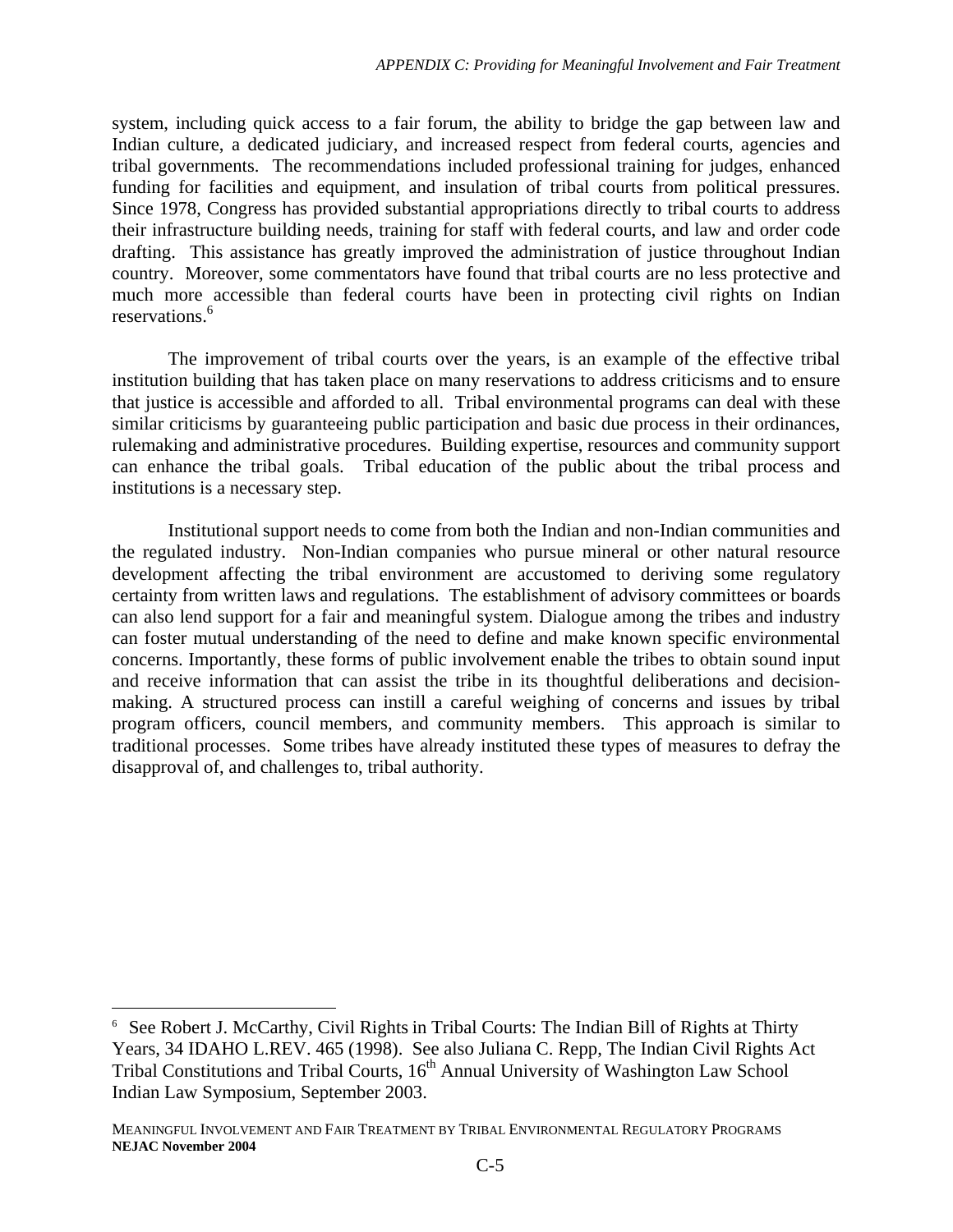[Page Intentionally Blank]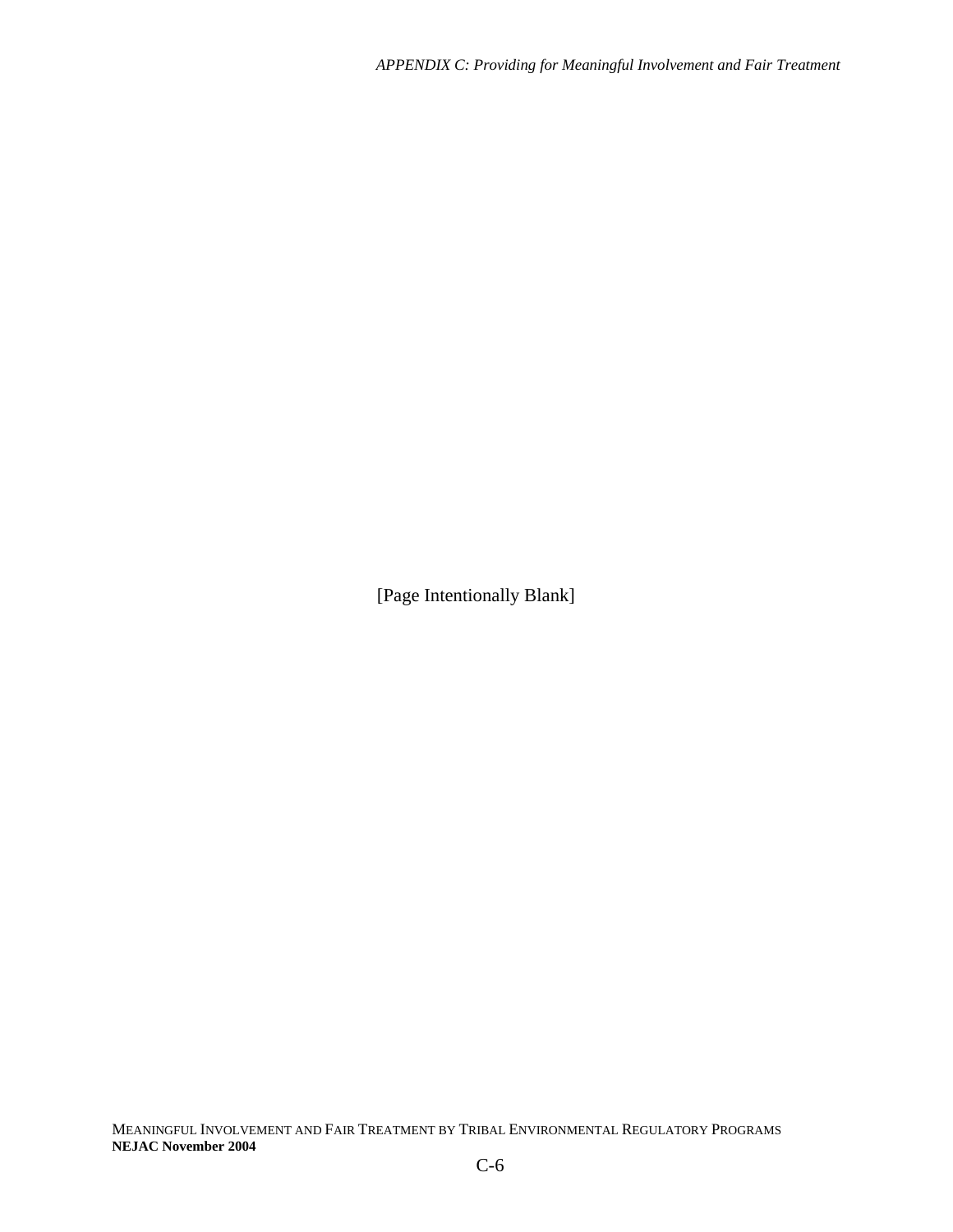# **Glossary**

*Allotment:* Surveyed reservation land distributed by the government to individual Indians under the provisions of the Dawes Allotment Act. Generally, 160 acres were allotted to heads of families; 80 acres to single persons; and 40 acres to other family members.

*Bureau of Indian Affairs (BIA):* Agency within the U.S. Department of the Interior responsible for administering the U.S. government's relationships with Indian governments and for overseeing Congress's trust responsibility for Indian lands and existence.

*Consultation:* A collaborative process between government peers resulting in a consensus on how to proceed.

*Council:* A group elected or appointed as an advisory or legislative body; council members are usually equal in power and authority.

*Culture:* The ideas, customs, skills, arts, etc., of a given people in a given period.

*Cultural Resources:* Places of historic significance, archeological sites and resources, graves and funery objects; also includes "traditional cultural properties" (see below).

*Environmental Justice:* Originating from a presidential executive order (#12898) environmental justice is the fair treatment and meaningful involvement of all people regardless of race, color, national origin, or income with respect to the development, implementation and enforcement of environmental laws, regulations and policies. Fair treatment also means that no group of people, including racial, ethnic or socioeconomic group should bear a disproportionate share of the negative environmental consequences resulting from industrial, municipal and commercial operations or the execution of federal, state, local and tribal programs and policies.

*Environmental Protection Agency (EPA):* EPA is a federal agency whose mission is "to protect human health and to safeguard the natural environment – air, water and land – upon which life depends. The Administrator of EPA reports directly to the President of the United States.

*EPA Policy on Environmental Programs on Indian Reservations:* In 1984, EPA was the first federal agency outside the Department of the Interior to adopt a formal policy statement regarding Indian Tribes. This policy includes nine principles that guide EPA's relationship with Indian tribes and implementation of its programs on Indian reservations.

*Federally Recognized Tribes:* Tribes with whom the federal government maintains an official relationship, usually established by treaty, congressional legislation, or executive order.